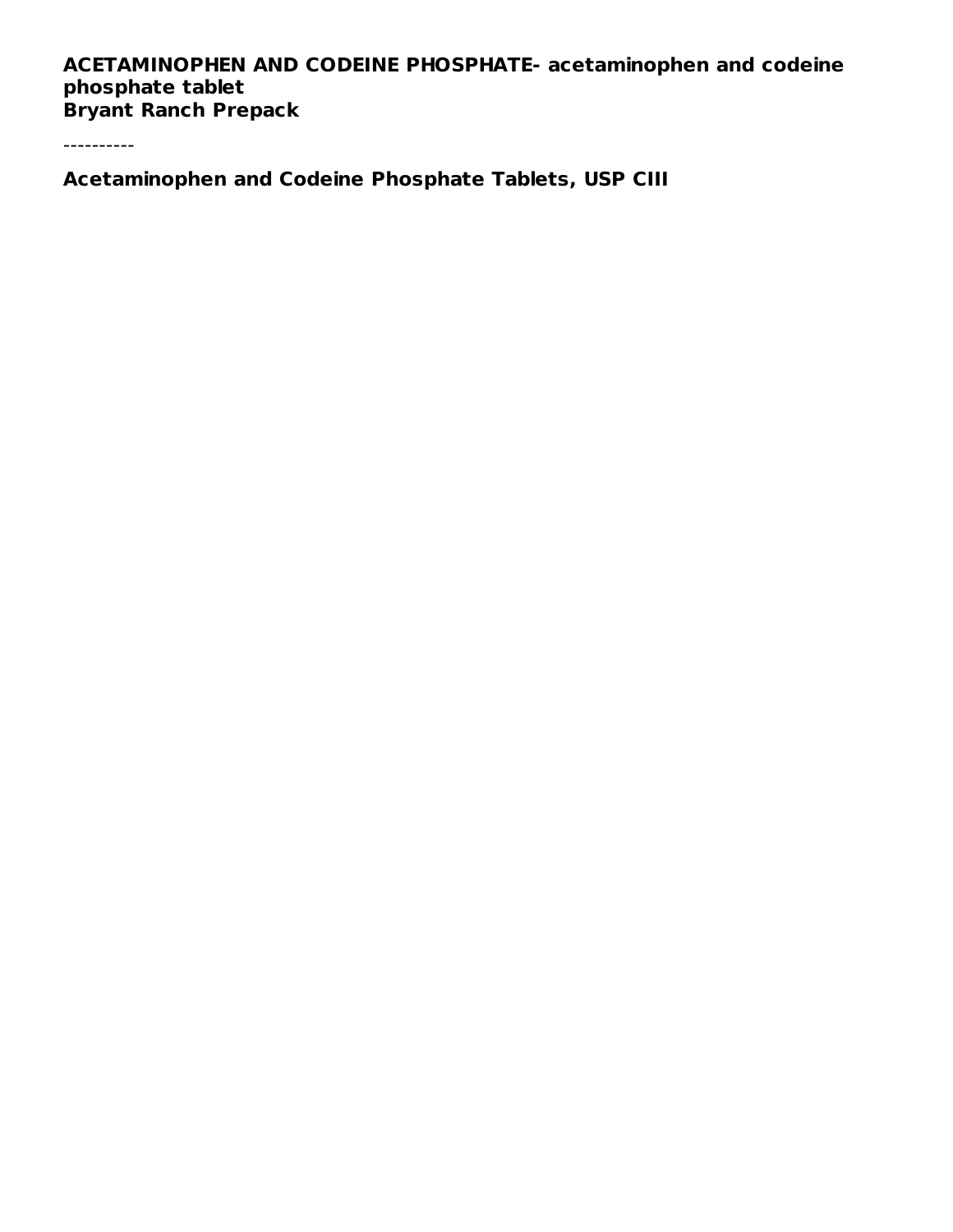**WARNING: ADDICTION, ABUSE, AND MISUSE: RISK EVALUATION AND MITIGATION STRATEGY (REMS), LIFE-THREATENING RESPIRATORY DEPRESSION; ACCIDENTAL INGESTION; ULTRA-RAPID METABOLISM OF CODEINE AND OTHER RISK FACTORS FOR LIFE- THREATENING RESPIRATORY DEPRESSION IN CHILDREN; NEONATAL OPIOID WITHDRAWAL SYNDROME; INTERACTIONS WITH DRUGS AFFECTING CYTOCHROME P450 ISOENZYMES; HEPATOTOXICITY; and RISKS FROM CONCOMITANT USE WITH BENZODIAZEPINES OR OTHER CNS DEPRESSANTS**

#### **Addiction, Abuse and Misuse**

**Acetaminophen and codeine phosphate tablets expose patients and other users to the risks of opioid addiction, abuse and misuse, which can lead to overdose and death. Assess each patient's risk prior to prescribing acetaminophen and codeine phosphate tablets, and monitor all patients regularly for the development of these behaviors and conditions [see WARNINGS].**

**Opioid Analgesic Risk Evaluation and Mitigation Strategy (REMS): To ensure that the benefits of opioid analgesics outweigh the risks of addiction, abuse, and misuse, the Food and Drug Administration (FDA) has required a REMS for these products [see Warnings]. Under the requirements of the REMS, drug companies with approved opioid analgesic products must make REMS-compliant education programs available to healthcare providers. Healthcare providers are strongly encouraged to**

**• complete a REMS-compliant education program,**

- **• counsel patients and/or their caregivers, with every prescription, on safe use, serious risks, storage, and disposal of these products,**
- **• emphasize to patients and their caregivers the importance of reading the Medication Guide every time it is provided by their pharmacist, and • Consider other tools to improve patient, household, and community safety.**

#### **Life-Threatening Respiratory Depression**

**Serious, life-threatening, or fatal respiratory depression may occur with use of acetaminophen and codeine phosphate tablets. Monitor for respiratory depression, especially during initiation of acetaminophen and codeine phosphate tablets or following a dose increase [see WARNINGS].**

#### **Accidental Ingestion**

**Accidental ingestion of acetaminophen and codeine phosphate tablets, especially by children, can result in a fatal overdose of acetaminophen and codeine phosphate tablets [see WARNINGS].**

**Ultra-Rapid Metabolism of Codeine and Other Risk Factors for Life-Threatening Respiratory Depression in Children**

**Life-threatening respiratory depression and death have occurred in children who received codeine. Most of the reported cases occurred following tonsillectomy and/or adenoidectomy and many of the children had evidence of being ultra-rapid metabolizers of codeine due to a**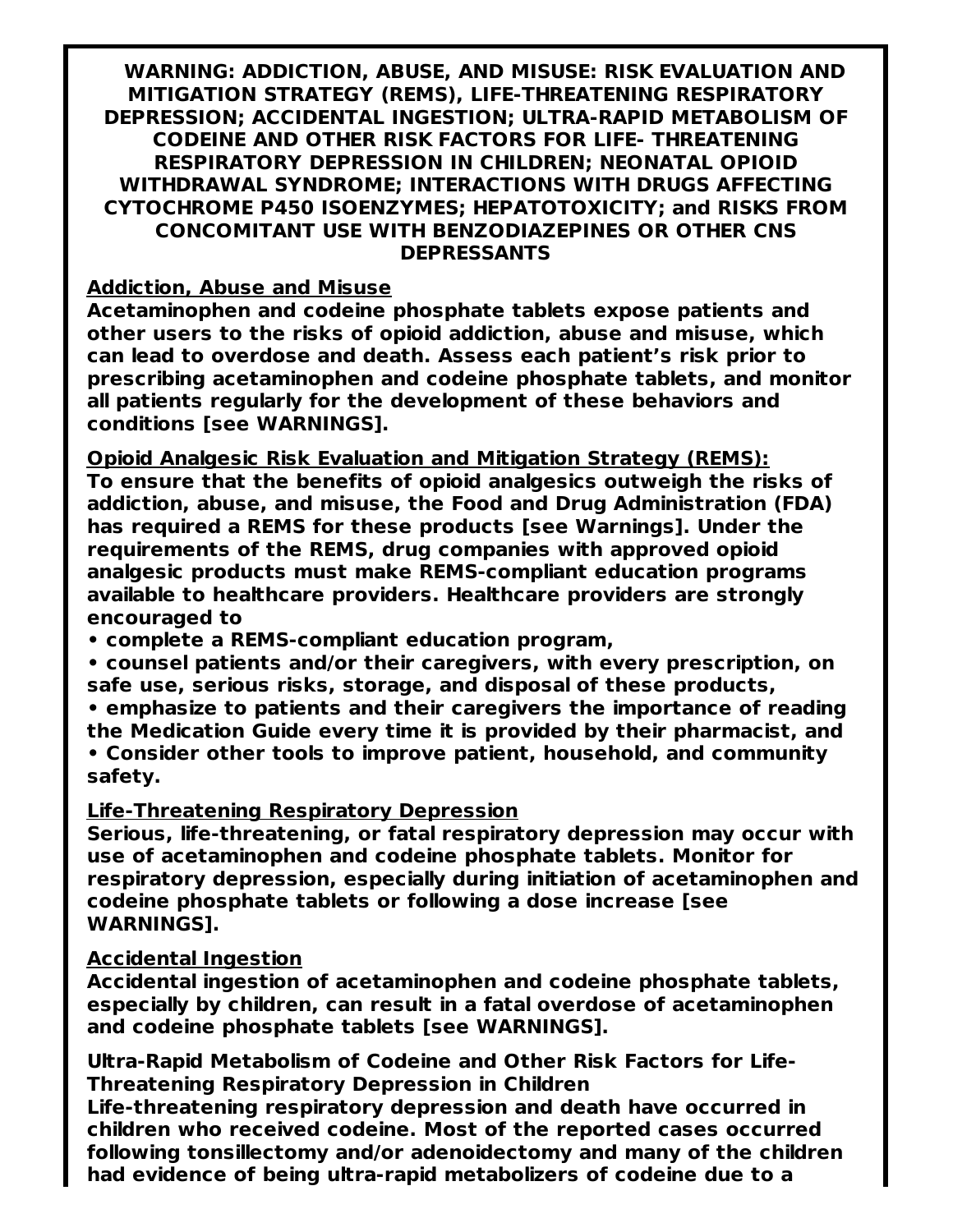**CYP2D6 polymorphism [see WARNINGS, PRECAUTIONS; Information for Patients/Caregivers, Nursing Mothers]. Acetaminophen and codeine phosphate tablets are contraindicated in children younger than 12 years of age and in children younger than 18 years of age following tonsillectomy and/or adenoidectomy (see CONTRAINDICATIONS). Avoid the use of acetaminophen and codeine phosphate tablets in adolescents 12 to 18 years of age who have other risk factors that may increase their sensitivity to the respiratory depressant effects of codeine.**

#### **Neonatal Opioid Withdrawal Syndrome**

**Prolonged use of acetaminophen and codeine phosphate tablets during pregnancy can result in neonatal opioid withdrawal syndrome, which may be life-threatening if not recognized and treated, and requires management according to protocols developed by neonatology experts. If opioid use is required for a prolonged period in a pregnant woman, advise the patient of the risk of neonatal opioid withdrawal syndrome and ensure that appropriate treatment will be available [see WARNINGS].**

**Interactions with Drugs Affecting Cytochrome P450 Isoenzymes The effects of concomitant use or discontinuation of cytochrome P450 3A4 inducers, 3A4 inhibitors, or 2D6 inhibitors with codeine are complex. Use of cytochrome P450 3A4 inducers, 3A4 inhibitors, or 2D6 inhibitors with acetaminophen and codeine phosphate tablets requires careful consideration of the effects on the parent drug, codeine, and the active metabolite, morphine. (see WARNINGS,PRECAUTIONS: DRUG INTERACTIONS)**

#### **Hepatotoxicity**

**Acetaminophen has been associated with cases of acute liver failure, at times resulting in liver transplant and death. Most of the cases of liver injury are associated with the use of acetaminophen at doses that exceed 4,000 milligrams per day, and often involve more than one acetaminophen-containing product [see WARNINGS].**

#### **Risks from Concomitant Use with Benzodiazepines or Other CNS Depressants**

**Concomitant use of opioids with benzodiazepines or other central nervous system (CNS) depressants, including alcohol, may result in profound sedation, respiratory depression, coma, and death [see WARNINGS, Drug Interactions].**

**• Reserve concomitant prescribing of acetaminophen and codeine phosphate tablets and benzodiazepines or other CNS depressants for use in patients for whom alternative treatment options are inadequate.**

**• Limit dosages and durations to the minimum required.**

**• Follow patients for signs and symptoms of respiratory depression and sedation.**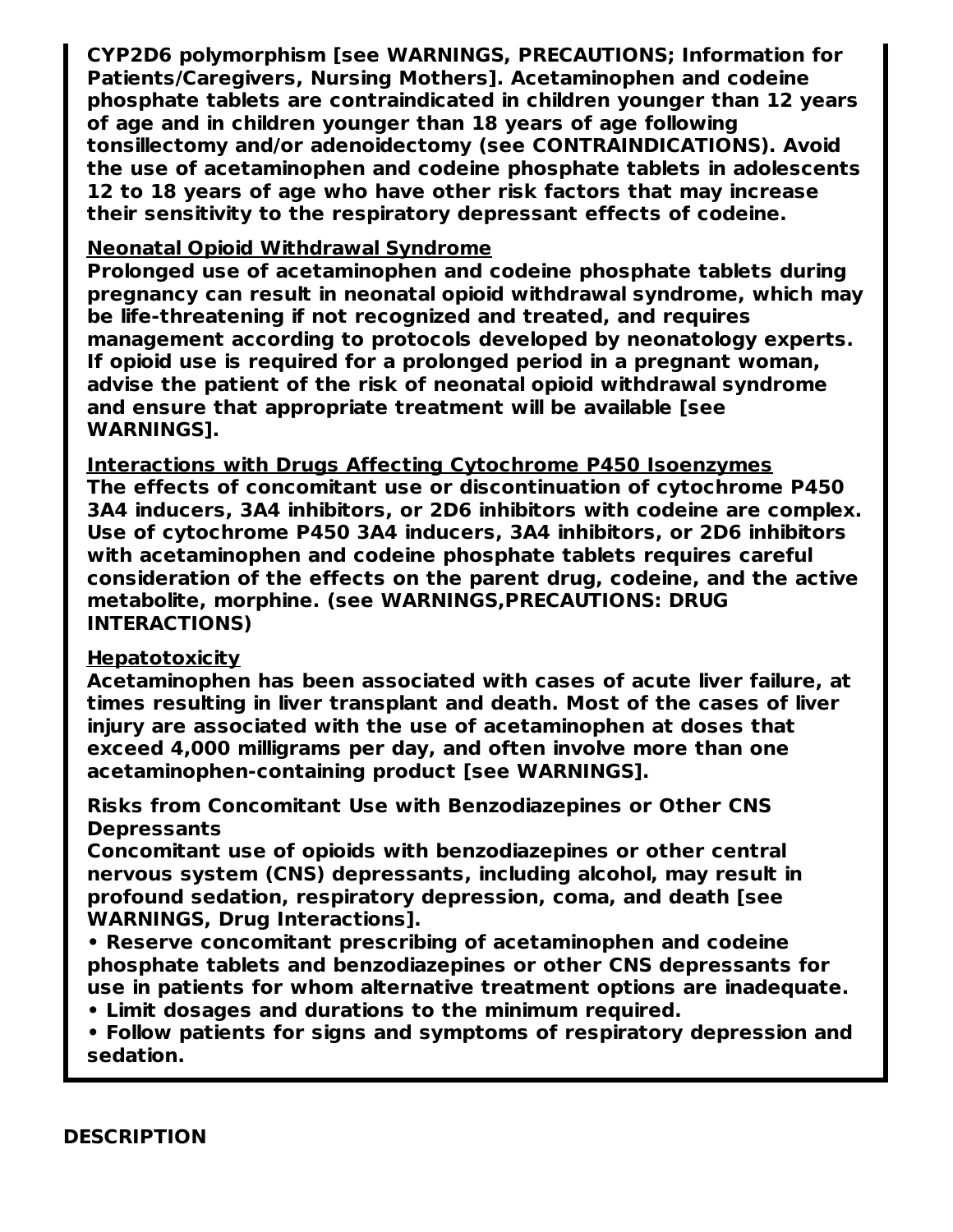Acetaminophen and codeine phosphate tablets, USP are for oral administration.

Acetaminophen, 4'-hydroxyacetanilide, a slightly bitter, white, odorless, crystalline powder, is a non-opiate, non-salicylate analgesic and antipyretic. It has the following structural formula:



Codeine phosphate, 7,8-didehydro-4,5α-epoxy-3-methoxy-17-methylmorphinan-6α-ol phosphate (1:1) (salt) hemihydrate, a white crystalline powder, is a narcotic analgesic and antitussive. It has the following structural formula:



| Each tablet contains:           |  |
|---------------------------------|--|
| Acetaminophen300 mg             |  |
| Codeine Phosphate15 mg          |  |
| (Warning: May be habit forming) |  |

OR

| Acetaminophen300 mg             |  |
|---------------------------------|--|
| Codeine Phosphate30 mg          |  |
| (Warning: May be habit forming) |  |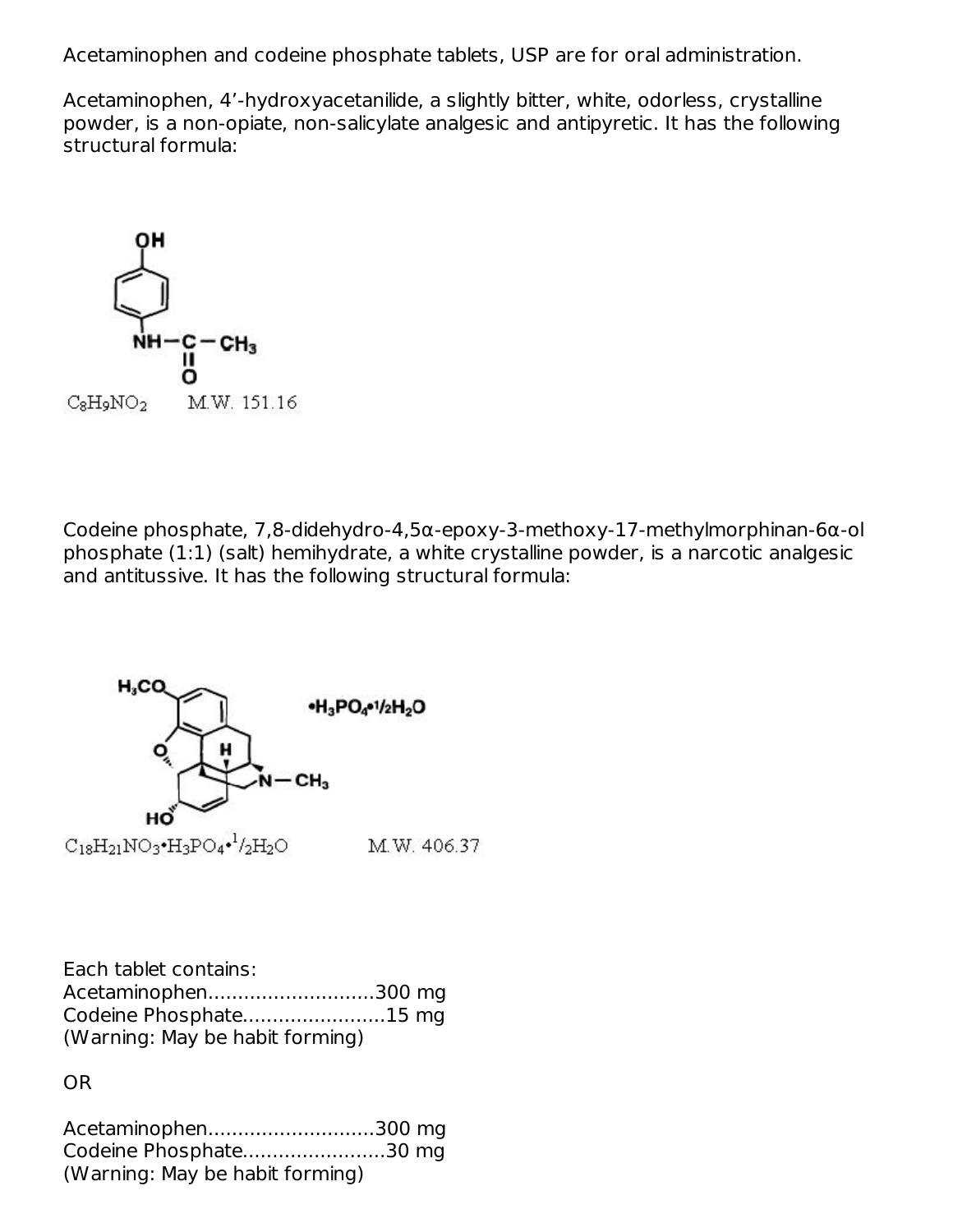Acetaminophen............................300 mg Codeine Phosphate........................60 mg (Warning: May be habit forming)

In addition, each tablet contains the following inactive ingredients: colloidal silicon dioxide, croscarmellose sodium, crospovidone, magnesium stearate, microcrystalline cellulose, povidone, pregelatinized starch, sodium lauryl sulfate, and stearic acid.

# **CLINICAL PHARMACOLOGY**

## **Mechanism of Action**

Codeine is an opioid agonist relatively selective for the mu-opioid receptor, but with a much weaker affinity than morphine. The analgesic properties of codeine have been speculated to come from its conversion to morphine, although the exact mechanism of analgesic action remains unknown.

The precise mechanism of the analgesic properties of acetaminophen is not established but is thought to involve central actions.

## **Pharmacodynamics**

Effects on the Central Nervous System

Codeine produces respiratory depression by direct action on brain stem respiratory centers. The respiratory depression involves a reduction in the responsiveness of the brain stem respiratory centers to both increases in carbon dioxide tension and electrical stimulation.

Codeine causes miosis, even in total darkness. Pinpoint pupils are a sign of opioid overdose but are not pathognomonic (e.g., pontine lesions of hemorrhagic or ischemic origins may produce similar findings). Marked mydriasis rather than miosis may be seen due to hypoxia in overdose situations.

Effects on the Gastrointestinal Tract and Other Smooth Muscle

Codeine causes a reduction in motility associated with an increase in smooth muscle tone in the antrum of the stomach and duodenum. Digestion of food in the small intestine is delayed and propulsive contractions are decreased. Propulsive peristaltic waves in the colon are decreased, while tone may be increased to the point of spasm, resulting in constipation. Other opioid-induced effects may include a reduction in biliary and pancreatic secretions, spasm of sphincter of Oddi, and transient elevations in serum amylase.

#### Effects on the Cardiovascular System

Codeine produces peripheral vasodilation which may result in orthostatic hypotension or syncope. Manifestations of histamine release and/or peripheral vasodilation may include pruritus, flushing, red eyes, sweating, and/or orthostatic hypotension.

# Effects on the Endocrine System

Opioids inhibit the secretion of adrenocorticotropic hormone (ACTH), cortisol, and luteinizing hormone (LH) in humans [see **ADVERSE REACTIONS**]. They also stimulate prolactin, growth hormone (GH) secretion, and pancreatic secretion of insulin and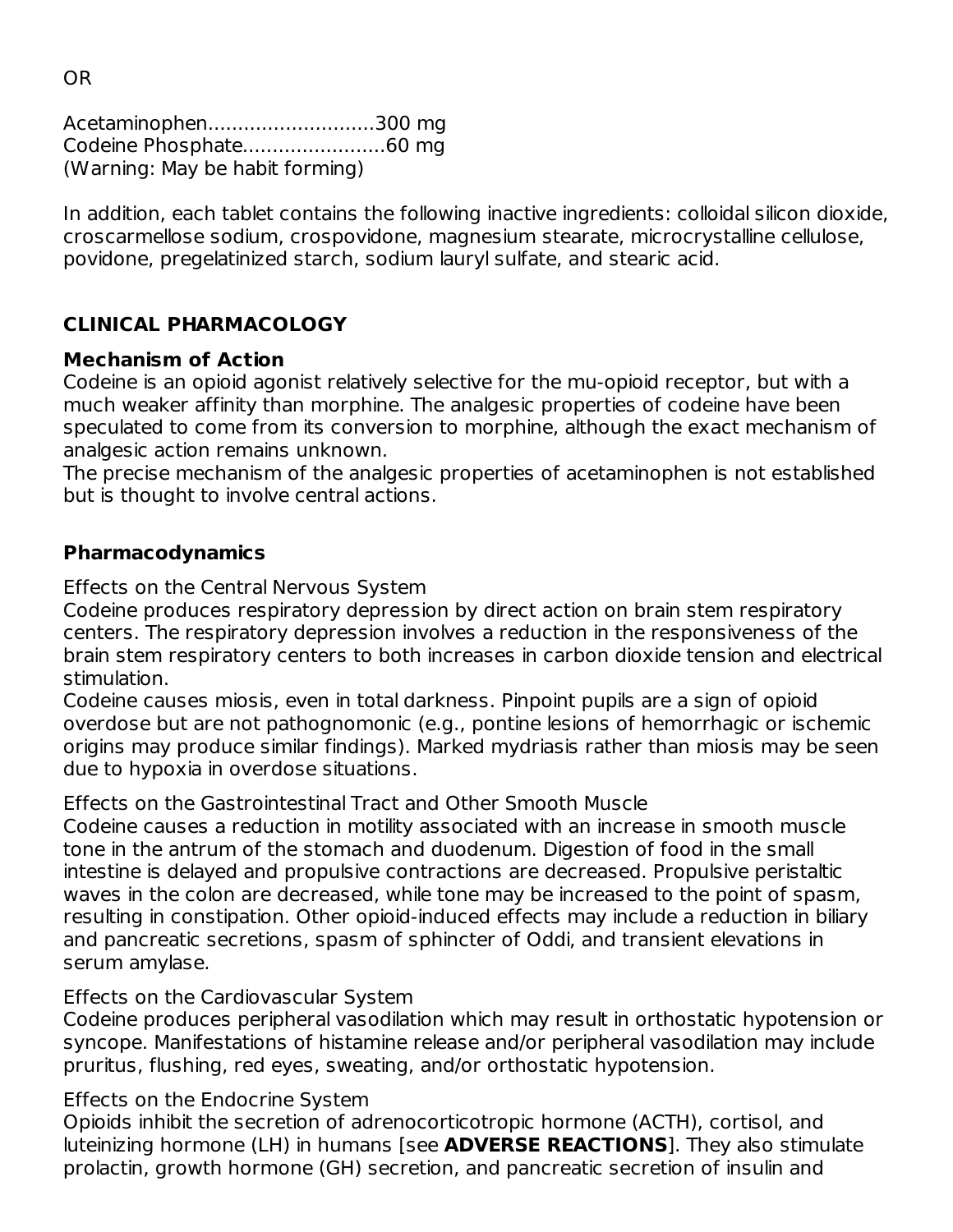## glucagon.

Chronic use of opioids may influence the hypothalamic-pituitary-gonadal axis, leading to androgen deficiency that may manifest as low libido, impotence, erectile dysfunction, amenorrhea, or infertility. The causal role of opioids in the clinical syndrome of hypogonadism is unknown because the various medical, physical, lifestyle, and psychological stressors that may influence gonadal hormone levels have not been adequately controlled for in studies conducted to date [see **ADVERSE REACTIONS**].

#### Effects on the Immune System

Opioids have been shown to have a variety of effects on components of the immune system. The clinical significance of these findings is unknown. Overall, the effects of opioids appear to be modestly immunosuppressive.

## Concentration–Efficacy Relationships

The minimum effective analgesic concentration will vary widely among patients, especially among patients who have been previously treated with potent agonist opioids. The minimum effective analgesic concentration of codeine for any individual patient may increase over time due to an increase in pain, the development of a new pain syndrome, and/or the development of analgesic tolerance [see **DOSAGE AND ADMINISTRATION**].

Concentration–Adverse Reaction Relationships

There is a relationship between increasing codeine plasma concentration and increasing frequency of dose-related opioid adverse reactions such as nausea, vomiting, CNS effects, and respiratory depression. In opioid-tolerant patients, the situation may be altered by the development of tolerance to opioid-related adverse reactions [see **DOSAGE AND ADMINISTRATION**].

#### **Pharmacokinetics**

The behavior of the individual components is described below.

# **Codeine**

Codeine is rapidly absorbed from the gastrointestinal tract. It is rapidly distributed from the intravascular spaces to the various body tissues, with preferential uptake by parenchymatous organs such as the liver, spleen, and kidney. Codeine crosses the blood-brain barrier and is found in fetal tissue and breast milk. The plasma concentration does not correlate with brain concentration or relief of pain. Codeine is about 7-25% bound to plasma proteins and does not accumulate in body tissues.

About 70 to 80% of the administered dose of codeine is metabolized by conjugation with glucuronic acid to codeine-6-glucuronide (C6G) and via O-demethylation to morphine (about 5 to 10%) and N-demethylation to norcodeine (about 10%) respectively. UDPglucuronosyltransferase (UGT) 2B7 and 2B4 are the major enzymes mediating glucuronidation of codeine to C6G. Cytochrome P450 2D6 is the major enzyme responsible for conversion of codeine to morphine and P450 3A4 is the major enzyme mediating conversion of codeine to norcodeine. Morphine and norcodeine are further metabolized by conjugation with glucuronic acid. The glucuronide metabolites of morphine are morphine-3-glucuronide (M3G) and morphine-6-glucuronide (M6G). Morphine and M6G are known to have analgesic activity in humans. The analgesic activity of C6G in humans is unknown. Norcodeine and M3G are generally not considered to possess analgesic properties.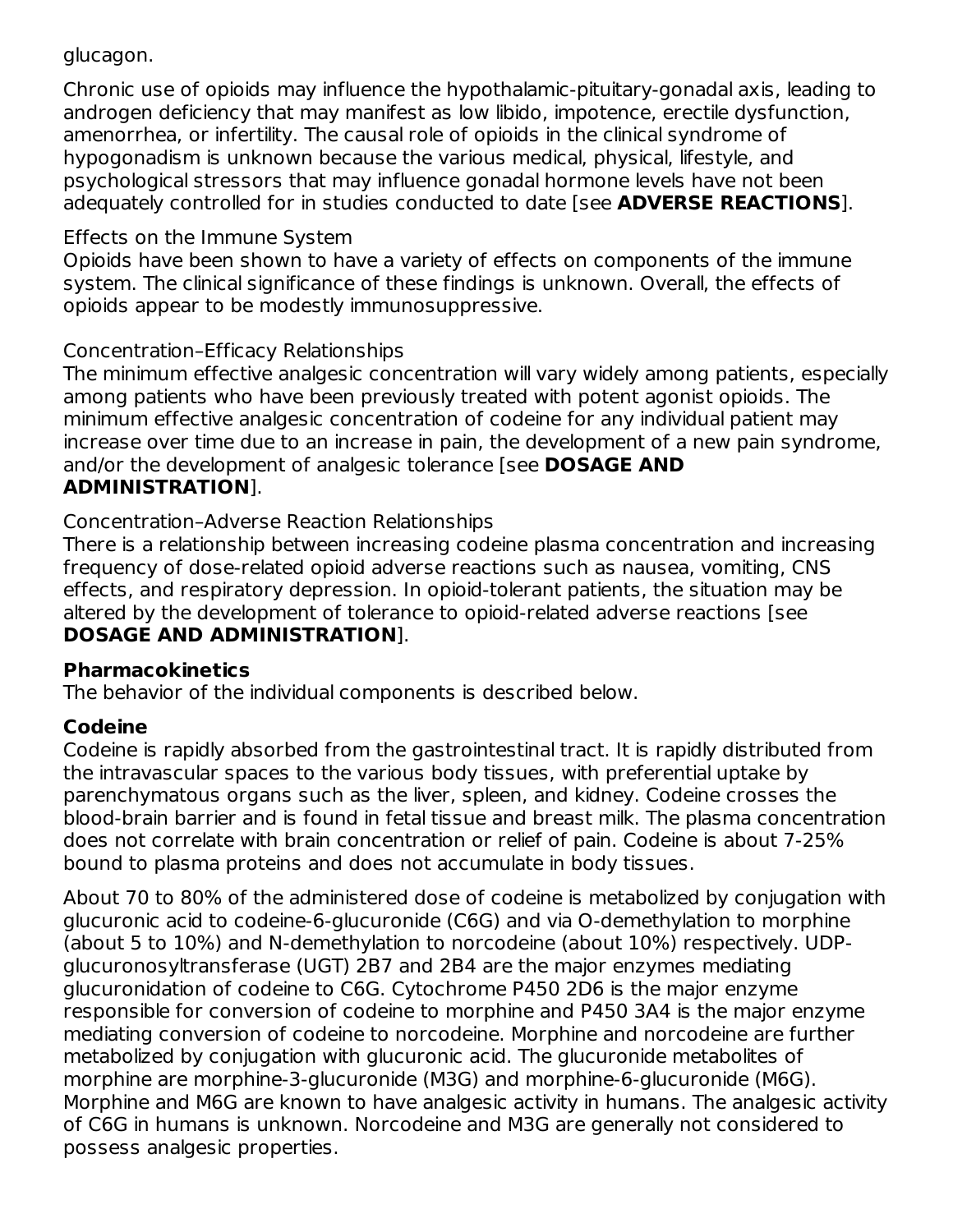The plasma half-life is about 2.9 hours. The elimination of codeine is primarily via the kidneys, and about 90% of an oral dose is excreted by the kidneys within 24 hours of dosing. The urinary secretion products consist of free and glucuronide conjugated codeine (about 70%), free and conjugated norcodeine (about 10%), free and conjugated morphine (about 10%), normorphine (4%), and hydrocodone (1%). The remainder of the dose is excreted in the feces.

At therapeutic doses, the analgesic effect reaches a peak within 2 hours and persists between 4 and 6 hours.

#### **Acetaminophen**

Acetaminophen is rapidly absorbed from the gastrointestinal tract and is distributed throughout most body tissues. A small fraction (10-25%) of acetaminophen is bound to plasma proteins. The plasma half-life is 1.25 to 3 hours, but may be increased by liver damage and following overdosage. Elimination of acetaminophen is principally by liver metabolism (conjugation) and subsequent renal excretion of metabolites. Acetaminophen is primarily metabolized in the liver by first-order kinetics and involves three principal separate pathways: conjugation with glucuronide; conjugation with sulfate; and oxidation via the cytochrome, P450-dependent, mixed- function oxidase enzyme pathway to form a reactive intermediate metabolite, which conjugates with glutathione and is then further metabolized to form cysteine and mercapturic acid conjugates. The principal cytochrome P450 isoenzyme involved appears to be CYP2E1, with CYP1A2 and CYP3A4 as additional pathways. Approximately 85% of an oral dose appears in the urine within 24 hours of administration, most as the glucuronide conjugate, with small amounts of other conjugates and unchanged drug.

See **OVERDOSAGE** for toxicity information.

# **INDICATIONS AND USAGE**

Acetaminophen and codeine phosphate tablets are indicated for the management of mild to moderate pain,where treatment with an opioid is appropriate and for which alternative treatments are inadequate.

#### Limitations of Use

Because of the risks of addiction, abuse, and misuse, with opioids, even at recommended doses [see **WARNINGS**], reserve acetaminophen and codeine phosphate tablets for use in patients for whom alternative treatment options [e.g., nonopioid analgesics]

•Have not provided adequate analgesia, or are not expected to provide adequate analgesia

•Have not been tolerated, or are not expected to be tolerated

# **CONTRAINDICATIONS**

Acetaminophen and codeine phosphate tablets are contraindicated for:

All children younger than 12 years of age (see **WARNINGS**).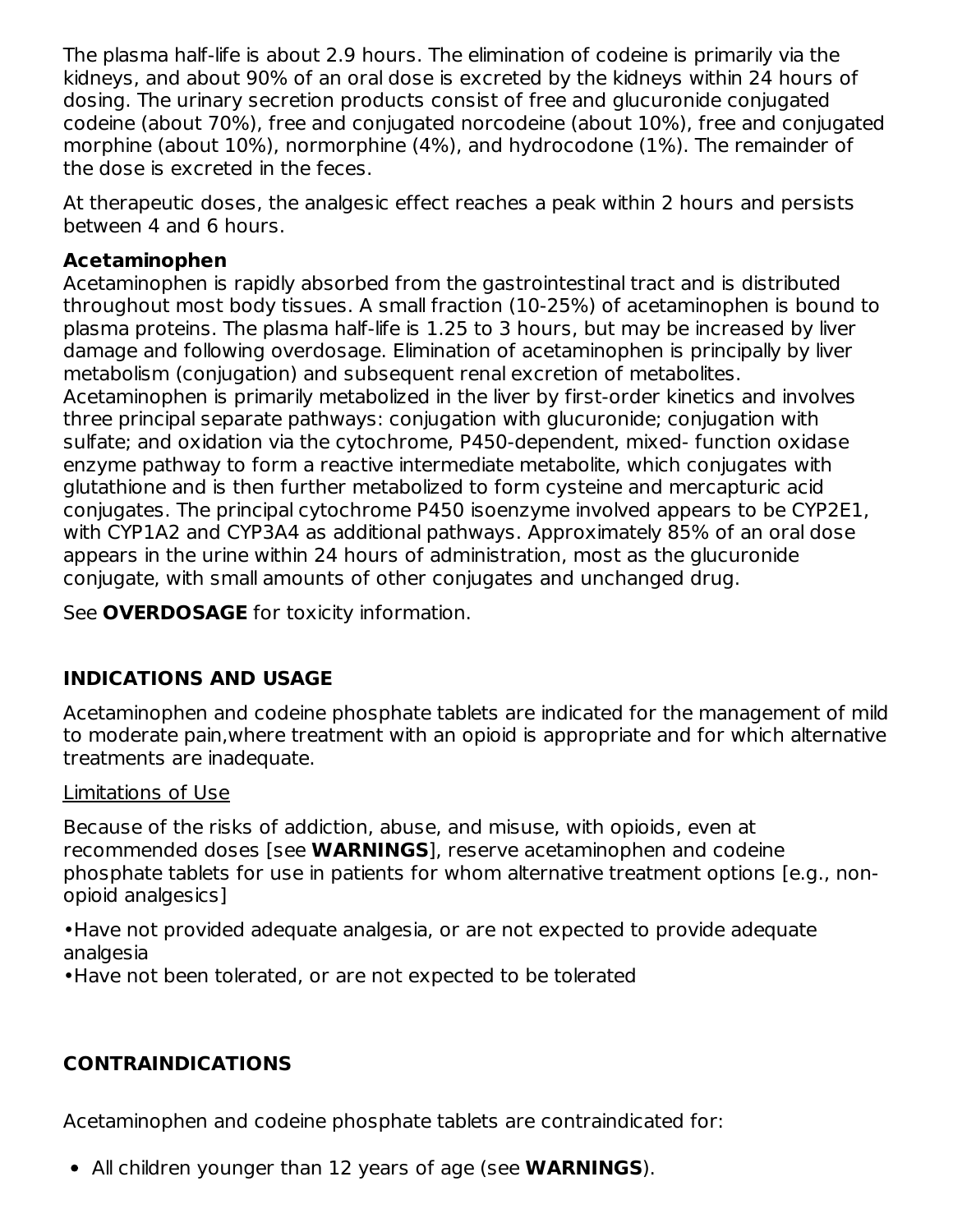Post-operative management in children younger than 18 years of age following tonsillectomy and/or adenoidectomy (see **WARNINGS**).

Acetaminophen and codeine phosphate tablets are contraindicated in patients with:

- Significant respiratory depression [see**WARNINGS**].
- Acute or severe bronchial asthma in an unmonitored setting or in the absence of resuscitative equipment [see **WARNINGS**].
- concurrent use of monoamine oxidase inhibitors (MAOIs) or use of MAOIs within the last 14 days [see **WARNINGS**].
- known or suspected gastrointestinal obstruction, including paralytic ileus [see **WARNINGS**].
- Hypersensitivity to codeine, acetaminophen, or any of the formulation excipients (e.g., anaphylaxis) [see **WARNINGS**].

# **WARNINGS**

## **Addiction, Abuse and Misuse:**

Acetaminophen and codeine phosphate tablets contain codeine. Codeine in combination with acetaminophen, is a Schedule III controlled substance. As an opioid, acetaminophen and codeine phosphate tablets expose users to the risks of addiction, abuse, and misuse [see**DRUG ABUSE and DEPENDENCE**].

Although the risk of addiction in any individual is unknown, it can occur in patients appropriately prescribed acetaminophen and codeine phosphate tablets. Addiction can occur at recommended dosages and if the drug is misused or abused.

Assess each patient's risk for opioid addiction, abuse, or misuse prior to prescribing acetaminophen and codeine phosphate tablets, and monitor all patients receiving acetaminophen and codeine phosphate tablets for the development of these behaviors and conditions. Risks are increased in patients with a personal or family history of substance abuse (including drug or alcohol abuse or addiction) or mental illness (e.g., major depression). The potential for these risks should not, however, prevent the proper management of pain in any given patient. Patients at increased risk may be prescribed opioids such as acetaminophen and codeine phosphate tablets, but use in such patients necessitates intensive counseling about the risks and proper use of acetaminophen and codeine phosphate tablets along with intensive monitoring for signs of addiction, abuse, and misuse. Consider prescribing naloxone for the emergency treatment of opioid overdose [see **WARNINGS, Life-Threatening Respiratory Depression; Dosage and Administration, Patient Access to Naloxone for the Emergency Treatment of Opioid Overdose**].

Opioids are sought by drug abusers and people with addiction disorders and are subject to criminal diversion. Consider these risks when prescribing or dispensing acetaminophen and codeine phosphate tablets. Strategies to reduce these risks include prescribing the drug in the smallest appropriate quantity and advising the patient on the proper disposal of unused drug [see **PRECAUTIONS; Information for**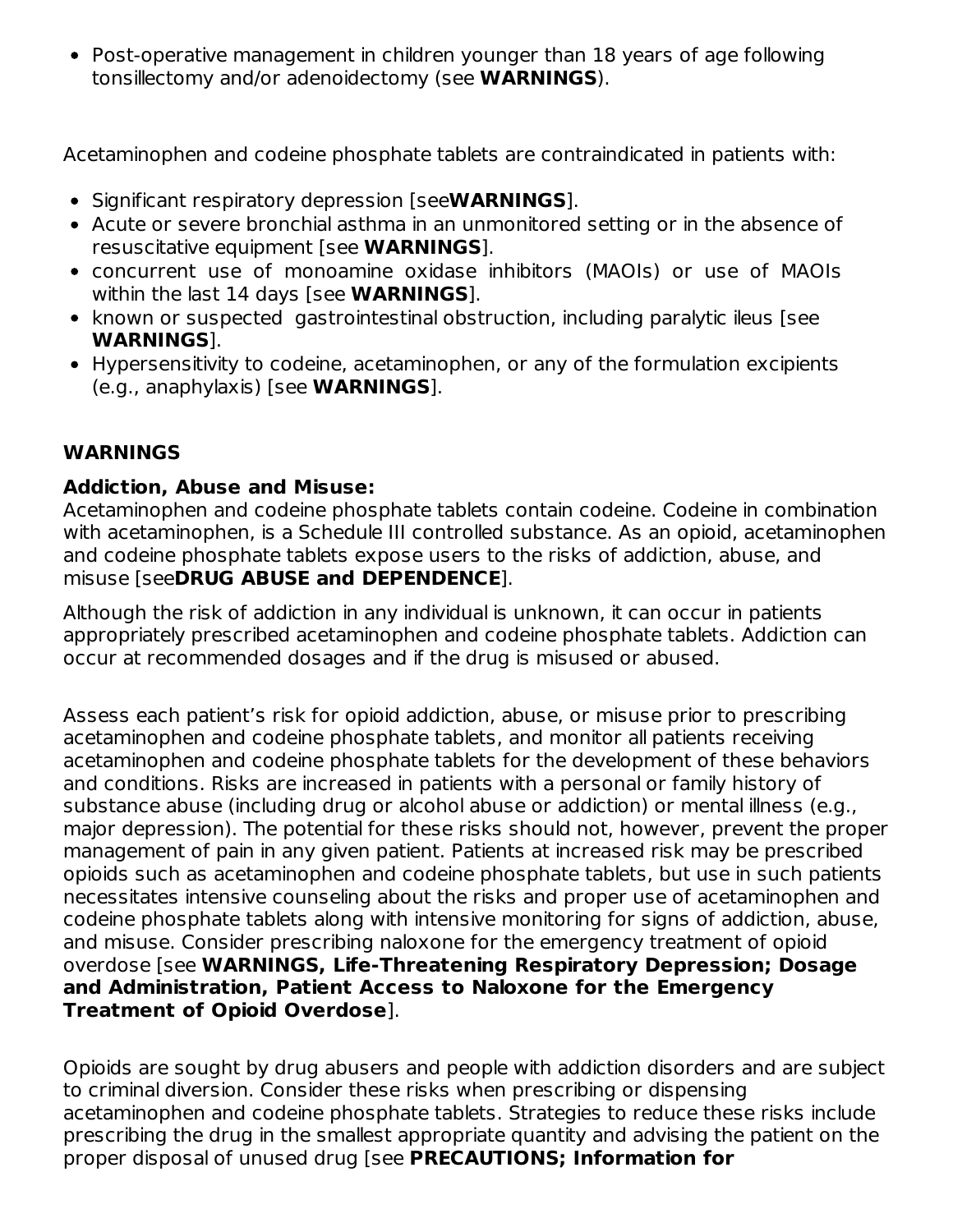**Patients/Caregivers**]. Contact local state professional licensing board or state controlled substances authority for information on how to prevent and detect abuse or diversion of this product.

# **Opioid Analgesic Risk Evaluation and Mitigation Strategy (REMS):**

To ensure that the benefits of opioid analgesics outweigh the risks of addiction, abuse, and misuse, the Food and Drug Administration (FDA) has required a Risk Evaluation and Mitigation Strategy (REMS) for these products. Under the requirements of the REMS, drug companies with approved opioid analgesic products must make REMS-compliant education programs available to healthcare providers. Healthcare providers are strongly encouraged to do all of the following:

- Complete a REMS-compliant education program offered by an accredited provider of continuing education (CE) or another education program that includes all the elements of the FDA Education Blueprint for Health Care Providers Involved in the Management or Support of Patients with Pain.
- Discuss the safe use, serious risks, and proper storage and disposal of opioid analgesics with patients and/or their caregivers every time these medicines are prescribed. The Patient Counseling Guide (PCG) can be obtained at this link: www.fda.gov/OpioidAnalgesicREMSPCG.
- Emphasize to patients and their caregivers the importance of reading the Medication Guide that they will receive from their pharmacist every time an opioid analgesic is dispensed to them.
- Consider using other tools to improve patient, household, and community safety, such as patient- prescriber agreements that reinforce patient- prescriber responsibilities.

To obtain further information on the opioid analgesic REMS and for a list of accredited REMS CME/CE, call 800-503-0784, or log on to www.opioidanalgesicrems.com. The FDA Blueprint can be found at www.fda.gov/OpioidAnalgesicREMSBlueprint.

# **Life-Threatening Respiratory Depression**

Serious, life-threatening, or fatal respiratory depression has been reported with the use of opioids, even when used as recommended. Respiratory depression, if not immediately recognized and treated, may lead to respiratory arrest and death. Management of respiratory depression may include close observation, supportive measures, and use of opioid antagonists, depending on the patient's clinical status [see **OVERDOSAGE**]. Carbon dioxide (CO2) retention from opioid-induced respiratory depression can exacerbate the sedating effects of opioids.

While serious, life-threatening, or fatal respiratory depression can occur at any time during the use of acetaminophen and codeine phosphate tablets, the risk is greatest during the initiation of therapy or following a dosage increase. Monitor patients closely for respiratory depression, especially within the first 24-72 hours of initiating therapy with and following dosage increases of acetaminophen and codeine phosphate tablets.

To reduce the risk of respiratory depression, proper dosing and titration of acetaminophen and codeine phosphate tablets are essential [see **DOSAGE AND ADMINISTRATION**]. Overestimating the acetaminophen and codeine phosphate tablets dosage when converting patients from another opioid product can result in a fatal overdose with the first dose.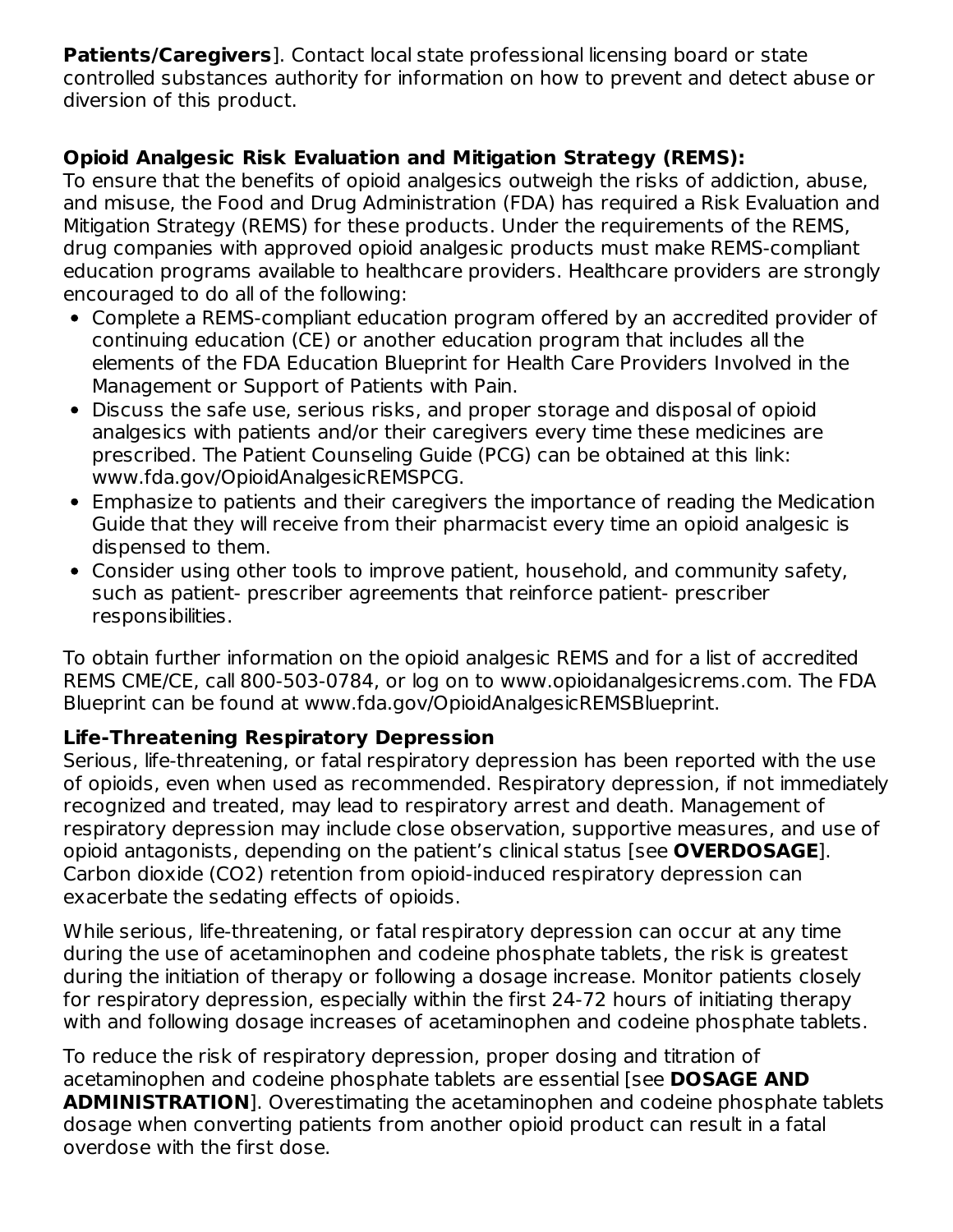Accidental ingestion of even one dose of acetaminophen and codeine phosphate tablets, especially by children, can result in respiratory depression and death due to an overdose of codeine.

Educate patients and caregivers on how to recognize respiratory depression and emphasize the importance of calling 911 or getting emergency medical help right away in the event of a known or suspected overdose [see **PRECAUTIONS, Information for Patients/Caregivers**].

Opioids can cause sleep-related breathing disorders including central sleep apnea (CSA) and sleep-related hypoxemia. Opioid use increases the risk of CSA in a dose-dependent fashion. In patients who present with CSA, consider decreasing the opioid dosage using best practices for opioid taper [see **Dosage and Administration**].

## Patient Access to Naloxone for the Emergency Treatment of Opioid Overdose

Discuss the availability of naloxone for the emergency treatment of opioid overdose with the patient and caregiver and assess the potential need for access to naloxone, both when initiating and renewing treatment with acetaminophen and codeine phosphate tablets.Inform patients and caregivers about the various ways to obtain naloxone as permitted by individual state naloxone dispensing and prescribing requirements or guidelines (e.g., by prescription, directly from a pharmacist, or as part of a communitybased program). Educate patients and caregivers on how to recognize respiratory depression and emphasize the importance of calling 911 or getting emergency medical help, even if naloxone is administered [see**PRECAUTIONS, Information for Patients/Caregivers**].

Consider prescribing naloxone, based on the patient's risk factors for overdose, such as concomitant use of other CNS depressants, a history of opioid use disorder, or prior opioid overdose. The presence of risk factors for overdose should not prevent the proper management of pain in any given patient. Also consider prescribing naloxone if the patient has household members (including children) or other close contacts at risk for accidental ingestion or overdose. If naloxone is prescribed, educate patients and caregivers on how to treat with naloxone [see **WARNINGS , Addiction, Abuse, and Misuse, Risks from Concomitant Use with Benzodiazepines or Other CNS Depressants; PRECAUTIONS, Information for Patients/Caregivers**].

#### **Ultra-Rapid Metabolism of Codeine and Other Risk Factors for Life-Threatening Respiratory Depression in Children**

Life-threatening respiratory depression and death have occurred in children who received codeine. Codeine is subject to variability in metabolism based upon CYP2D6 genotype (described below), which can lead to an increased exposure to the active metabolite morphine. Based upon post-marketing reports, children younger than 12 years old appear to be more susceptible to the respiratory depressant effects of codeine, particularly if there are risk factors for respiratory depression. For example, many reported cases of death occurred in the post-operative period following tonsillectomy and/or adenoidectomy, and many of the children had evidence of being ultra-rapid metabolizers of codeine. Furthermore, children with obstructive sleep apnea who are treated with codeine for post-tonsillectomy and/or adenoidectomy pain may be particularly sensitive to its respiratory depressant effect. Because of the risk of lifethreatening respiratory depression and death: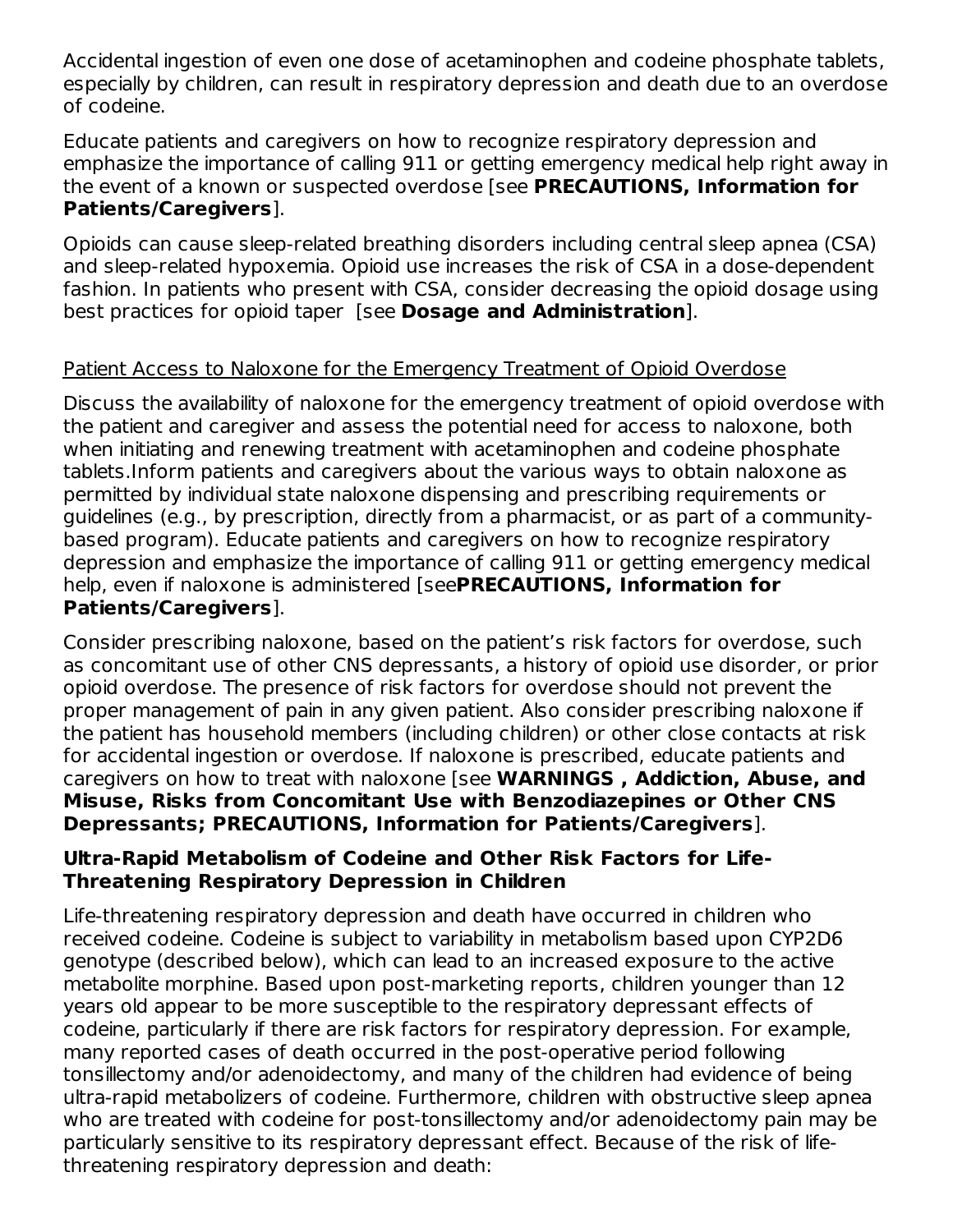• Acetaminophen and codeine phosphate tablets are contraindicated for all children younger than 12 years of age (see**CONTRAINDICATIONS**).

• Acetaminophen and codeine phosphate tablets are contraindicated for post- operative management in pediatric patients younger than 18 years of age following tonsillectomy and/or adenoidectomy (see **CONTRAINDICATIONS**).

• Avoid the use of acetaminophen and codeine phosphate tablets in adolescents 12 to 18 years of age who have other risk factors that may increase their sensitivity to the respiratory depressant effects of codeine unless the benefits outweigh the risks. Risk factors include conditions associated with hypoventilation, such as postoperative status, obstructive sleep apnea, obesity, severe pulmonary disease, neuromuscular disease, and concomitant use of other medications that cause respiratory depression. (see **WARNINGS**)

• As with adults, when prescribing codeine for adolescents, healthcare providers should choose the lowest effective dose for the shortest period of time and inform patients and caregivers about these risks and the signs of morphine overdose (**OVERDOSAGE**).

#### Nursing Mothers

At least one death was reported in a nursing infant who was exposed to high levels of morphine in breast milk because the mother was an ultra-rapid metabolizer of codeine. Breastfeeding is not recommended during treatment with acetaminophen and codeine phosphate tablets.

## CYP2D6 Genetic Variability: Ultra-Rapid Metabolizers

Some individuals may be ultra-rapid metabolizers because of a specific CYP2D6 genotype (e.g., gene duplications denoted as  $*1/*1xN$  or  $*1/*2xN$ ). The prevalence of this CYP2D6 phenotype varies widely and has been estimated at 1 to 10% for Whites (European, North American), 3 to 4% for Blacks (African Americans), 1 to 2% for East Asians (Chinese, Japanese, Korean), and may be greater than 10% in certain racial/ethnic groups (i.e., Oceanian, Northern African, Middle Eastern, Ashkenazi Jews, Puerto Rican). These individuals convert codeine into its active metabolite, morphine, more rapidly and completely than other people. This rapid conversion results in higher than expected serum morphine levels. Even at labeled dosage regimens, individuals who are ultra-rapid metabolizers may have life-threatening or fatal respiratory depression or experience signs of overdose (such as extreme sleepiness, confusion, or shallow breathing) [see**OVERDOSAGE**]. Therefore, individuals who are ultra-rapid metabolizers should not use acetaminophen and codeine phosphate tablets.

# **Neonatal Opioid Withdrawal Syndrome**

Prolonged use of acetaminophen and codeine phosphate tablets during pregnancy can result in withdrawal in the neonate. Neonatal opioid withdrawal syndrome, unlike opioid withdrawal syndrome in adults, may be life-threatening if not recognized and treated, and requires management according to protocols developed by neonatology experts. Observe newborns for signs of neonatal opioid withdrawal syndrome and manage accordingly. Advise pregnant women using opioids for a prolonged period of the risk of neonatal opioid withdrawal syndrome and ensure that appropriate treatment will be available [see PRECAUTIONS, Information for Patients/Caregivers, Pregnancy].

#### **Interactions with Drugs Affecting Cytochrome P450 Isoenzymes**

The effects of concomitant use or discontinuation of cytochrome P450 3A4 inducers, 3A4 inhibitors, or 2D6 inhibitors with codeine are complex. Use of cytochrome P450 3A4 inducers, 3A4 inhibitors, or 2D6 inhibitors with acetaminophen and codeine phosphate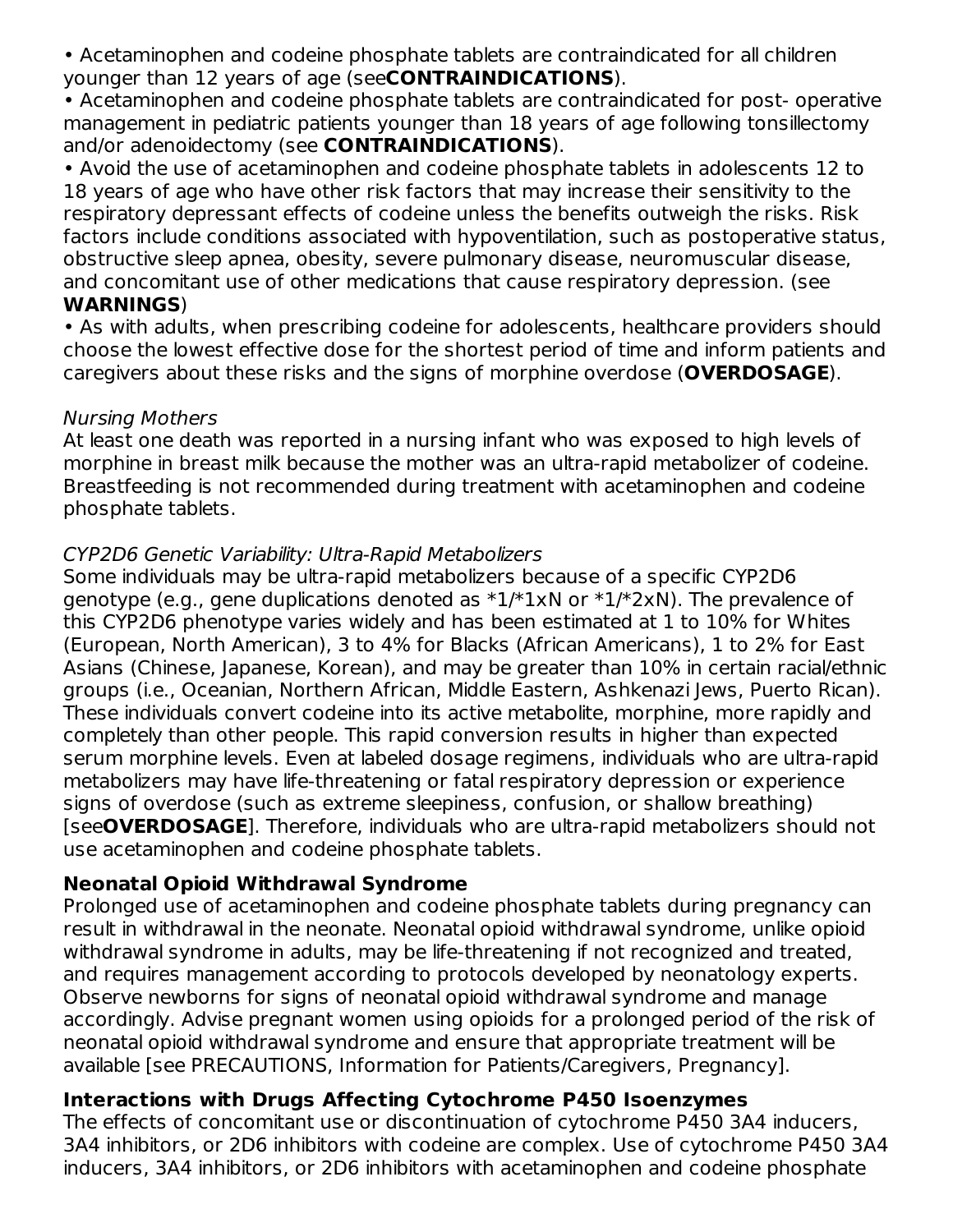tablets requires careful consideration of the effects on the parent drug, codeine, and the active metabolite, morphine.

#### Cytochrome P450 3A4 Interaction

The concomitant use of acetaminophen and codeine phosphate tablets with all cytochrome P450 3A4 inhibitors, such as macrolide antibiotics (e.g., erythromycin), azole-antifungal agents (e.g., ketoconazole), and protease inhibitors (e.g., ritonavir) or discontinuation of a cytochrome P450 3A4 inducer such as rifampin, carbamazepine, and phenytoin, may result in an increase in codeine plasma concentrations with subsequently greater metabolism by cytochrome P450 2D6, resulting in greater morphine levels, which could increase or prolong adverse reactions and may cause potentially fatal respiratory depression.

The concomitant use of acetaminophen and codeine phosphate tablets with all cytochrome P450 3A4 inducers or discontinuation of a cytochrome P450 3A4 inhibitor may result in lower codeine levels, greater norcodeine levels, and less metabolism via 2D6 with resultant lower morphine levels. This may be associated with a decrease in efficacy, and in some patients, may result in signs and symptoms of opioid withdrawal.

Follow patients receiving acetaminophen and codeine phosphate tablets and any CYP3A4 inhibitor or inducer for signs and symptoms that may reflect opioid toxicity and opioid withdrawal when acetaminophen and codeine phosphate tablets are used in conjunction with inhibitors and inducers of CYP3A4 [see **WARNINGS, Drug Interactions**].

If concomitant use of a CYP3A4 inhibitor is necessary or if a CYP3A4 inducer is discontinued, consider dosage reduction of acetaminophen and codeine phosphate tablets until stable drug effects are achieved. Monitor patients for respiratory depression and sedation at frequent intervals.

If concomitant use of a CYP3A4 inducer is necessary or if a CYP3A4 inhibitor is discontinued, consider increasing the acetaminophen and codeine phosphate tablets dosage until stable drug effects are achieved. Monitor for signs of opioid withdrawal (see PRECAUTIONS, Drug Interactions).

Risks of Concomitant Use or Discontinuation of Cytochrome P450 2D6 Inhibitors The concomitant use of acetaminophen and codeine phosphate tablets with all cytochrome P450 2D6 inhibitors (e.g., amiodarone, quinidine) may result in an increase in codeine plasma concentrations and a decrease in active metabolite morphine plasma concentration which could result in an analgesic efficacy reduction or symptoms of opioid withdrawal.

Discontinuation of a concomitantly used cytochrome P450 2D6 inhibitor may result in a decrease in codeine plasma concentration and an increase in active metabolite morphine plasma concentration which could increase or prolong adverse reactions and may cause potentially fatal respiratory depression.

Follow patients receiving acetaminophen and codeine phosphate tablets and any CYP2D6 inhibitor for signs and symptoms that may reflect opioid toxicity and opioid withdrawal when acetaminophen and codeine phosphate tablets are used in conjunction with inhibitors of CYP2D6.

If concomitant use with a CYP2D6 inhibitor is necessary, follow the patient for signs of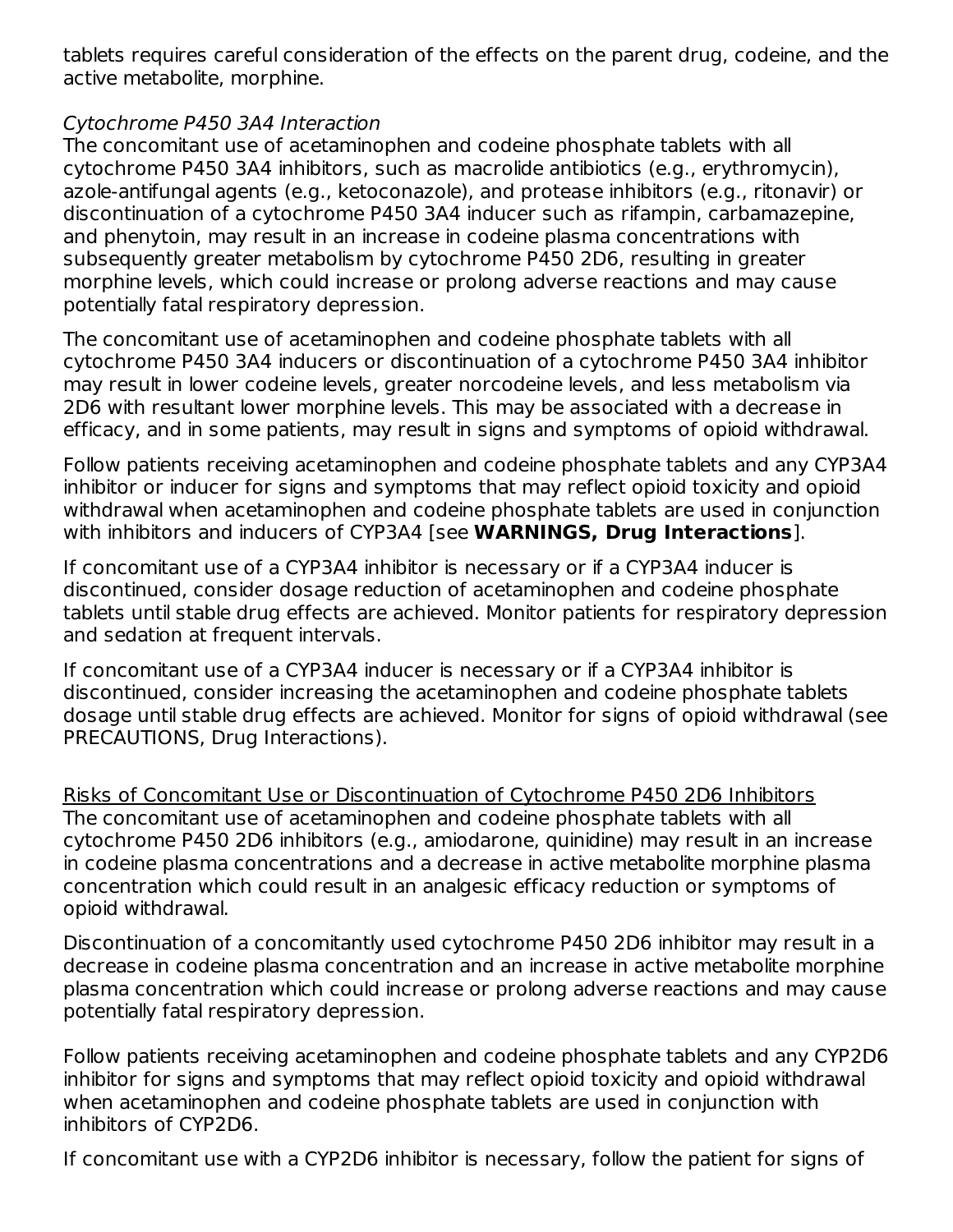reduced efficacy or opioid withdrawal and consider increasing the acetaminophen and codeine phosphate tablets dosage. After stopping use of a CYP2D6 inhibitor, consider reducing the acetaminophen and codeine phosphate tablets dosage and follow the patient for signs and symptoms of respiratory depression or sedation [see Drug Interactions (7)]. [See **PRECAUTIONS, Drug Interactions**].

## **Hepatotoxicity**

Acetaminophen has been associated with cases of acute liver failure, at times resulting in liver transplant and death. Most of the cases of liver injury are associated with the use of acetaminophen at doses that exceed 4,000 milligrams per day, and often involve more than one acetaminophen-containing product. The excessive intake of acetaminophen may be intentional to cause self-harm or unintentional as patients attempt to obtain more pain relief or unknowingly take other acetaminophen-containing products.

The risk of acute liver failure is higher in individuals with underlying liver disease and in individuals who ingest alcohol while taking acetaminophen.

Instruct patients to look for acetaminophen or APAP on package labels and not to use more than one product that contains acetaminophen. Instruct patients to seek medical attention immediately upon ingestion of more than 4,000 milligrams of acetaminophen per day, even if they feel well.

#### **Risks from Concomitant Use with Benzodiazepines or Other CNS Depressants**

Profound sedation, respiratory depression, coma, and death may result from the concomitant use of acetaminophen and codeine phosphate tablets with benzodiazepines and/or other CNS depressants (e.g., non-benzodiazepine sedatives/hypnotics, anxiolytics, tranquilizers, muscle relaxants, general anesthetics, antipsychotics, other opioids, alcohol). Because of these risks, reserve concomitant prescribing of these drugs for use in patients for whom alternative treatment options are inadequate.

Observational studies have demonstrated that concomitant use of opioid analgesics and benzodiazepines increases the risk of drug-related mortality compared to use of opioid analgesics alone. Because of similar pharmacological properties, it is reasonable to expect similar risk with the concomitant use of other CNS depressant drugs with opioid analgesics [see **PRECAUTIONS; Drug Interactions**].

If the decision is made to prescribe a benzodiazepine or other CNS depressant concomitantly with an opioid analgesic, prescribe the lowest effective dosages and minimum durations of concomitant use. In patients already receiving an opioid analgesic, prescribe a lower initial dose of the benzodiazepine or other CNS depressant than indicated in the absence of an opioid, and titrate based on clinical response. If an opioid analgesic is initiated in a patient already taking a benzodiazepine or other CNS depressant, prescribe a lower initial dose of the opioid analgesic, and titrate based on clinical response. Follow patients closely for signs and symptoms of respiratory depression and sedation.

If concomitant use is warranted, consider prescribing naloxone for the emergency treatment of opioid overdose [see**WARNINGS, Life-Threatening Respiratory Depression; Dosage and Administration, Patient Access to Naloxone for the Emergency Treatment of Opioid Overdose**].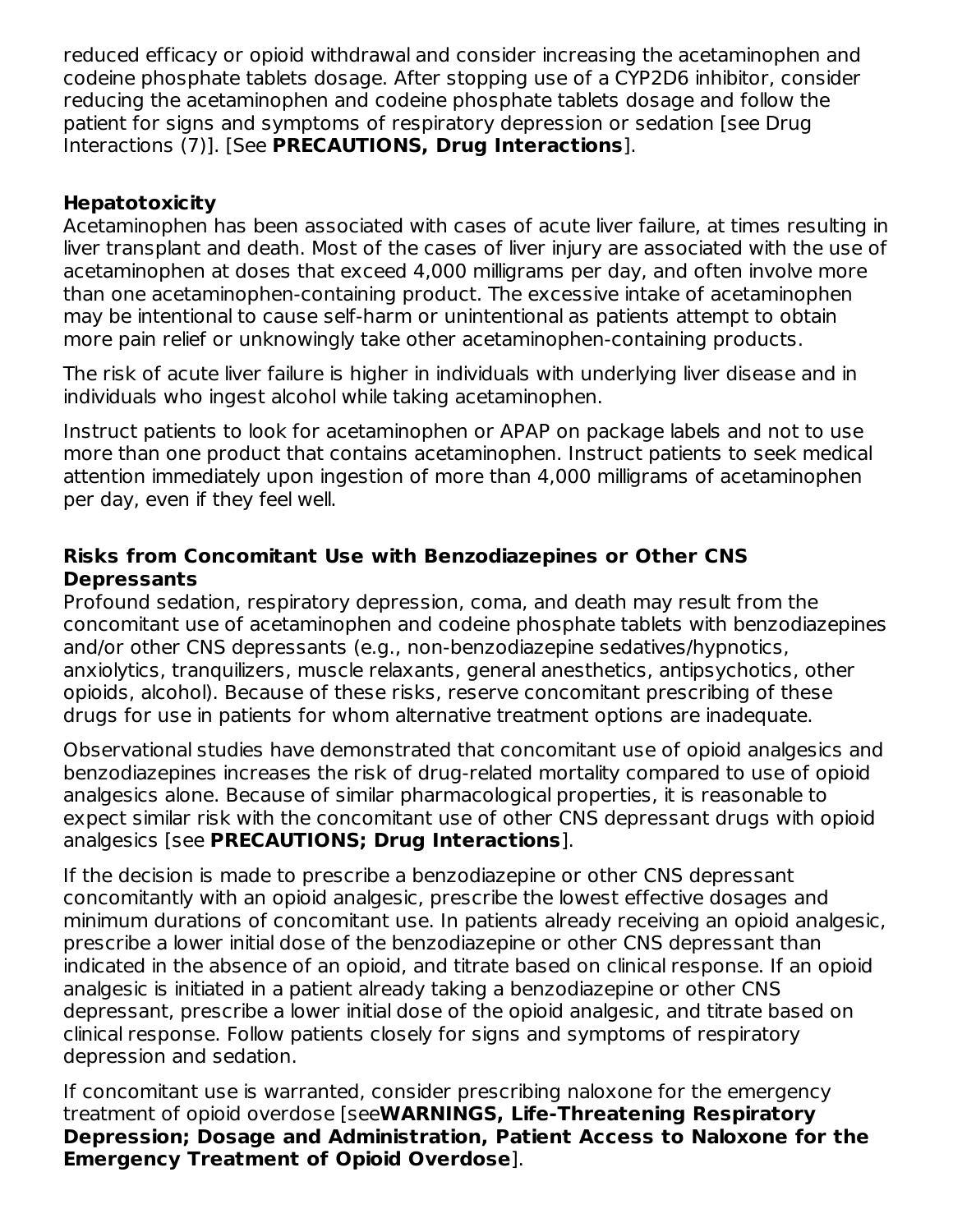Advise both patients and caregivers about the risks of respiratory depression and sedation when acetaminophen and codeine phosphate tablets are used with benzodiazepines or other CNS depressants (including alcohol and illicit drugs). Advise patients not to drive or operate heavy machinery until the effects of concomitant use of the benzodiazepine or other CNS depressant have been determined. Screen patients for risk of substance use disorders, including opioid abuse and misuse, and warn them of the risk for overdose and death associated with the use of additional CNS depressants including alcohol and illicit drugs [see **PRECAUTIONS; Drug Interactions, Information for Patients/Caregivers**].

#### **Life-Threatening Respiratory Depression in Patients with Chronic Pulmonary Disease or Elderly, Cachectic, or Debilitated Patients**

The use of acetaminophen and codeine phosphate tablets in patients with acute or severe bronchial asthma in an unmonitored setting or in the absence of resuscitative equipment is contraindicated.

# Patients with Chronic Pulmonary Disease

Acetaminophen and codeine phosphate tablets-treated patients with significant chronic obstructive pulmonary disease or cor pulmonale, and those with a substantially decreased respiratory reserve, hypoxia, hypercapnia, or pre-existing respiratory depression are at increased risk of decreased respiratory drive including apnea, even at recommended dosages of acetaminophen and codeine phosphate tablets [see **WARNINGS; Life-Threatening Respiratory Depression**].

# Elderly, Cachectic, or Debilitated Patients

Life-threatening respiratory depression is more likely to occur in elderly, cachectic, or debilitated patients because they may have altered pharmacokinetics, including clearance, compared to younger, healthier patients [see **WARNINGS; Respiratory Depression**].

Monitor such patients closely, particularly when initiating and titrating acetaminophen and codeine phosphate tablets and when acetaminophen and codeine phosphate tablets are given concomitantly with other drugs that depress respiration [see **WARNINGS; Life-Threatening Respiratory Depression**]. Alternatively, consider the use of nonopioid analgesics in these patients.

# **Interaction with Monoamine Oxidase Inhibitors**

Monoamine oxidase inhibitors (MAOIs) may potentiate the effects of morphine, codeine's active metabolite, including respiratory depression, coma, and confusion. Acetaminophen and codeine phosphate tablets should not be used in patients taking MAOIs or within 14 days of stopping such treatment.

# **Adrenal Insufficiency**

Cases of adrenal insufficiency have been reported with opioid use, more often following greater than 1 month of use. Presentation of adrenal insufficiency may include nonspecific symptoms and signs including nausea, vomiting, anorexia, fatigue, weakness, dizziness, and low blood pressure. If adrenal insufficiency is suspected, confirm the diagnosis with diagnostic testing as soon as possible. If adrenal insufficiency is diagnosed, treat with physiologic replacement doses of corticosteroids. Wean the patient off of the opioid to allow adrenal function to recover and continue corticosteroid treatment until adrenal function recovers. Other opioids may be tried as some cases reported use of a different opioid without recurrence of adrenal insufficiency. The information available does not identify any particular opioids as being more likely to be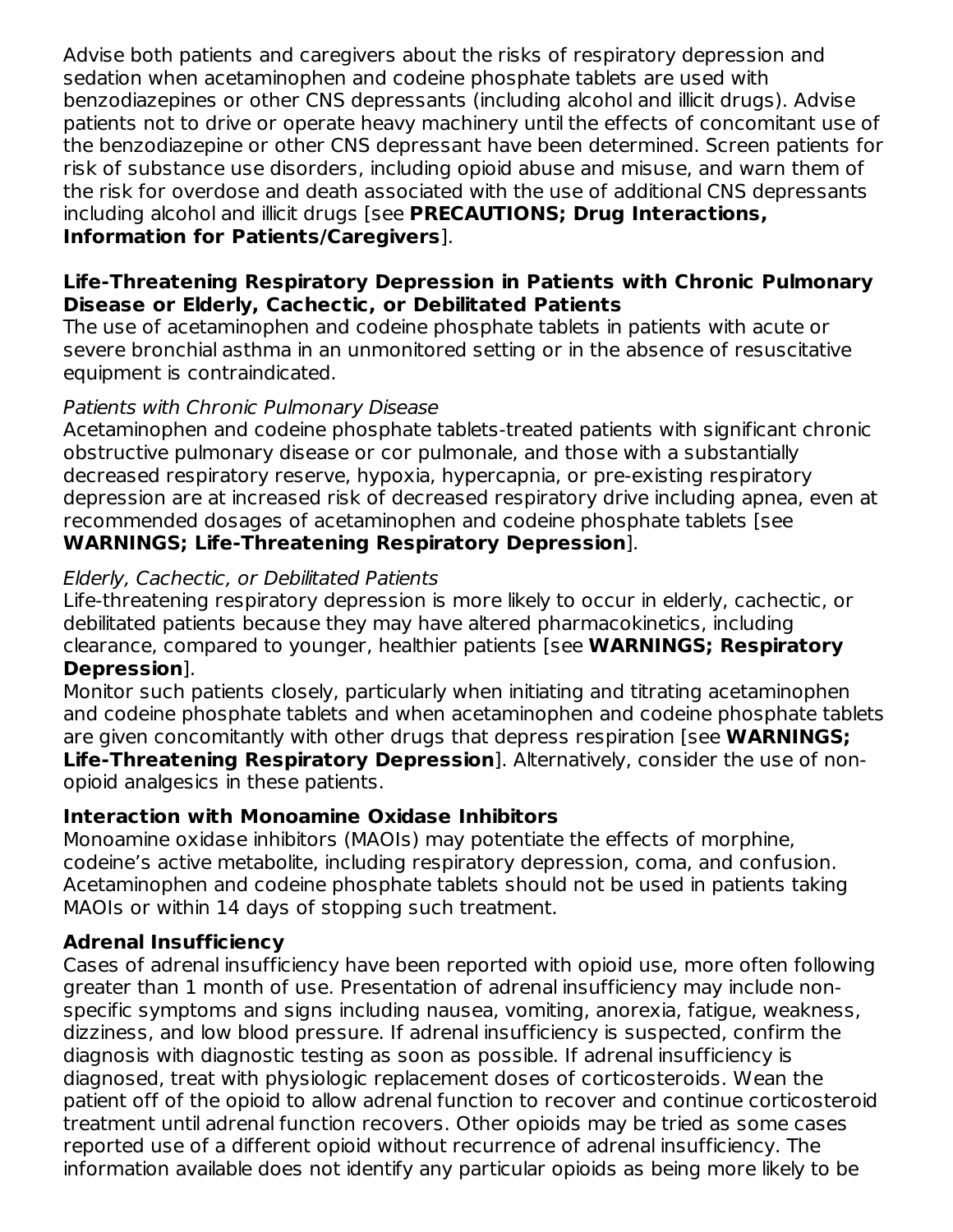associated with adrenal insufficiency.

## **Severe Hypotension**

Acetaminophen and codeine may cause severe hypotension including orthostatic hypotension and syncope in ambulatory patients. There is increased risk in patients whose ability to maintain blood pressure has already been compromised by a reduced blood volume or concurrent administration of certain CNS depressant drugs (e.g., phenothiazines or general anesthetics) [see PRECAUTIONS; Drug Interactions]. Monitor these patients for signs of hypotension after initiating or titrating the dosage of acetaminophen and codeine phosphate tablets. In patients with circulatory shock acetaminophen and codeine phosphate tablets may cause vasodilatation that can further reduce cardiac output and blood pressure. Avoid the use of acetaminophen and codeine with circulatory shock.

## **Serious Skin Reactions**

Rarely, acetaminophen may cause serious skin reactions such as acute generalized exanthematous pustulosis (AGEP), Stevens - Johnson syndrome (SJS), and toxic epidermal necrolysis (TEN), which can be fatal. Patients should be informed about the signs of serious skin reactions, and use of the drug should be discontinued at the first appearance of skin rash or any other sign of hypersensitivity.

Risks of Use in Patients with Increased Intracranial Pressure, Brain Tumors, Head Injury, or Impaired Consciousness

In patients who may be susceptible to the intracranial effects of CO2 retention (e.g., those with evidence of increased intracranial pressure or brain tumors), acetaminophen and codeine phosphate tablets may reduce respiratory drive, and the resultant CO2 retention can further increase intracranial pressure. Monitor such patients for signs of sedation and respiratory depression, particularly when initiating therapy with acetaminophen and codeine phosphate tablets.

Opioids may also obscure the clinical course in a patient with a head injury. Avoid the use of acetaminophen and codeine phosphate tablets in patients with impaired consciousness or coma.

# **Hypersensitivity/Anaphylaxis**

There have been post-marketing reports of hypersensitivity and anaphylaxis associated with the use of acetaminophen. Clinical signs included swelling of the face, mouth, and throat, respiratory distress, urticaria, rash, pruritus, and vomiting. There were infrequent reports of life-threatening anaphylaxis requiring emergency medical attention. Instruct patients to discontinue acetaminophen and codeine phosphate tablets immediately and seek medical care if they experience these symptoms. Do not prescribe acetaminophen and codeine phosphate tablets for patients with acetaminophen allergy [see **PRECAUTIONS; Information for Patients/Caregivers**].

# **Risks of Use in Patients with Gastrointestinal Conditions**

Acetaminophen and codeine phosphate tablets are contraindicated in patients with gastrointestinal obstruction, including paralytic ileus.

The administration of acetaminophen and codeine phosphate tablets or other opioids may obscure the diagnosis or clinical course in patients with acute abdominal conditions.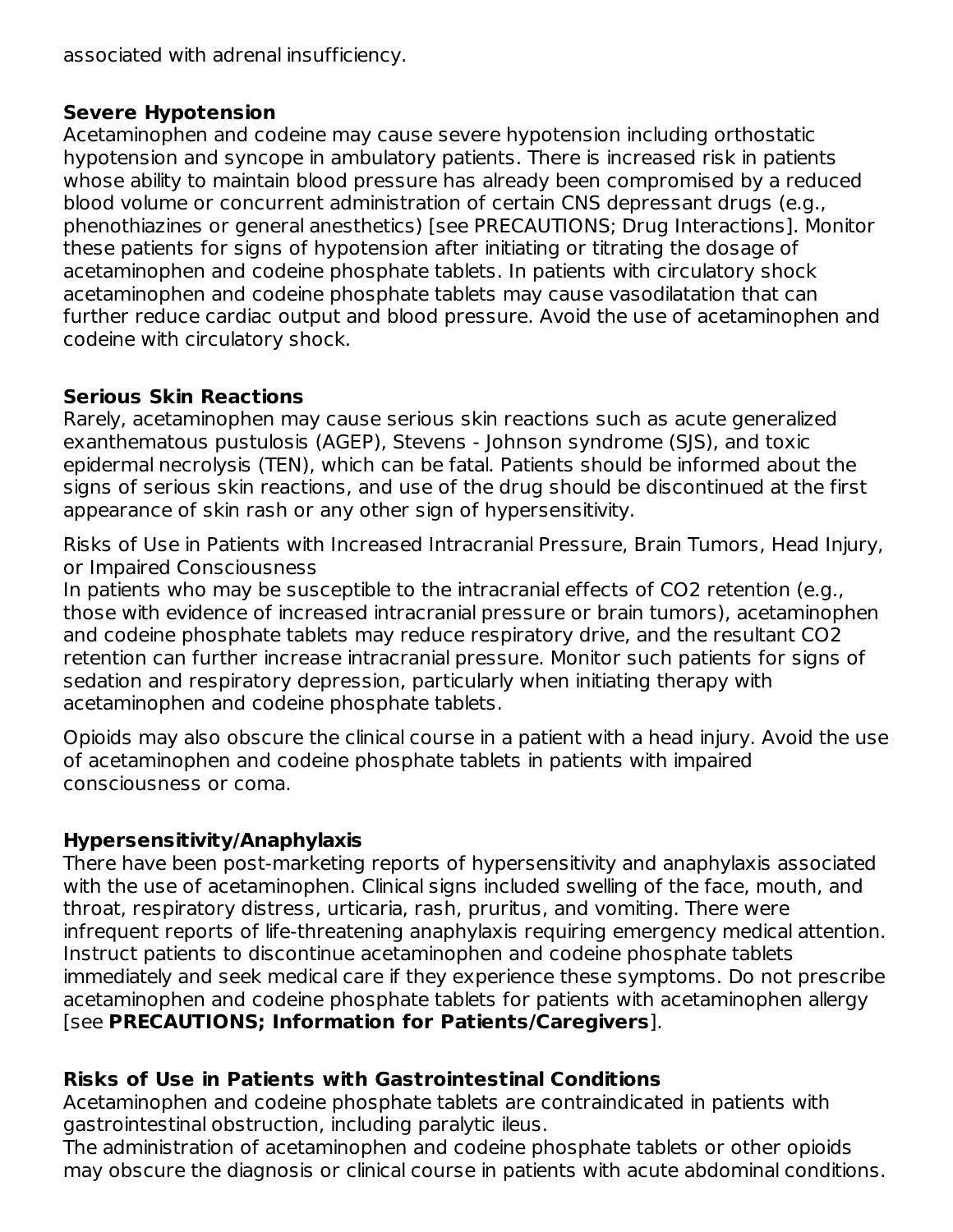Acetaminophen and codeine phosphate tablets may cause spasm of the sphincter of Oddi. Opioids may cause increases in serum amylase. Monitor patients with biliary tract disease, including acute pancreatitis, for worsening symptoms.

## **Sulfite Sensitivity**

Acetaminophen and Codeine Phosphate Tablets contain sodium metabisulfite, a sulfite that may cause allergic-type reactions including anaphylactic symptoms and lifethreatening or less severe asthmatic episodes in certain susceptible people. The overall prevalence of sulfite sensitivity in the general population is unknown and probably low. Sulfite sensitivity is seen more frequently in asthmatic than in nonasthmatic people.

# **Increased Risk of Seizures in Patients with Seizure Disorders**

The codeine in acetaminophen and codeine phosphate tablets may increase the frequency of seizures in patients with seizure disorders, and may increase the risk of seizures occurring in other clinical settings associated with seizures. Monitor patients with a history of seizure disorders for worsened seizure control during acetaminophen and codeine phosphate tablets therapy.

# **Withdrawal**

Do not abruptly discontinue Acetaminophen and Codeine Phosphate Tablets in a patient physically dependent on opioids. When discontinuing Acetaminophen and Codeine Phosphate Tablets in a physically dependent patient, gradually taper the dosage. Rapid tapering of Acetaminophen and Codeine Phosphate Tablets in a patient physically dependent on opioids may lead to a withdrawal syndrome and return of pain [see **Dosage and Administration, Drug Abuse and Dependence**].

Additionally, avoid the use of mixed agonist/antagonist (e.g., pentazocine, nalbuphine, and butorphanol) or partial agonist (e.g., buprenorphine) analgesics in patients who are receiving a full opioid agonist analgesic, including Acetaminophen and Codeine Phosphate Tablets. In these patients, mixed agonist/antagonist and partial agonist analgesics may reduce the analgesic effect and/or precipitate withdrawal symptoms [see Drug Interactions].

# **PRECAUTIONS**

# **Risks of Driving and Operating Machinery**

Acetaminophen and codeine phosphate tablets may impair the mental or physical abilities needed to perform potentially hazardous activities such as driving a car or operating machinery. Warn patients not to drive or operate dangerous machinery unless they are tolerant to the effects of acetaminophen and codeine phosphate tablets and know how they will react to the medication [see **PRECAUTIONS; Information for Patients/Caregivers**].

# **Information for Patients/Caregivers**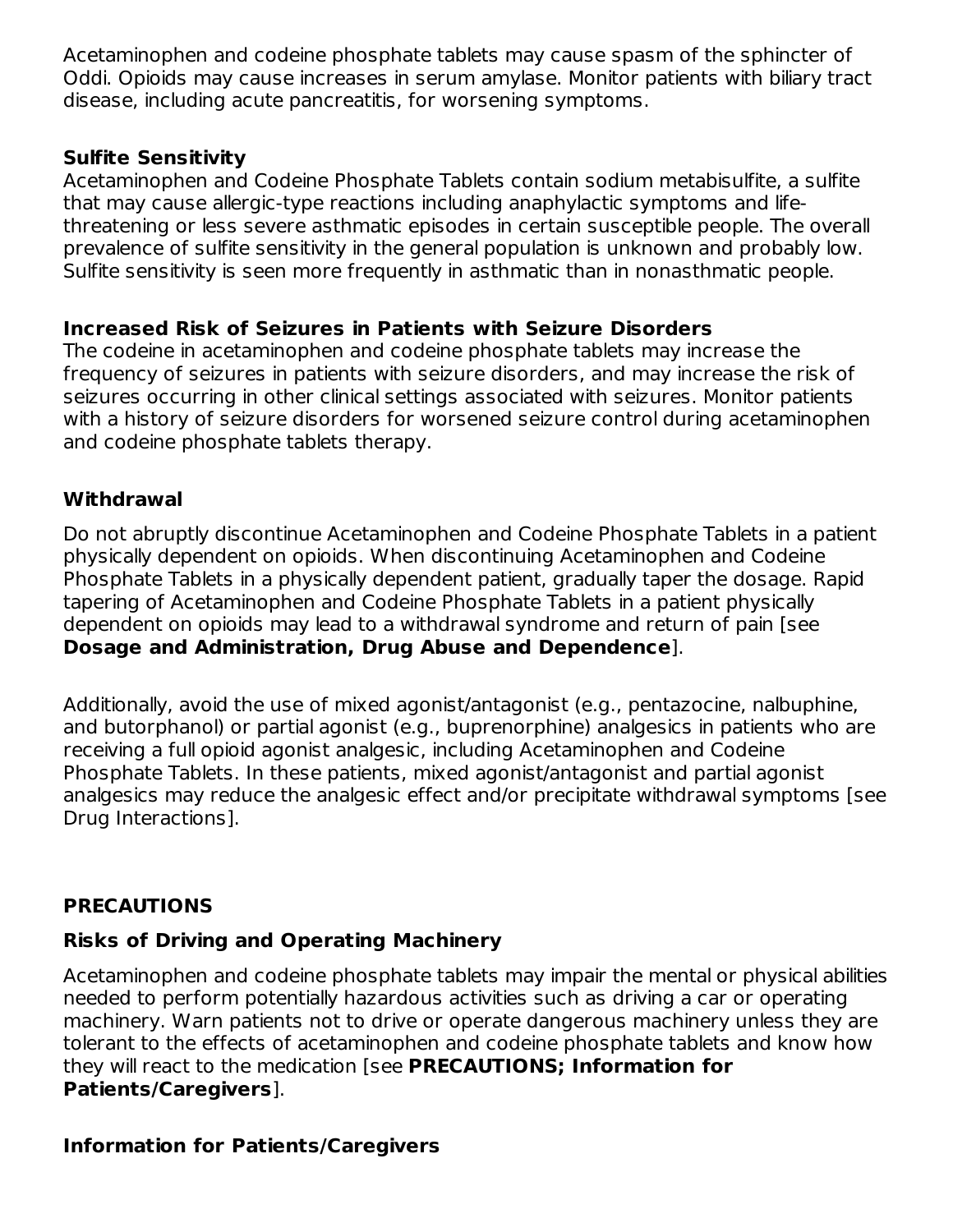Advise the patient to read the FDA-approved patient labeling (Medication Guide).

Storage and Disposal:

Because of the risks associated with accidental ingestion, misuse, and abuse, advise patients to store acetaminophen and codeine phosphate tablets securely, out of sight and reach of children, and in a location not accessible by others, including visitors to the home **[**see **WARNINGS, DRUG ABUSE AND DEPENDENCE].** Inform patients that leaving acetaminophen and codeine phosphate tablets unsecured can pose a deadly risk to others in the home. Advise patients and caregivers that when medicines are no longer needed, they should be disposed of promptly. Inform patients that medicine take-back options are the preferred way to safely dispose of most types of unneeded medicines. If no take back programs or DEA-registered collectors are available, instruct patients to dispose of acetaminophen and codeine phosphate tablets by following these four steps:

- Mix acetaminophen and codeine phosphate tablets (do not crush) with an unpalatable substance such as dirt, cat litter, or used coffee grounds;
- Place the mixture in a container such as a sealed plastic bag:
- Throw the container in the household trash;
- Delete all personal information on the prescription label of the empty bottle
- Inform patients that they can visit www.fda.gov/drugdisposal for additional information on disposal of unused medicines.

# Addiction, Abuse and Misuse

Inform patients that the use of acetaminophen and codeine phosphate tablets, even when taken as recommended, can result in addiction, abuse, and misuse, which can lead to overdose and death [see **WARNINGS**]. Instruct patients not to share acetaminophen and codeine phosphate tablets with others and to take steps to protect acetaminophen and codeine phosphate tablets from theft or misuse.

# Life-Threatening Respiratory Depression

Inform patients of the risk of life-threatening respiratory depression, including information that the risk is greatest when starting acetaminophen and codeine phosphate tablets or when the dosage is increased, and that it can occur even at recommended dosages. Advise patients how to recognize respiratory depression and to seek medical attention if breathing difficulties develop.

Educate patients and caregivers on how to recognize respiratory depression and emphasize the importance of calling 911 or getting emergency medical help right away in the event of a known or suspected overdose [see **WARNINGS, Life Threatening Respiratory Depression**].

Patient Access to Naloxone for the Emergency Treatment of Opioid Overdose Discuss with the patient and caregiver the availability of naloxone for the emergency treatment of opioid overdose, both when initiating and renewing treatment with acetaminophen and codeine phosphate tablets. Inform patients and caregivers about the various ways to obtain naloxone as permitted by individual state naloxone dispensing and prescribing requirements or guidelines (e.g., by prescription, directly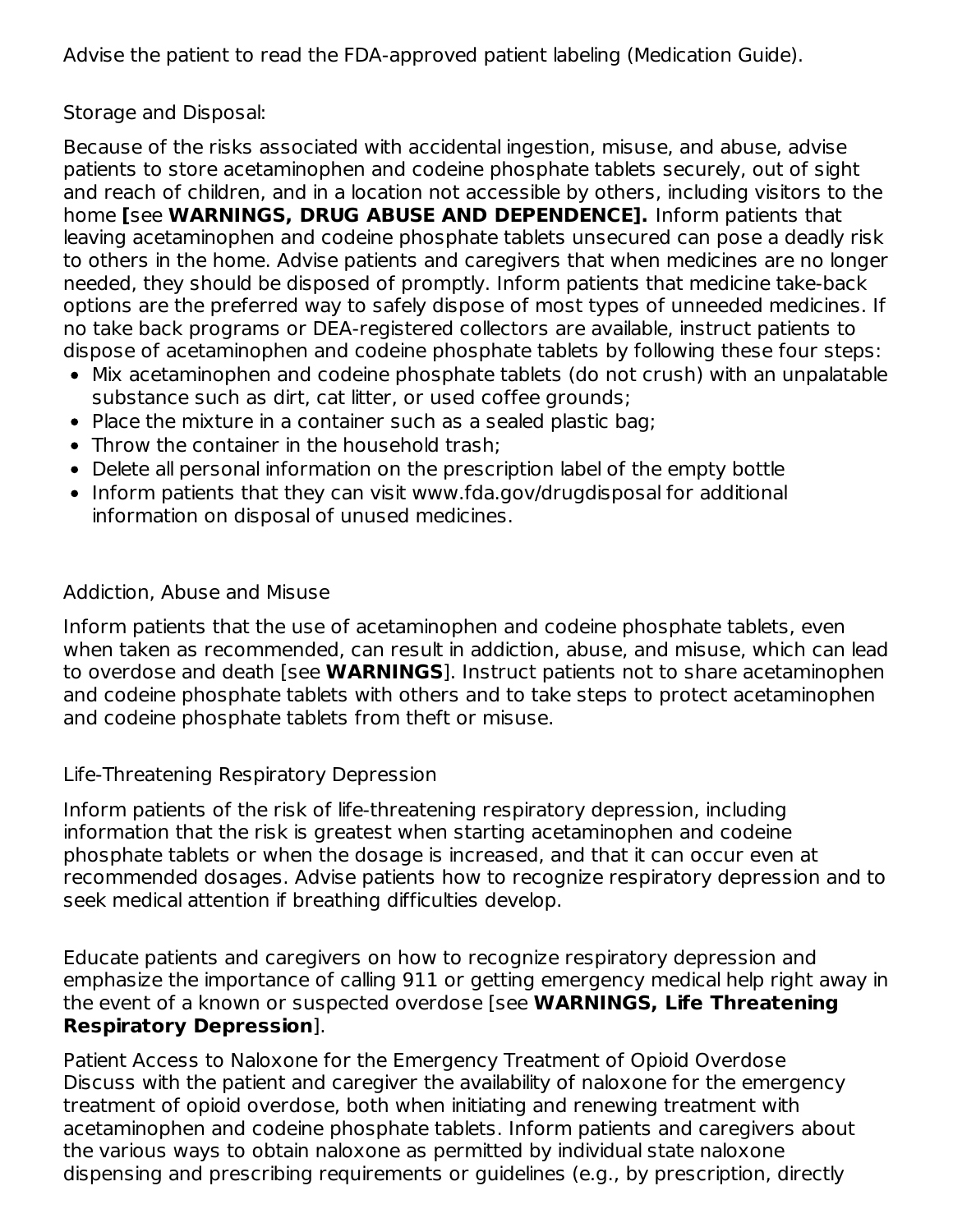#### from a pharmacist, or as part of a community-based program) [see**WARNINGS, Life-Threatening Respiratory Depression; DOSAGE AND ADMINISTRATION**].

Educate patients and caregivers on how to recognize the signs and symptoms of an overdose.

Explain to patients and caregivers that naloxone's effects are temporary, and that they must call 911 or get emergency medical help right away in all cases of known or suspected opioid overdose, even if naloxone is administered [see **OVERDOSAGE**].

If naloxone is prescribed, also advise patients and caregivers:

• How to treat with naloxone in the event of an opioid overdose

• To tell family and friends about their naloxone and to keep it in a place where family and friends can access it in an emergency

• To read the Patient Information (or other educational material) that will come with their naloxone. Emphasize the importance of doing this before an opioid emergency happens, so the patient and caregiver will know what to do.

Accidental Ingestion

Inform patients that accidental ingestion, especially by children, may result in respiratory depression or death [see **WARNINGS**].

Ultra-Rapid Metabolism of Codeine and Other Risk Factors for Life-Threatening Respiratory Depression in Children.

Advise caregivers that acetaminophen and codeine phosphate tablets are contraindicated in all children younger than 12 years of age and in children younger than 18 years of age following tonsillectomy and/or adenoidectomy. Advise caregivers of children 12 to 18 years of age receiving acetaminophen and codeine phosphate tablets to monitor for signs of respiratory depression [see **Warnings**].

Interactions with Benzodiazepines and Other CNS Depressants

Inform patients and caregivers that potentially fatal additive effects may occur if acetaminophen and codeine phosphate tablets used with benzodiazepines or other CNS depressants, including alcohol, and not to use these drugs concomitantly unless supervised by a healthcare provider [see **WARNINGS, PRECAUTIONS; Drug Interactions**].

# Serotonin Syndrome

Inform patients that opioids could cause a rare but potentially life-threatening condition resulting from concomitant administration of serotonergic drugs. Warn patients of the symptoms and signs of serotonin syndrome and to seek medical attention right away if symptoms develop.

Instruct patients to inform their healthcare provider if they are taking, or plan to take serotonergic medications [see **PRECAUTIONS; Drug Interactions**].

# MAOI Interaction

Inform patients not to take acetaminophen and codeine phosphate tablets while using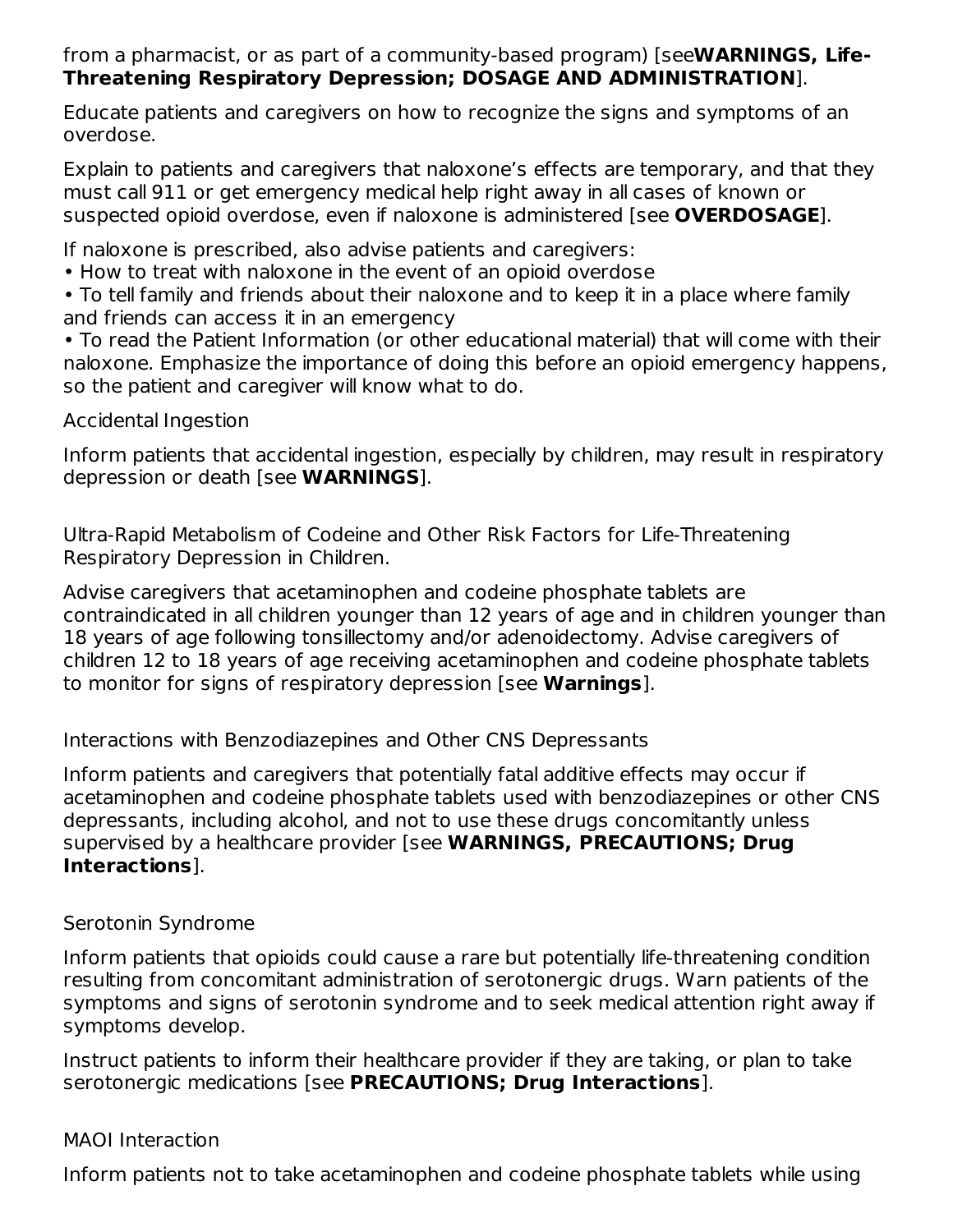any drugs that inhibit monoamine oxidase. Patients should not start MAOIs while taking acetaminophen and codeine phosphate tablets [see **WARNINGS , Drug Interactions**].

## Adrenal Insufficiency

Inform patients that opioids could cause adrenal insufficiency, a potentially lifethreatening condition. Adrenal insufficiency may present with non-specific symptoms and signs such as nausea, vomiting, anorexia, fatigue, weakness, dizziness, and low blood pressure. Advise patients to seek medical attention if they experience a constellation of these symptoms [see **WARNINGS**].

## Important Administration Instructions

Instruct patients how to properly take acetaminophen and codeine phosphate tablets [see **DOSAGE AND ADMINISTRATION**].

Advise patients not to adjust the dose of acetaminophen and codeine phosphate tablets without consulting a physician or other healthcare professional.

## Important Discontinuation Instructions

In order to avoid developing withdrawal symptoms, instruct patients not to discontinue acetaminophen and codeine phosphate tablets, USP without first discussing a tapering plan with the prescriber [see **DOSAGE AND ADMINISTRATION**]

Maximum Daily Dose of Acetaminophen

Inform patients not to take more than 4,000 milligrams of acetaminophen per day. Advise patients to call their healthcare provider if they have taken more than the recommended dose.

#### Hypotension

Inform patients that acetaminophen and codeine phosphate tablets may cause orthostatic hypotension and syncope. Instruct patients how to recognize symptoms of low blood pressure and how to reduce the risk of serious consequences should hypotension occur (e.g., sit or lie down, carefully rise from a sitting or lying position) [see **WARNINGS; Hypotension**].

#### Anaphylaxis

Inform patients that anaphylaxis has been reported with ingredients contained in acetaminophen and codeine phosphate tablets. Advise patients how to recognize such a reaction, and if they develop signs of allergy such as a rash or difficulty breathing to stop taking acetaminophen and codeine phosphate tablets and seek medical attention. [see **CONTRAINDICATIONS, ADVERSE REACTIONS**].

**Pregnancy** 

Neonatal Opioid Withdrawal Syndrome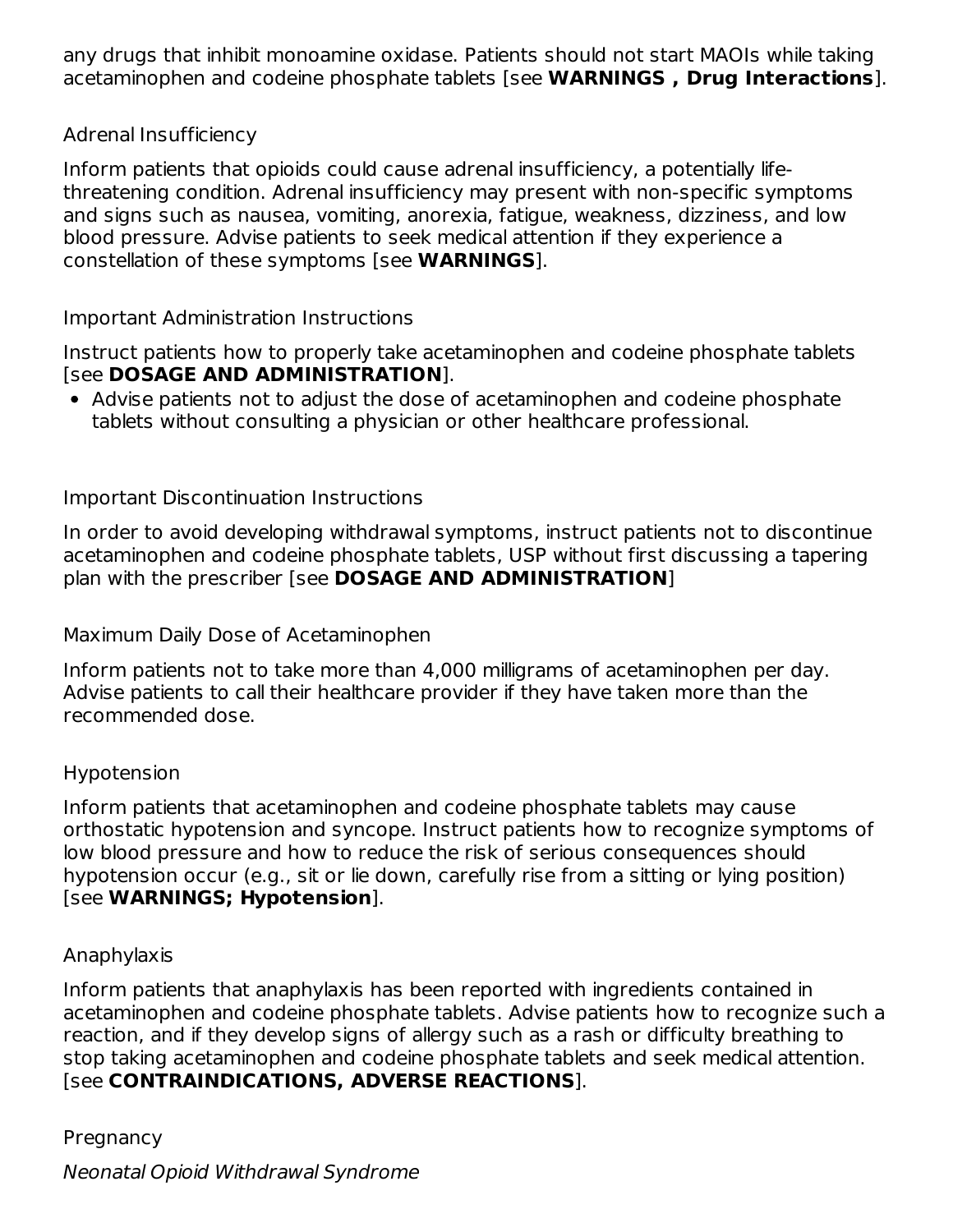Inform female patients of reproductive potential that prolonged use of acetaminophen and codeine phosphate tablets during pregnancy can result in neonatal opioid withdrawal syndrome, which may be life-threatening if not recognized and treated [see **WARNINGS, Pregnancy**].

## Embryo-Fetal Toxicity

Inform female patients of reproductive potential that acetaminophen and codeine phosphate tablets can cause fetal harm and to inform the prescriber of a known or suspected pregnancy [see **PRECAUTIONS; Pregnancy**].

#### Lactation

Advise women that breastfeeding is not recommended during treatment with acetaminophen and codeine phosphate tablets [see **PRECAUTIONS; Nursing Mothers**].

#### Infertility

Inform patients that chronic use of opioids may cause reduced fertility. It is not known whether these effects on fertility are reversible.

## Driving or Operating Heavy Machinery

Inform patients that acetaminophen and codeine phosphate tablets may impair the mental and/or physical abilities required for the performance of potentially hazardous tasks such as driving a car or operating machinery and to avoid such tasks while taking this product, until they know how they will react to the medication.

#### Constipation

Advise patients of the potential for severe constipation, including management instructions and when to seek medical attention [see **ADVERSE REACTIONS, CLINICAL PHARMACOLOGY**].

# **Drug Interactions**

#### CYP2D6 Inhibitors

Codeine is metabolized by CYP2D6 to form morphine. The concomitant use of acetaminophen and codeine phosphate tablets and CYP2D6 inhibitors (e.g., paroxetine, fluoxetine, bupropion, quinidine) can increase the plasma concentration of codeine, but can decrease the plasma concentration of active metabolite morphine, which could result in reduced analgesic efficacy or symptoms of opioid withdrawal, particularly when an inhibitor is added after a stable dose of acetaminophen and codeine phosphate tablets are achieved [see **CLINICAL PHARMACOLOGY**].

After stopping a CYP2D6 inhibitor, as the effects of the inhibitor decline, the codeine plasma concentration will decrease but the active metabolite morphine plasma concentration will increase, which could increase or prolong adverse reactions and may cause potentially fatal respiratory depression [see **CLINICAL PHARMACOLOGY**].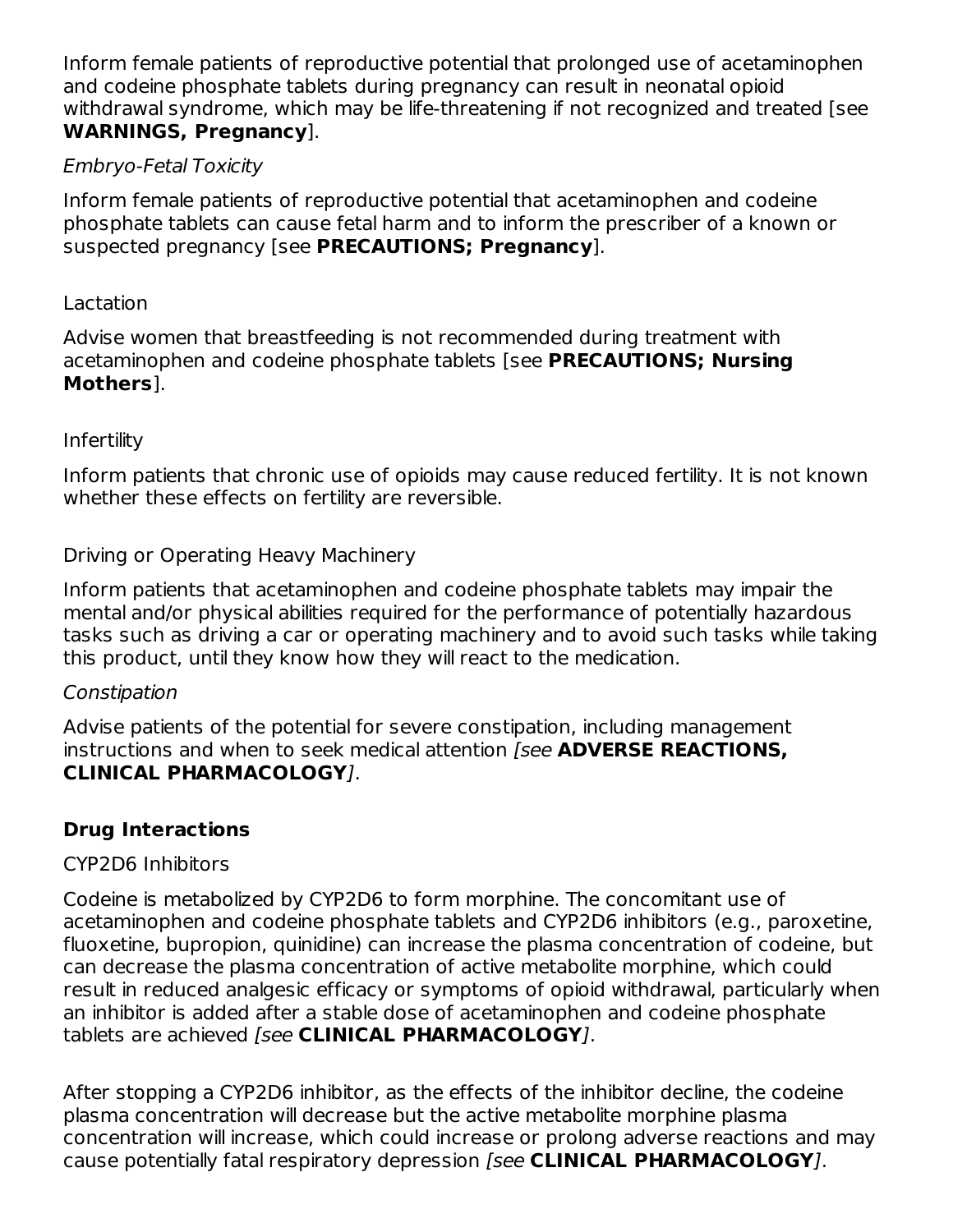If concomitant use with a CYP2D6 inhibitor is necessary, or if a CYP2D6 inhibitor is discontinued after concomitant use, consider dosage adjustment of acetaminophen and codeine phosphate tablets and monitor patients closely at frequent intervals.

If concomitant use with CYP2D6 inhibitors is necessary, follow the patient for reduced efficacy or signs and symptoms of opioid withdrawal and consider increasing the acetaminophen and codeine phosphate tablets as needed.

After stopping use of a CYP2D6 inhibitor, consider reducing the acetaminophen and codeine phosphate tablets and monitor the patient for signs and symptoms of respiratory depression or sedation.

## CYP3A4 Inhibitors

The concomitant use of acetaminophen and codeine phosphate tablets and CYP3A4 inhibitors, such as macrolide antibiotics (e.g., erythromycin), azole-antifungal agents (e.g. ketoconazole), and protease inhibitors (e.g., ritonavir), may result in an increase in codeine plasma concentrations , with subsequently greater metabolism by cytochrome CYP2D6, resulting in greater morphine levels, which could increase or prolong adverse reactions and may cause potentially fatal respiratory depression, particularly when an inhibitor is added after a stable dose of acetaminophen and codeine phosphate tablets is achieved [see **WARNINGS**].

After stopping a CYP3A4 inhibitor, as the effects of the inhibitor decline, it may result in lower codeine levels, greater norcodeine levels, and less metabolism via CYP2D6 with resultant lower morphine levels [see **CLINICAL PHARMACOLOGY**], resulting in decreased opioid efficacy or a withdrawal syndrome in patients who had developed physical dependence to codeine.

If concomitant use of CYP3A4 inhibitor is necessary, consider dosage reduction of acetaminophen and codeine tablets until stable drug effects are achieved. Monitor patients for respiratory depression and sedation at frequent intervals.

If a CYP3A4 inhibitor is discontinued, consider increasing the acetaminophen and codeine phosphate tablets dosage until stable drug effects are achieved. Monitor for signs of opioid withdrawal.

#### CYP3A4 Inducers

The concomitant use of acetaminophen and codeine phosphate tablets and CYP3A4 inducers (e.g., rifampin, carbamazepine, phenytoin) can result in lower codeine levels, greater norcodeine levels, and less metabolism via 2D6 with resultant lower morphine levels [see **Clinical Pharmacology**], resulting in decreased efficacy or onset of a withdrawal syndrome in patients who have developed physical dependence [see **WARNINGS**].

After stopping a CYP3A4 inducer, as the effects of the inducer decline, codeine plasma concentrations may increase, with subsequently greater metabolism by cytochrome CYP2D6, resulting in greater morphine levels [see **CLINICAL PHARMACOLOGY**], which could increase or prolong both the therapeutic effects and adverse reactions, and may cause serious respiratory depression.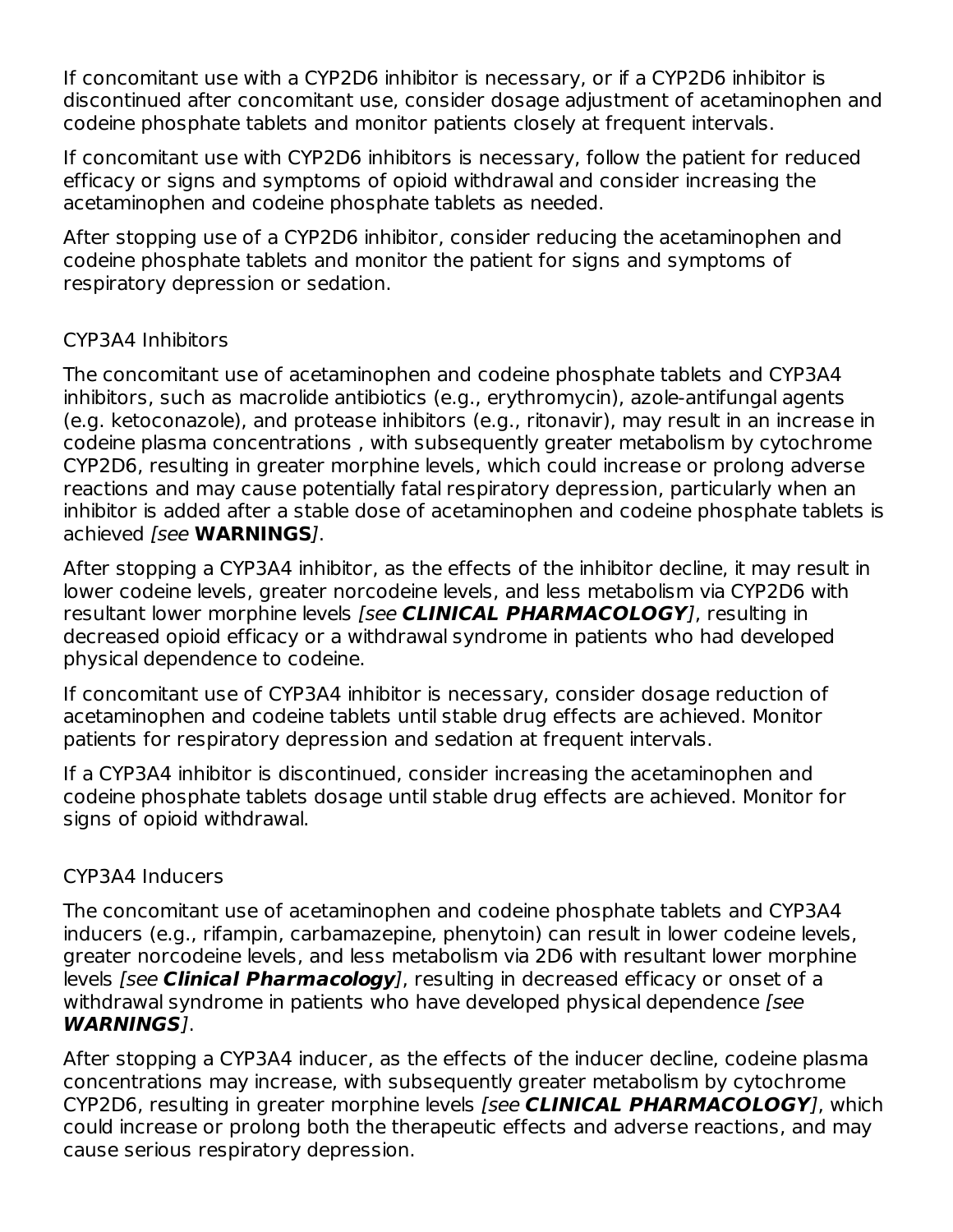If concomitant use of a CYP3A4 inducer is necessary, follow the patient for reduced efficacy and signs of opioid withdrawal and consider increasing the acetaminophen and codeine phosphate tablets dosage as needed.

If a CYP3A4 inducer is discontinued, consider acetaminophen and codeine phosphate tablets dosage reduction and monitor for signs of respiratory depression and sedation at frequent intervals.

## Benzodiazepines and Other Central Nervous System (CNS) Depressants

Due to additive pharmacologic effect, the concomitant use of benzodiazepines or other CNS depressants, including alcohol, other sedatives/hypnotics, anxiolytics, tranquilizers, muscle relaxants, general anesthetics, antipsychotics and other opioids, can increase the risk of hypotension, respiratory depression, profound sedation, coma, and death.

Reserve concomitant prescribing of these drugs for use in patients for whom alternative treatment options are inadequate. Limit dosages and durations to the minimum required. Follow patients closely for signs of respiratory depression and sedation. If concomitant use is warranted, consider prescribing naloxone for the emergency treatment of opioid overdose [see **WARNINGS**].

#### Serotonergic Drugs

The concomitant use of opioids with other drugs that affect the serotonergic neurotransmitter system has resulted in serotonin syndrome. Examples of these drugs include, selective serotonin reuptake inhibitors (SSRIs), serotonin and norepinephrine reuptake inhibitors (SNRIs), tricyclic antidepressants (TCAs), triptans, 5-HT3 receptor antagonists, drugs that effect the serotonin neurotransmitter system (e.g., mirtazapine, trazodone, tramadol), certain muscle relaxants (i.e., cyclobenzaprine, metaxalone), inhibitors (used to treat psychiatric disorders and also others, such as linezolid and intravenous methylene blue) [see **PRECAUTIONS; Information for Patients**].

If concomitant use is warranted, carefully observe the patient, particularly during treatment initiation and dose adjustment. Discontinue acetaminophen and codeine phosphate tablets immediately if serotonin syndrome is suspected.

#### Monoamine Oxidase Inhibitors (MAOIs)

The concomitant use of opioids and MAOIs, such as phenelzine, tranylcypromine, linezolid, may manifest as serotonin syndrome or opioid toxicity.

Advise patients taking acetaminophen and codeine phosphate tablets not to use MAOIs or within 14 days of stopping such treatment. If urgent use of an opioid is necessary, use test doses and frequent titration of small doses of other opioids (such as oxycodone, hydrocodone, oxymorphone, hydrocodone, or buprenorphine) to treat pain while closely monitoring blood pressure and signs and symptoms of CNS and respiratory depression.

Mixed Agonist/Antagonist and Partial Agonist Opioid Analgesics

The concomitant use of opioids with other opioid analgesics, such as butorphanol, nalbuphine, pentazocine, may reduce the analgesic effect of acetaminophen and codeine phosphate tablets and/or precipitate withdrawal symptoms.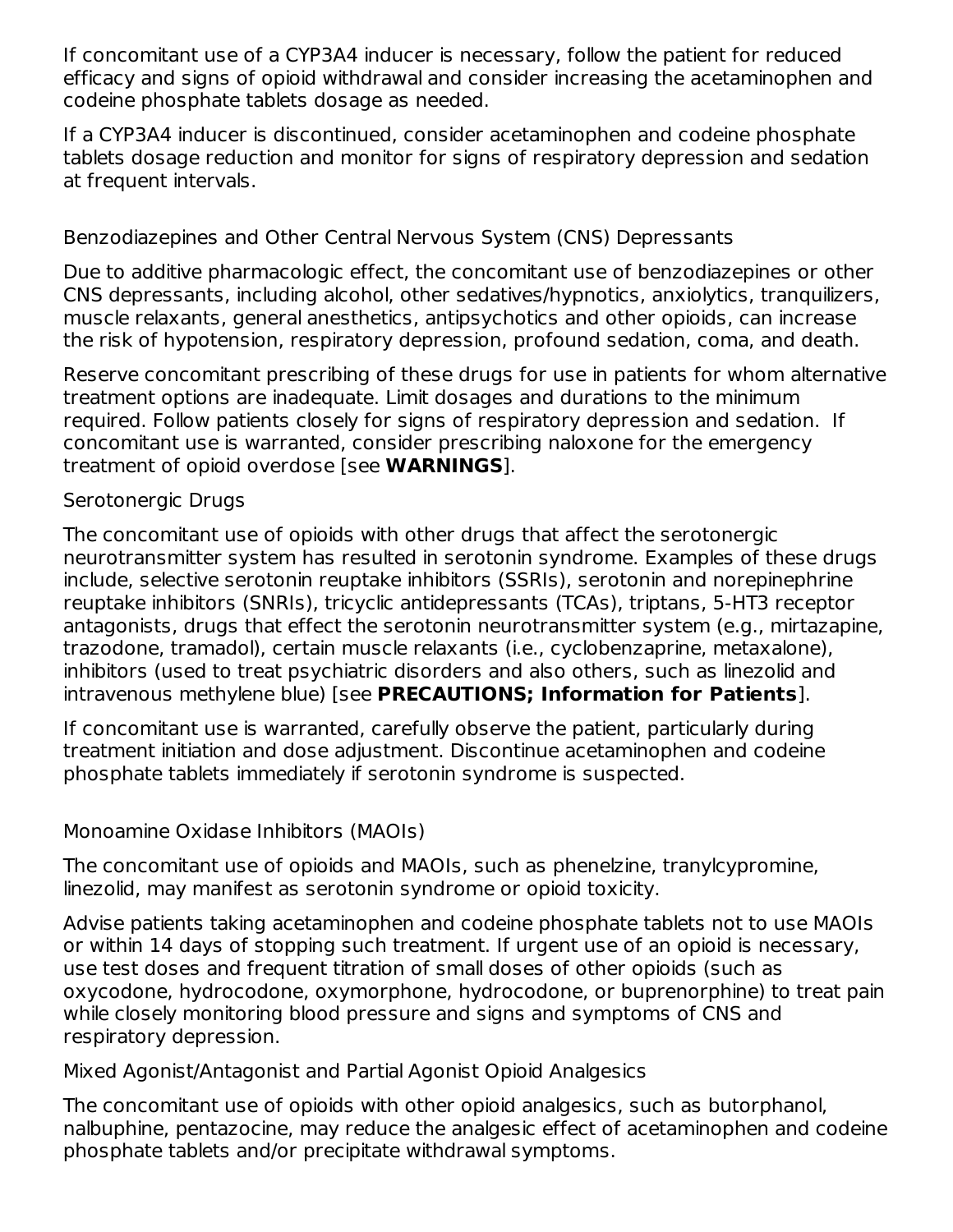Advise patient to avoid concomitant use of these drugs.

## Muscle Relaxants

Acetaminophen and codeine may enhance the neuromuscular blocking action of skeletal muscle relaxants and produce an increased degree of respiratory depression. If concomitant use is warranted, monitor patients for signs of respiratory depression that may be greater than otherwise expected and decrease the dosage of acetaminophen and codeine phosphate tablets and/or the muscle relaxant as necessary. Due to the risk of respiratory depression with concomitant use of skeletal muscle relaxants and opioids, consider prescribing naloxone for the emergency treatment of opioid overdose [see **WARNINGS**].

## **Diuretics**

Opioids can reduce the efficacy of diuretics by inducing the release of antidiuretic hormone.

If concomitant use is warranted, monitor patients for signs of diminished diuresis and/or effects on blood pressure and increase the dosage of the diuretic as needed.

## Anticholinergic Drugs

The concomitant use of anticholinergic drugs may increase risk of urinary retention and/or severe constipation, which may lead to paralytic ileus.

If concomitant use is warranted, monitor patients for signs of urinary retention or reduced gastric motility when acetaminophen and codeine phosphate tablets are used concomitantly with anticholinergic drugs.

# **Drug/Laboratory Test Interactions**

Codeine may increase serum amylase levels. Acetaminophen may produce false-positive test results for urinary 5-hydroxyindoleacetic acid.

# **Carcinogenesis, Mutagenesis, Impairment of Fertility**

# **Carcinogenesis**

Long-term studies to evaluate the carcinogenic potential of the combination of codeine and acetaminophen have not been conducted.

Two-year carcinogenicity studies have been conducted in F344/N rats and B6C3F1 mice. There was no evidence of carcinogenicity in male and female rats, respectively, at dietary doses up to 70 and 80 mg/kg/day of codeine sulfate (approximately 2 times the maximum recommended daily dose of 360 mg/day for adults on an mg/m2 basis) for two years. Similarly there was no evidence of carcinogenicity activity in male and female mice at dietary doses up to 400 mg/kg/day of codeine sulfate (approximately 5 times the maximum recommended daily dose of 360 mg/day for adults on an mg/m2 basis) for two years.

Long-term studies in mice and rats have been completed by the National Toxicology Program to evaluate the carcinogenic potential of acetaminophen. In 2-year feeding studies, F344/N rats and B6C3F1 mice were fed a diet containing acetaminophen up to 6000 ppm. Female rats demonstrated equivocal evidence of carcinogenic activity based on increased incidences of mononuclear cell leukemia at 0.8 times the maximum human daily dose (MHDD) of 4 grams/day, based on a body surface area comparison. In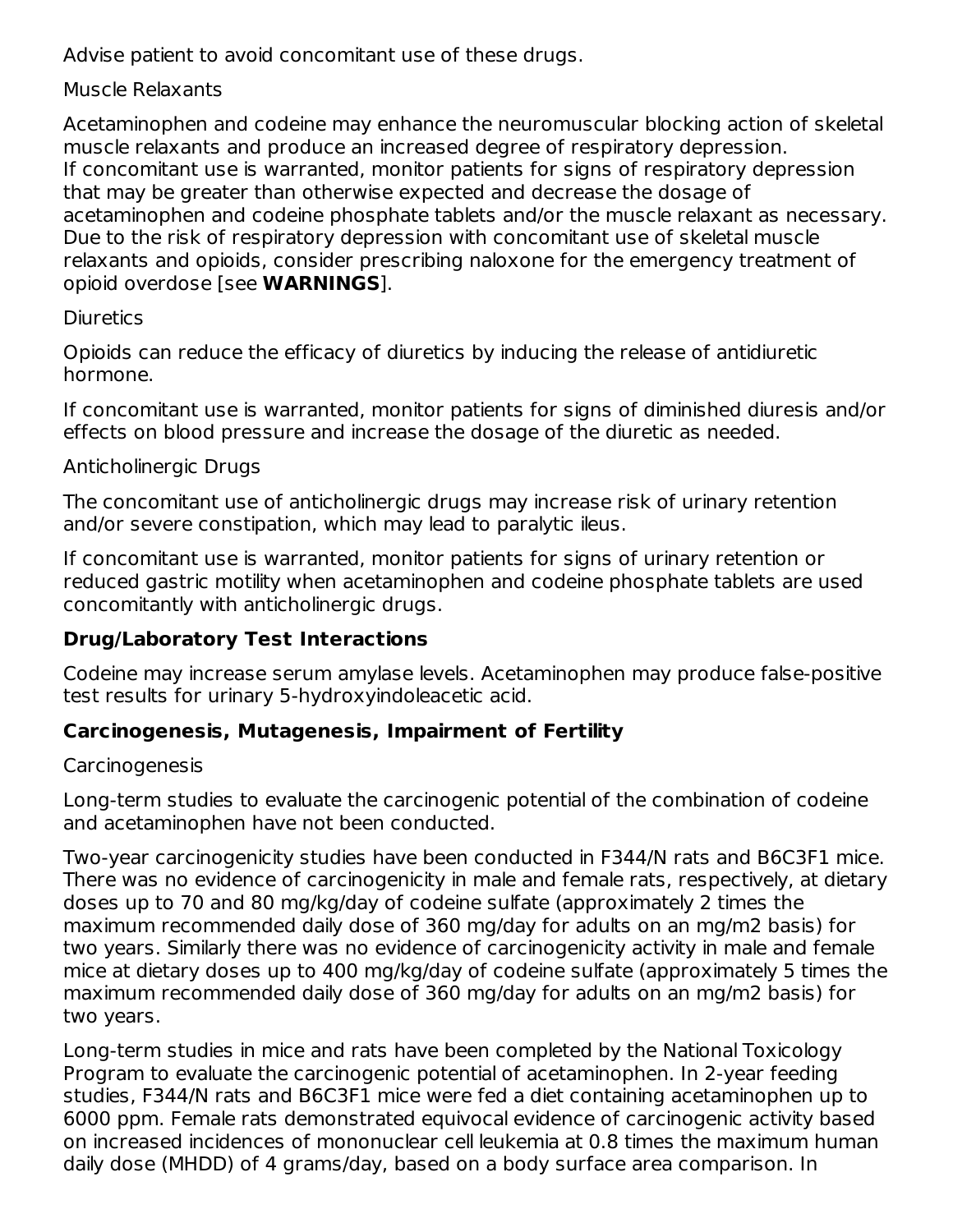contrast, there was no evidence of carcinogenic activity in male rats that received up to 0.7 times or mice at up to 1.2-1.4 times the MHDD, based on a body surface area comparison.

## Mutagenesis

Codeine sulfate was not mutagenic in the in vitro bacterial reverse mutation assay or clastogenic in the in vitro Chinese hamster ovary cell chromosome aberration assay.

In the published literature, acetaminophen has been reported to be clastogenic when administered at 1500 mg/kg/day to the rat model (3.6-times the MHDD, based on a body surface area comparison). In contrast, no clastogenicity was noted at a dose of 750 mg/kg/day (1.8-times the MHDD, based on a body surface area comparison), suggesting a threshold effect.

## Impairment of Fertility

No nonclinical fertility studies have been conducted with codeine or the combination of codeine and acetaminophen.

In studies conducted by the National Toxicology Program, fertility assessments with acetaminophen have been completed in Swiss CD-1 mice via a continuous breeding study. There were no effects on fertility parameters in mice consuming up to 1.7 times the MHDD of acetaminophen, based on a body surface area comparison.

Although there was no effect on sperm motility or sperm density in the epididymis, there was a significant increase in the percentage of abnormal sperm in mice consuming 1.78 times the MHDD (based on a body surface comparison) and there was a reduction in the number of mating pairs producing a fifth litter at this dose, suggesting the potential for cumulative toxicity with chronic administration of acetaminophen near the upper limit of daily dosing.

Published studies in rodents report that oral acetaminophen treatment of male animals at doses that are 1.2 times the MHDD and greater (based on a body surface comparison) result in decreased testicular weights, reduced spermatogenesis, reduced fertility, and reduced implantation sites in females given the same doses. These effects appear to increase with the duration of treatment. The clinical significance of these findings is not known.

# Infertility

Chronic use of opioids may cause reduced fertility in females and males of reproductive potential. It is not known whether these effects on fertility are reversible [see **ADVERSE REACTIONS**].

# **Pregnancy**

Teratogenic Effects

# Codeine

A study in rats and rabbits reported no teratogenic effect of codeine administered during the period of organogenesis in doses ranging from 5 to 120 mg/kg. In the rat, doses at the 120 mg/kg level, in the toxic range for the adult animal, were associated with an increase in embryo resorption at the time of implantation. In another study a single 100 mg/kg subcutaneous dose of codeine administered to pregnant mice reportedly resulted in delayed ossification in the offspring.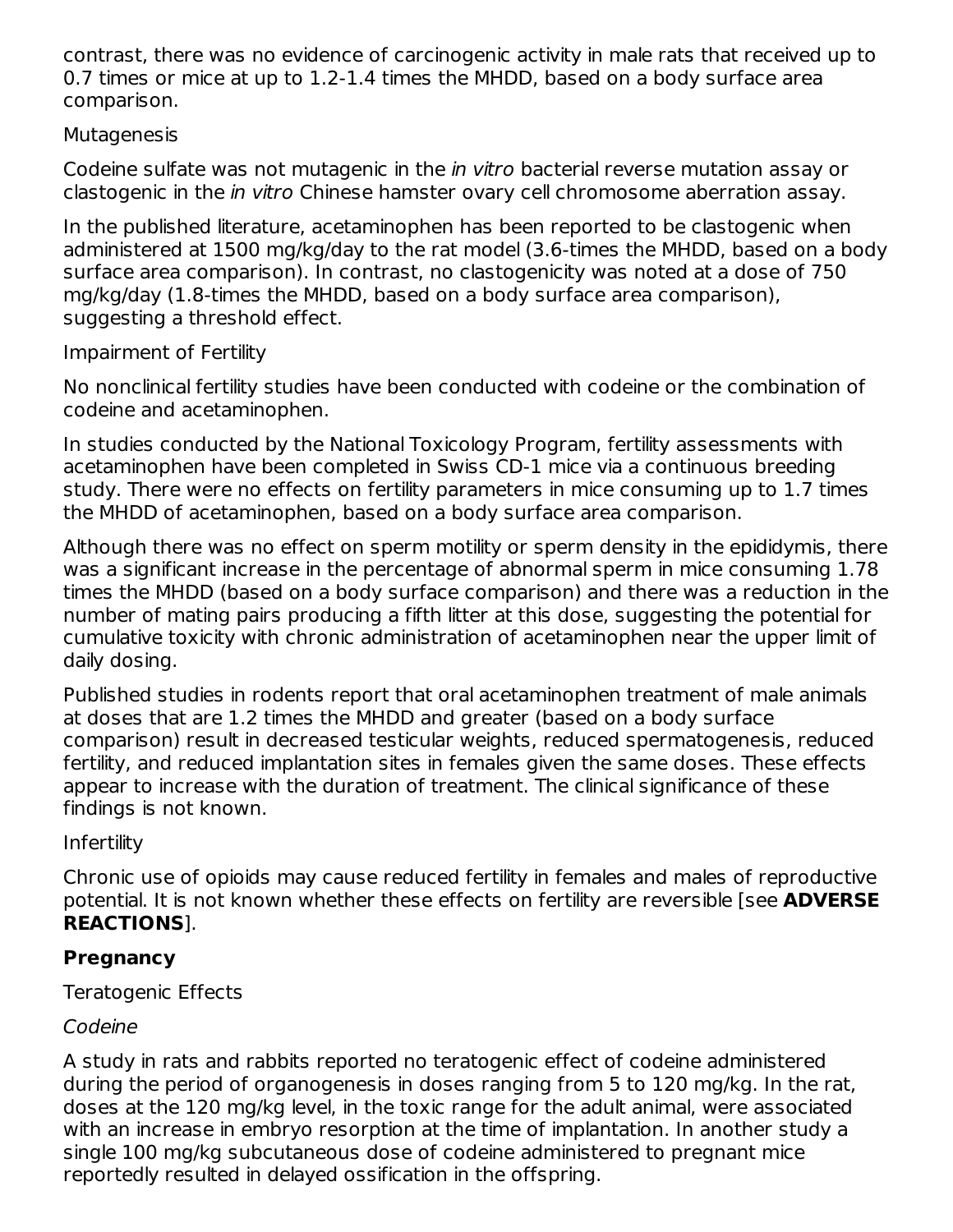There are no adequate and well-controlled studies in pregnant women. Acetaminophen and codeine phosphate tablets should be used during pregnancy only if the potential benefit justifies the potential risk to the fetus.

Nonteratogenic Effects

# Fetal/Neonatal Adverse Reactions

Prolonged use of opioid analgesics during pregnancy for medical or nonmedical purposes can result in physical dependence in the neonate and neonatal opioid withdrawal syndrome shortly after birth.

Neonatal opioid withdrawal syndrome presents as irritability, hyperactivity and abnormal sleep pattern, high pitched cry, tremor, vomiting, diarrhea and failure to gain weight. The onset, duration, and severity of neonatal opioid withdrawal syndrome vary based on the specific opioid used, duration of use, timing and amount of last maternal use, and rate of elimination of the drug by the newborn. Observe newborns for symptoms of neonatal opioid withdrawal syndrome and manage accordingly [see **WARNINGS**].

# **Labor or Delivery**

Opioids cross the placenta and may produce respiratory depression and psychophysiologic effects in neonates. An opioid antagonist, such as naloxone, must be available for reversal of opioid-induced respiratory depression in the neonate. Acetaminophen and codeine phosphate tablets are not recommended for use in pregnant women during or immediately prior to labor, when other analgesic techniques are more appropriate. Opioid analgesics, including acetaminophen and codeine phosphate tablets, and can prolong labor through actions which temporarily reduce the strength, duration, and frequency of uterine contractions. However, this effect is not consistent and may be offset by an increased rate of cervical dilation, which tends to shorten labor. Monitor neonates exposed to opioid analgesics during labor for signs of excess sedation and respiratory depression.

Narcotic analgesics should be avoided during labor if delivery of a premature infant is anticipated. If the mother has received narcotic analgesics during labor, newborn infants should be observed closely for signs of respiratory depression. Resuscitation may be required [see **OVERDOSAGE**]. The effect of codeine, if any, on the later growth, development, and functional maturation of the child is unknown.

# **Nursing Mothers**

Codeine and its active metabolite, morphine, are present in human milk. There are published studies and cases that have reported excessive sedation, respiratory depression, and death in infants exposed to codeine via breast milk. Women who are ultra-rapid metabolizers of codeine achieve higher than expected serum levels of morphine, potentially leading to higher levels of morphine in breast milk that can be dangerous in their breastfed infants. In women with normal codeine metabolism (normal CYP2D6 activity), the amount of codeine secreted into human milk is low and dosedependent.

There is no information on the effects of codeine on milk production. Because of the potential for serious adverse reactions, including excess sedation, respiratory depression, and death in a breastfed infant, advise patients that breastfeeding is not recommended during treatment with acetaminophen and codeine phosphate tablets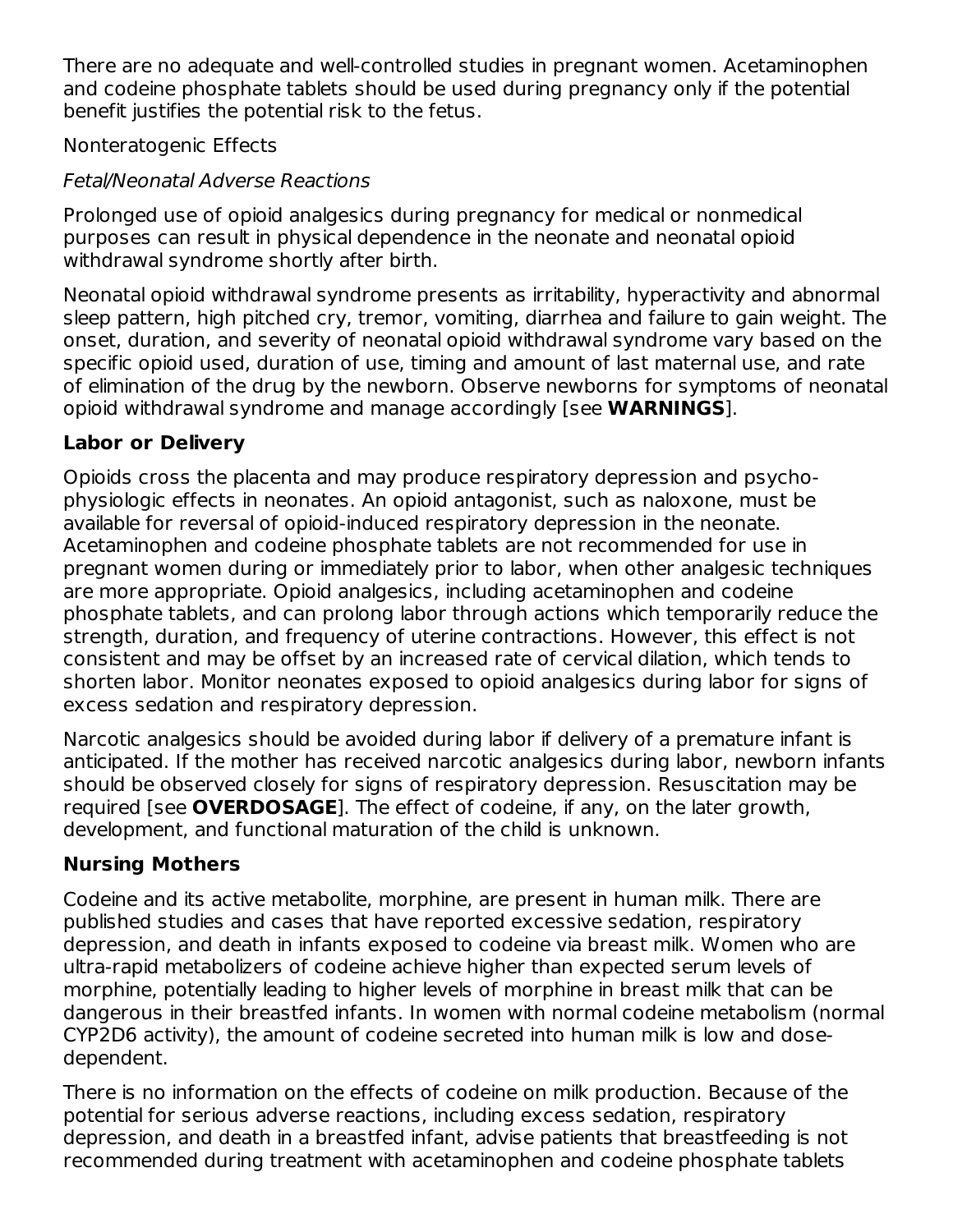## [see **WARNINGS**].

Acetaminophen is excreted in breast milk in small amounts, but the significance of its effect on nursing infants is not known. Because of the potential for serious adverse reactions in nursing infants from acetaminophen, a decision should be made whether to discontinue nursing or discontinue the drug, taking into account the importance of the drug to the mother.

# Clinical Considerations

If infants are exposed to acetaminophen and codeine phosphate tablets through breast milk, they should be monitored for excess sedation and respiratory depression. Withdrawal symptoms can occur in breastfed infants when maternal administration of an opioid analgesic is stopped, or when breastfeeding is stopped.

# **Pediatric Use**

The safety and effectiveness of acetaminophen and codeine phosphate tablets in pediatric patients below the age of 18 have not been established.

Life-threatening respiratory depression and death have occurred in children who received codeine [see **WARNINGS**]. In most of the reported cases, these events followed tonsillectomy and/or adenoidectomy, and many of the children had evidence of being ultra-rapid metabolizers of codeine (i.e., multiple copies of the gene for cytochrome P450 isoenzyme 2D6 or high morphine concentrations). Children with sleep apnea may be particularly sensitive to the respiratory depressant effects of codeine. Because of the risk of life-threatening respiratory depression and death:

- Acetaminophen and codeine phosphate tablets are contraindicated for all children younger than 12 years of age [see **CONTRAINDICATIONS**].
- Acetaminophen and codeine phosphate tablets are contraindicated for post-operative management in pediatric patients younger than 18 years of age following tonsillectomy and/or adenoidectomy [see **CONTRAINDICATIONS**].
- Avoid the use of acetaminophen and codeine phosphate tablets in adolescents 12 to 18 years of age who have other risk factors that may increase their sensitivity to the respiratory depressant effects of codeine unless the benefits outweigh the risks. Risk factors include conditions associated with hypoventilation, such as postoperative status, obstructive sleep apnea, obesity, severe pulmonary disease, neuromuscular disease, and concomitant use of other medications that cause respiratory depression [see **WARNINGS**].

# **Geriatric Use**

Elderly patients (aged 65 years or older) may have increased sensitivity to acetaminophen and codeine phosphate tablets. In general, use caution when selecting a dosage for an elderly patient, usually starting at the low end of the dosing range, reflecting the greater frequency of decreased hepatic, renal, or cardiac function and of concomitant disease or other drug therapy.

Respiratory depression is the chief risk for elderly patients treated with opioids, and has occurred after large initial doses were administered to patients who were not opioidtolerant or when opioids were co-administered with other agents that depress respiration. Titrate the dosage of acetaminophen and codeine phosphate tablets slowly in geriatric patients and monitor closely for signs of central nervous system depression [see **WARNINGS**].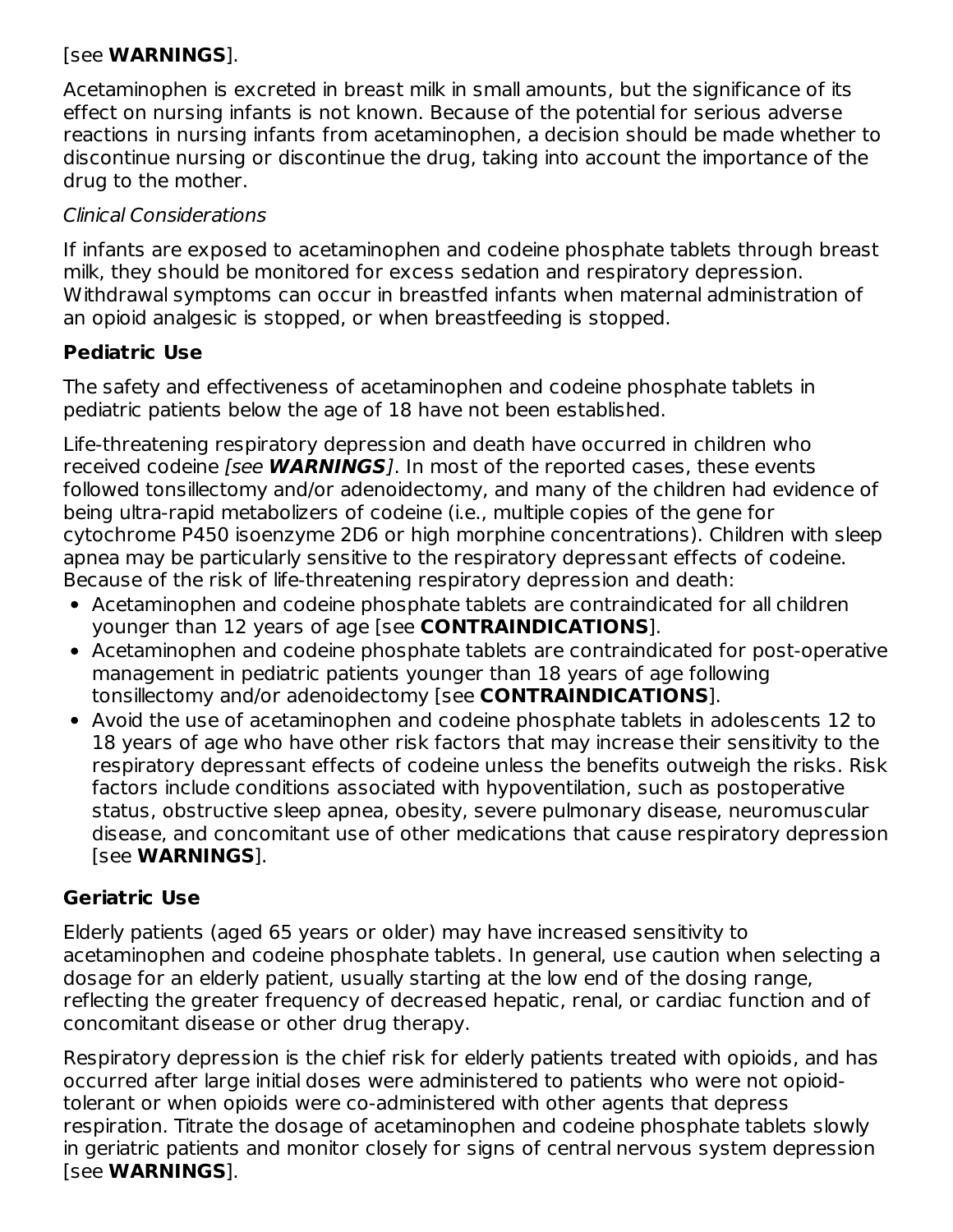These drugs are known to be substantially excreted by the kidney, and the risk of adverse reactions to this drug may be greater in patients with impaired renal function. Because elderly patients are more likely to have decreased renal function, care should be taken in dose selection, and it may be useful to monitor renal function.

# **ADVERSE REACTIONS**

The following adverse reactions have been identified during post approval use of Acetaminophen and Codeine Phosphate Tablets. Because these reactions are reported voluntarily from a population of uncertain size, it is not always possible to reliably estimate their frequency or establish a causal relationship to drug exposure.

- Addiction, Abuse, and Misuse [see **WARNINGS**]
- Life-Threatening Respiratory Depression [see**WARNINGS**]
- Neonatal Opioid Withdrawal Syndrome [see**WARNINGS**]
- Ultra-rapid Metabolizers of Codeine [see **WARNINGS**]
- Interactions with CNS Depressants [see **WARNINGS**]
- Severe Hypotension [see**WARNINGS**]
- Gastrointestinal Adverse Reactions [see **WARNINGS**]
- Seizures [see **WARNINGS**]
- Withdrawal [see**WARNINGS**]

Serious adverse reactions associated with codeine are respiratory depression and, to a lesser degree, circulatory depression, respiratory arrest, shock, and cardiac arrest. The most frequently observed adverse reactions with codeine administration include drowsiness, lightheadedness, dizziness, sedation, shortness of breath, nausea, vomiting, sweating, and constipation.

Other adverse reactions include allergic reactions, euphoria, dysphoria, , abdominal pain, pruritus, rash, thrombocytopenia, and agranulocytosis.

Other less frequently observed adverse reactions expected from opioid analgesics, including acetaminophen and codeine phosphate tablets:

Cardiovascular system: faintness, flushing, hypotension, palpitations, syncope Digestive System: abdominal cramps, anorexia, diarrhea, dry mouth, gastrointestinal distress, pancreatitis

Nervous system: anxiety, drowsiness, fatigue, headache, insomnia, nervousness, shakiness, somnolence, vertigo, visual disturbances, weakness

Skin and Appendages: rash, sweating, urticarial

• Serotonin syndrome: Cases of serotonin syndrome, a potentially life-threatening condition, have been reported during concomitant use of opioids with serotonergic drugs.

• Adrenal insufficiency: Cases of adrenal insufficiency have been reported with opioid use, more often following greater than one month of use.

• Anaphylaxis: Anaphylaxis has been reported with ingredients contained in Acetaminophen and Codeine Phosphate Tablets.

• Androgen deficiency: Cases of androgen deficiency have occurred with chronic use of opioids [see **Clinical Pharmacology**].

#### **To report SUSPECTED ADVERSE REACTIONS, contact Aurobindo Pharma USA, Inc. at 1-866-850-2876 or FDA at 1-800 FDA-1088 or www.fda.gov/medwatch.**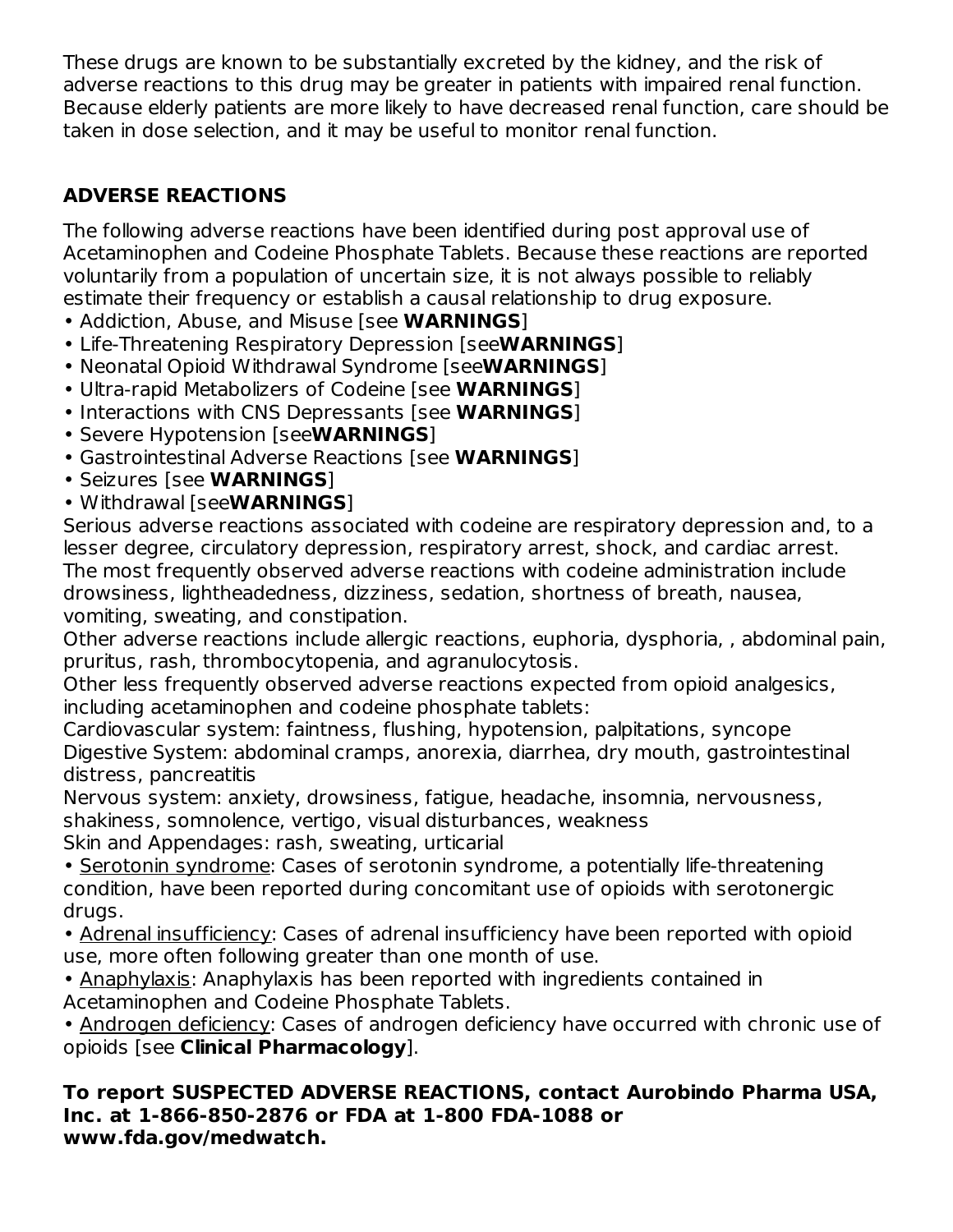# **DRUG ABUSE AND DEPENDENCE**

# **Controlled Substance**

Acetaminophen and codeine phosphate tablets contain codeine. Codeine in combination with acetaminophen, is a Schedule III controlled substance.

# **Abuse**

Acetaminophen and codeine phosphate tablets contain codeine, a substance with a high potential for abuse similar to other opioids, including fentanyl, hydrocodone, hydromorphone, methadone, morphine, oxycodone, oxymorphone, and tapentadol. Acetaminophen and codeine phosphate tablets can be abused and is subject to misuse, addiction, and criminal diversion [see WARNINGS].

All patients treated with opioids require careful monitoring for signs of abuse and addiction, because use of opioid analgesic products carries the risk of addiction even under appropriate medical use.

Prescription drug abuse is the intentional non-therapeutic use of a prescription drug, even once, for its rewarding psychological or physiological effects.

Drug addiction is a cluster of behavioral, cognitive, and physiological phenomena that develop after repeated substance use and includes: a strong desire to take the drug, difficulties in controlling its use, persisting in its use despite harmful, or potentially harmful, consequences, a higher priority given to drug use than to other activities and obligations, increased tolerance, and sometimes a physical withdrawal.

'Drug-seeking' behavior is very common in persons with substance use disorders. Drugseeking tactics include emergency calls or visits near the end of office hours, refusal to undergo appropriate examination, testing, or referral, repeated "loss" of prescriptions, tampering with prescriptions and reluctance to provide prior medical records or contact information for other treating health care providers. 'Doctor shopping' (visiting multiple prescribers to obtain additional prescriptions) is common among drug abusers and people suffering from untreated addiction. Preoccupation with achieving adequate pain relief can be appropriate behavior in a patient with poor pain control.

Abuse and addiction are separate and distinct from physical dependence and tolerance. Healthcare providers should be aware that addiction may not be accompanied by concurrent tolerance and symptoms of physical dependence in all addicts. In addition, abuse of opioids can occur in the absence of true addiction.

Acetaminophen and codeine phosphate tablets, like other opioids, can be diverted for non-medical use into illicit channels of distribution. Careful record-keeping of prescribing information, including quantity, frequency, and renewal requests, as required by state and federal law, is strongly advised.

Proper assessment of the patient, proper prescribing practices, periodic re-evaluation of therapy, and proper dispensing and storage are appropriate measures that help to limit abuse of opioid drugs.

# **Risks Specific to Abuse of Acetaminophen and Codeine Phosphate Tablets**

Acetaminophen and Codeine Phosphate Tablets are for oral use only. Abuse of Acetaminophen and Codeine Phosphate Tablets poses a risk of overdose and death. The risk is increased with concurrent use of Acetaminophen and Codeine Phosphate Tablets with alcohol and other central nervous system depressants.

Parenteral drug abuse is commonly associated with transmission of infectious diseases such as hepatitis and HIV.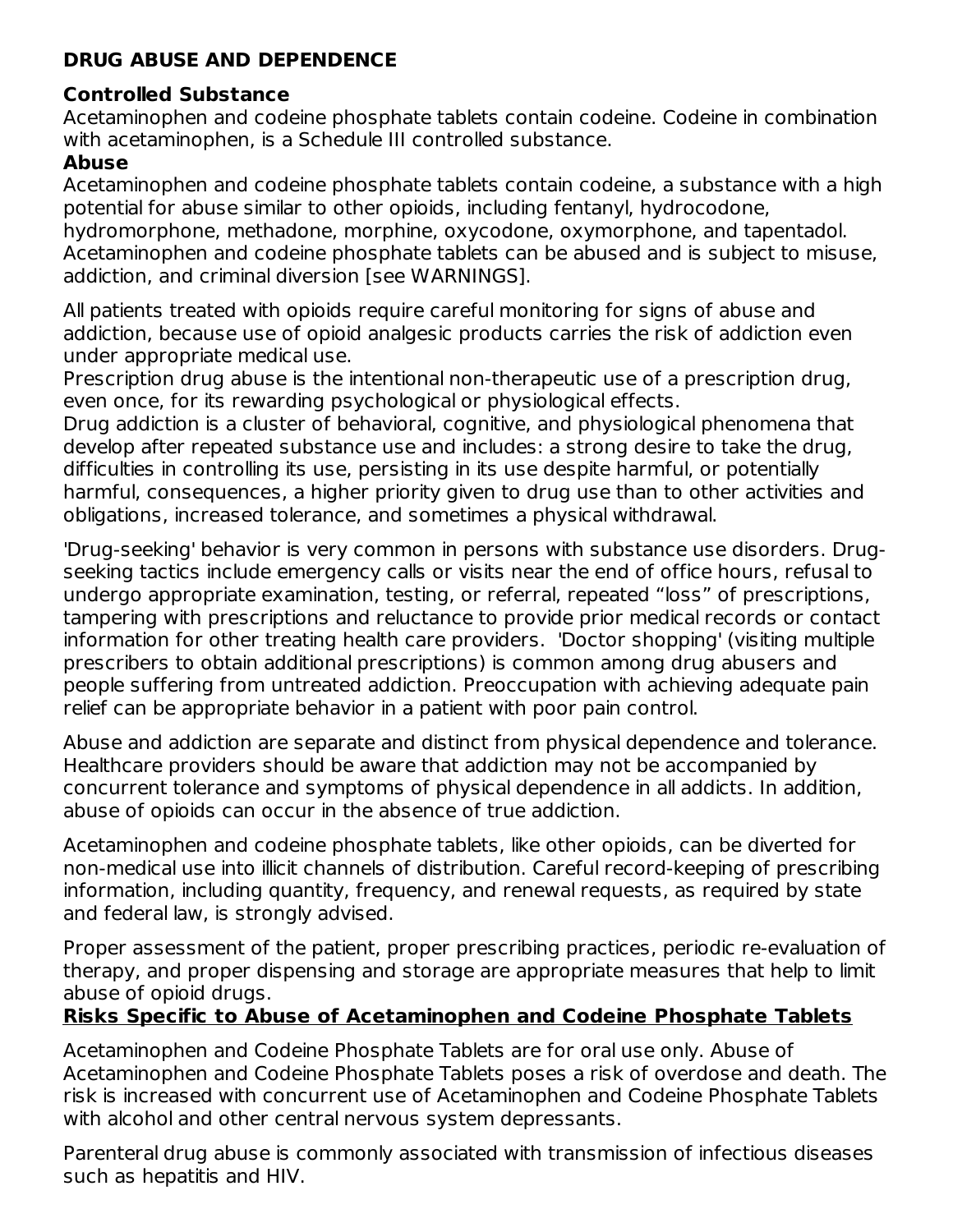# **Dependence**

Both tolerance and physical dependence can develop during chronic opioid therapy. Tolerance is the need for increasing doses of opioids to maintain a defined effect such as analgesia (in the absence of disease progression or other external factors). Tolerance may occur to both the desired and undesired effects of drugs, and may develop at different rates for different effects.

Physical dependence is a physiological state in which the body adapts to the drug after a period of regular exposure, resulting in withdrawal symptoms after abrupt discontinuation or a significant dosage reduction of a drug. Withdrawal also may be precipitated through the administration of drugs with opioid antagonist activity (e.g., naloxone, nalmefene), mixed agonist/antagonist analgesics (e.g., pentazocine, butorphanol, nalbuphine), or partial agonists (e.g., buprenorphine). Physical dependence may not occur to a clinically significant degree until after several days to weeks of continued opioid usage.

Do not abruptly discontinue acetaminophen and codeine phosphate tablets in a patient physically dependent on opioids. Rapid tapering of acetaminophen and codeine phosphate tablets in a patient physically dependent on opioids may lead to serious withdrawal symptoms, uncontrolled pain, and suicide. Rapid discontinuation has also been associated with attempts to find other sources of opioid analgesics, which may be confused with drug-seeking for abuse.

When discontinuing acetaminophen and codeine phosphate tablets, gradually taper the dosage using a patient specific plan that considers the following: the dose of acetaminophen and codeine phosphate tablets the patient has been taking, the duration of treatment, and the physical and psychological attributes of the patient. To improve the likelihood of a successful taper and minimize withdrawal symptoms, it is important that the opioid tapering schedule is agreed upon by the patient. In patients taking opioids for a long duration at high doses, ensure that a multimodal approach to pain management, including mental health support (if needed), is in place prior to initiating an opioid analgesic taper [see **DOSAGE AND ADMINISTRATION, WARNINGS**].

Infants born to mothers physically dependent on opioids will also be physically dependent and may exhibit respiratory difficulties and withdrawal signs [see **PRECAUTIONS; Pregnancy**].

# **OVERDOSAGE**

Following an acute overdosage, toxicity may result from codeine or acetaminophen.

#### **Clinical Presentation**

Codeine

Acute overdosage with codeine can be manifested by respiratory depression, somnolence progressing to stupor or coma, skeletal muscle flaccidity, cold and clammy skin, constricted pupils, and, in some cases, pulmonary edema, bradycardia, hypotension, partial or complete airway obstruction, atypical snoring, and death. Marked mydriasis rather than miosis may be seen with hypoxia in overdose situations.

Acetaminophen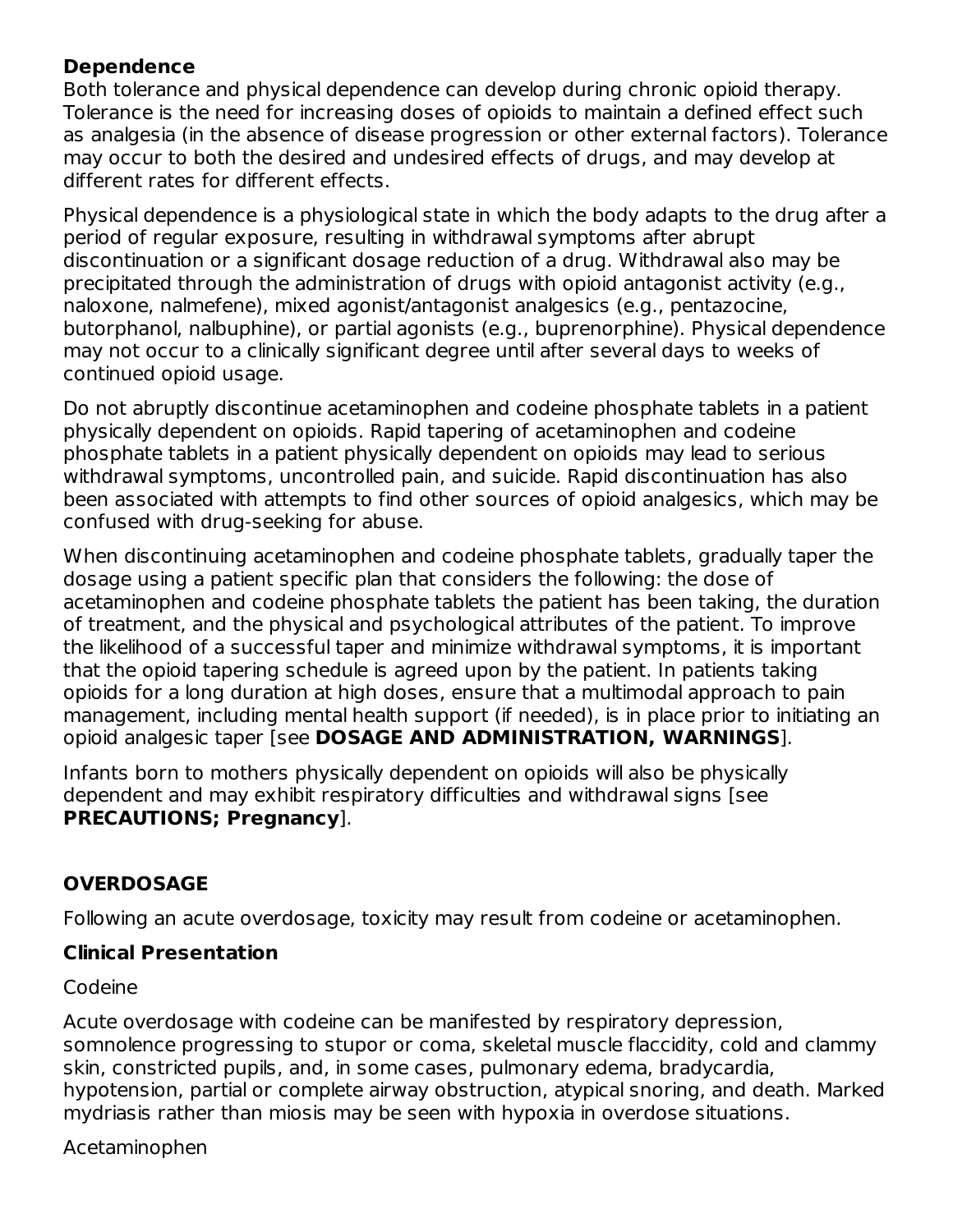Dose-dependent, potentially fatal hepatic necrosis is the most serious adverse effect of acetaminophen overdose. Renal tubular necrosis, hypoglycemic coma, and coagulation defects may also occur.

Early symptoms following a potentially hepatotoxic overdose may include; anorexia, nausea, vomiting, diaphoresis, pallor and general malaise. Clinical and laboratory evidence of hepatic toxicity may not be apparent until 48 to 72 hours post-ingestion.

# **Treatment of Overdose**

# Codeine

In case of overdose, priorities are the reestablishment of a patent and protected airway and institution of assisted or controlled ventilation, if needed. Employ other supportive measures (including oxygen and vasopressors) in the management of circulatory shock and pulmonary edema as indicated. Cardiac arrest or serious arrhythmias will require advanced life-support measures.

Opioid antagonists, such as naloxone, are specific antidotes to respiratory depression resulting from opioid overdose. For clinically significant respiratory or circulatory depression secondary to opioid overdose, administer an opioid antagonist.

Because the duration of opioid reversal is expected to be less than the duration of action of codeine in acetaminophen and codeine phosphate tablets, carefully monitor the patient until spontaneous respiration is reliably reestablished. If the response to an opioid antagonist is suboptimal or only brief in nature, administer additional antagonist as directed by the product's prescribing information.

In an individual physically dependent on opioids, administration of the recommended usual dosage of the antagonist will precipitate an acute withdrawal syndrome. The severity of the withdrawal symptoms experienced will depend on the degree of physical dependence and the dose of the antagonist administered. If a decision is made to treat serious respiratory depression in the physically dependent patient, administration of the antagonist should be begun with care and by titration with smaller than usual doses of the antagonist.

# Acetaminophen

Gastric decontamination with activated charcoal should be administered just prior to Nacetylcysteine (NAC) to decrease systemic absorption if acetaminophen ingestion is known or suspected to have occurred within a few hours of presentation.

Serum acetaminophen levels should be obtained immediately if the patient presents 4 hours or more after ingestion to assess potential risk of hepatotoxicity; acetaminophen levels drawn less than 4 hours post-ingestion may be misleading. To obtain the best possible outcome, (NAC) should be administered as soon as possible where impending or evolving liver injury is suspected. Intravenous NAC may be administered when circumstances preclude oral administration.

Vigorous supportive therapy is required in severe intoxication. Procedures to limit the continuing absorption of the drug must be readily performed since the hepatic injury is dose-dependent and occurs early in the course of intoxication.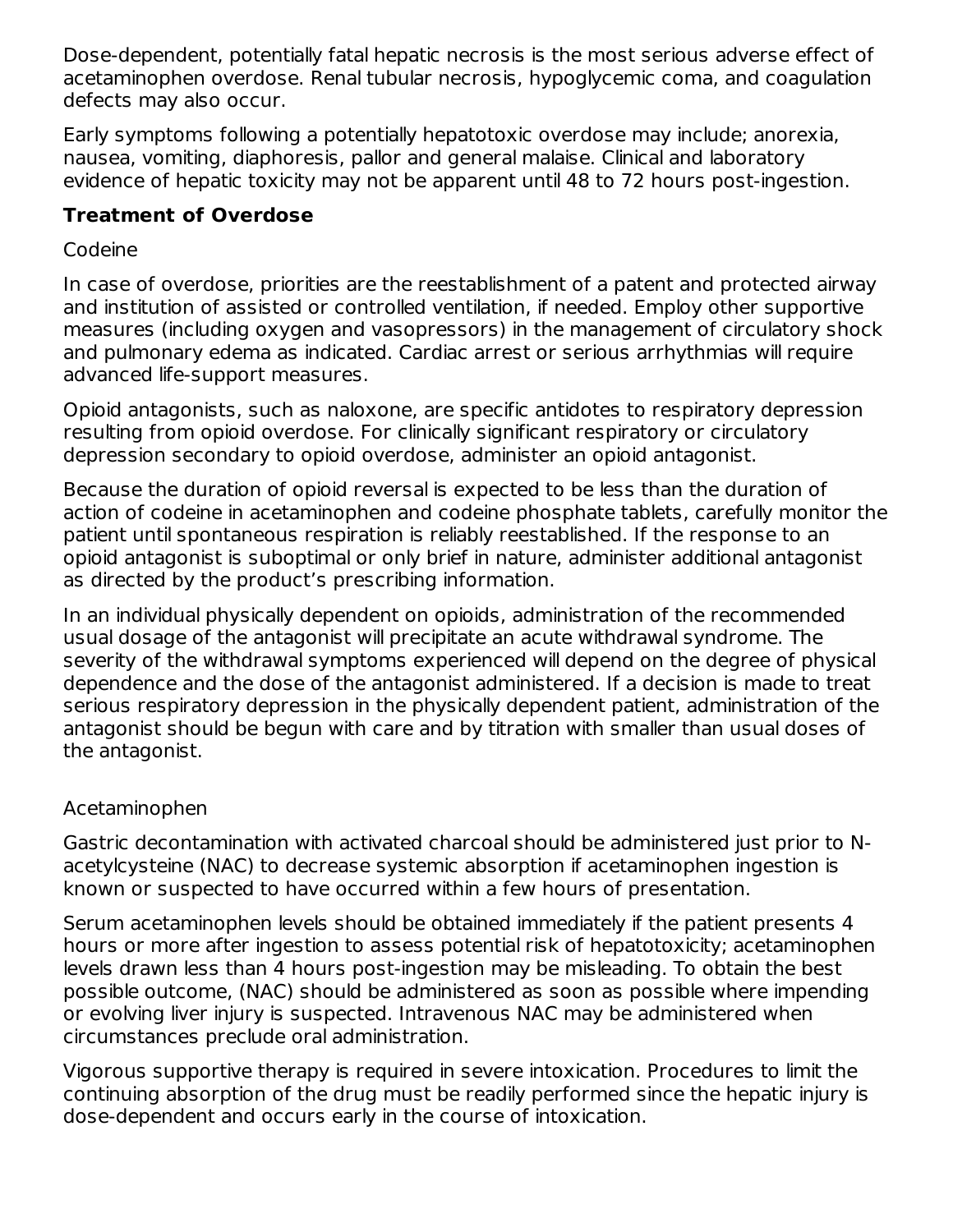#### **DOSAGE AND ADMINISTRATION**

## **Important Dosage and Administration Instructions**

Use the lowest effective dosage for the shortest duration consistent with individual patient treatment goals [see **WARNINGS**].

Initiate the dosing regimen for each patient individually, taking into account the patient's severity of pain, patient response, prior analgesic treatment experience, and risk factors for addiction, abuse, and misuse [see **WARNINGS**].

Monitor patients closely for respiratory depression, especially within the first 24- 72 hours of initiating therapy and following dosage increases with acetaminophen and codeine phosphate tablets and adjust the dosage accordingly [see **WARNINGS**].

#### **Patient Access to Naloxone for the Emergency Treatment of Opioid Overdose**

Discuss the availability of naloxone for the emergency treatment of opioid overdose with the patient and caregiver and assess the potential need for access to naloxone, both when initiating and renewing treatment with acetaminophen and codeine phosphate tablets [see **WARNINGS, Life-Threatening Respiratory Depression; PRECAUTIONS, Information for Patients/Caregivers**].

Inform patients and caregivers about the various ways to obtain naloxone as permitted by individual state naloxone dispensing and prescribing regulations (e.g., by prescription, directly from a pharmacist, or as part of a community-based program).

Consider prescribing naloxone, based on the patient's risk factors for overdose, such as concomitant use of CNS depressants, a history of opioid use disorder, or prior opioid overdose. The presence of risk factors for overdose should not prevent the proper management of pain in any given patient [see **WARNINGS, Addiction, Abuse, and Misuse, Life-Threatening Respiratory Depression, Risks from Concomitant Use with Benzodiazepines or Other CNS Depressants**].

Consider prescribing naloxone when the patient has household members (including children) or other close contacts at risk for accidental ingestion or overdose.

#### **Initial Dosage**

#### Initiating Treatment with Acetaminophen and Codeine Phosphate Tablets

Dosage should be adjusted according to severity of pain and response of the patient. However, it should be kept in mind that tolerance to codeine can develop with continued use and that the incidence of untoward effects is dose related. Adult doses of codeine higher than 60 mg are associated with an increased incidence of adverse reactions and are not associated with greater efficacy.

The usual adult dosage is: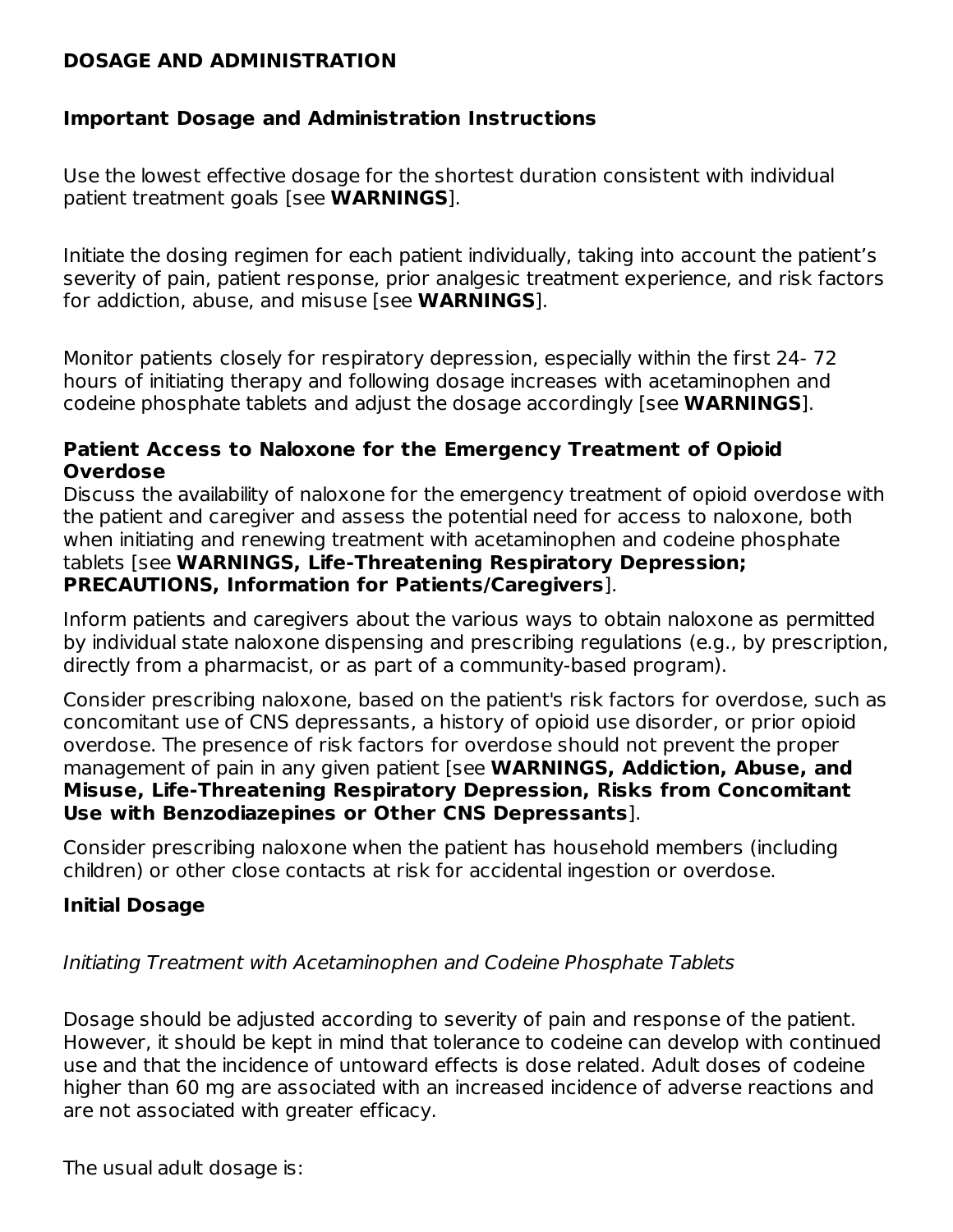**Acetaminophen and Codeine** P**hosphate Tablets** (codeine 30 mg and acetaminophen 300 mg): Take 1 to 2 tablets every 4 hours as needed for pain.

**Acetaminophen and Codeine Phosphate Tablets** (codeine 60 mg and acetaminophen 300 mg): Take one tablet every 4 hours as needed for pain.

|                   | <b>Single Doses (Range)</b> | <b>Maximum 24-Hour Dose</b> |
|-------------------|-----------------------------|-----------------------------|
| Codeine Phosphate | 30 mg to 60 mg              | 360 mg                      |
| Acetaminophen     | 300 mg to 1,000 mg          | 4,000 mg                    |

The prescriber must determine the number of tablets per dose, and the maximum number of tablets per 24 hours, based upon the above dosage guidance. This information should be conveyed in the prescription.

## Conversion from Other Opioids to Acetaminophen and Codeine Phosphate Tablets

There is inter-patient variability in the potency of opioid drugs and opioid formulations. Therefore, a conservative approach is advised when determining the total daily dosage of acetaminophen and codeine phosphate tablets. It is safer to underestimate a patient's 24-hour acetaminophen and codeine phosphate tablets dosage than to overestimate the 24-hour acetaminophen and codeine phosphate tablets dosage and manage an adverse reaction due to overdose.

# **Titration and Maintenance of Therapy**

Individually titrate acetaminophen and codeine phosphate tablets to a dose that provides adequate analgesia and minimizes adverse reactions. Continually reevaluate patients receiving acetaminophen and codeine phosphate tablets to assess the maintenance of pain control and the relative incidence of adverse reactions, as well as monitoring for the development of addiction, abuse, or misuse [see **WARNINGS**]. Frequent communication is important among the prescriber, other members of the healthcare team, the patient, and the caregiver/family during periods of changing analgesic requirements, including initial titration.

If the level of pain increases after dosage stabilization, attempt to identify the source of increased pain before increasing the acetaminophen and codeine phosphate tablets dosage. If unacceptable opioid-related adverse reactions are observed, consider reducing the dosage. Adjust the dosage to obtain an appropriate balance between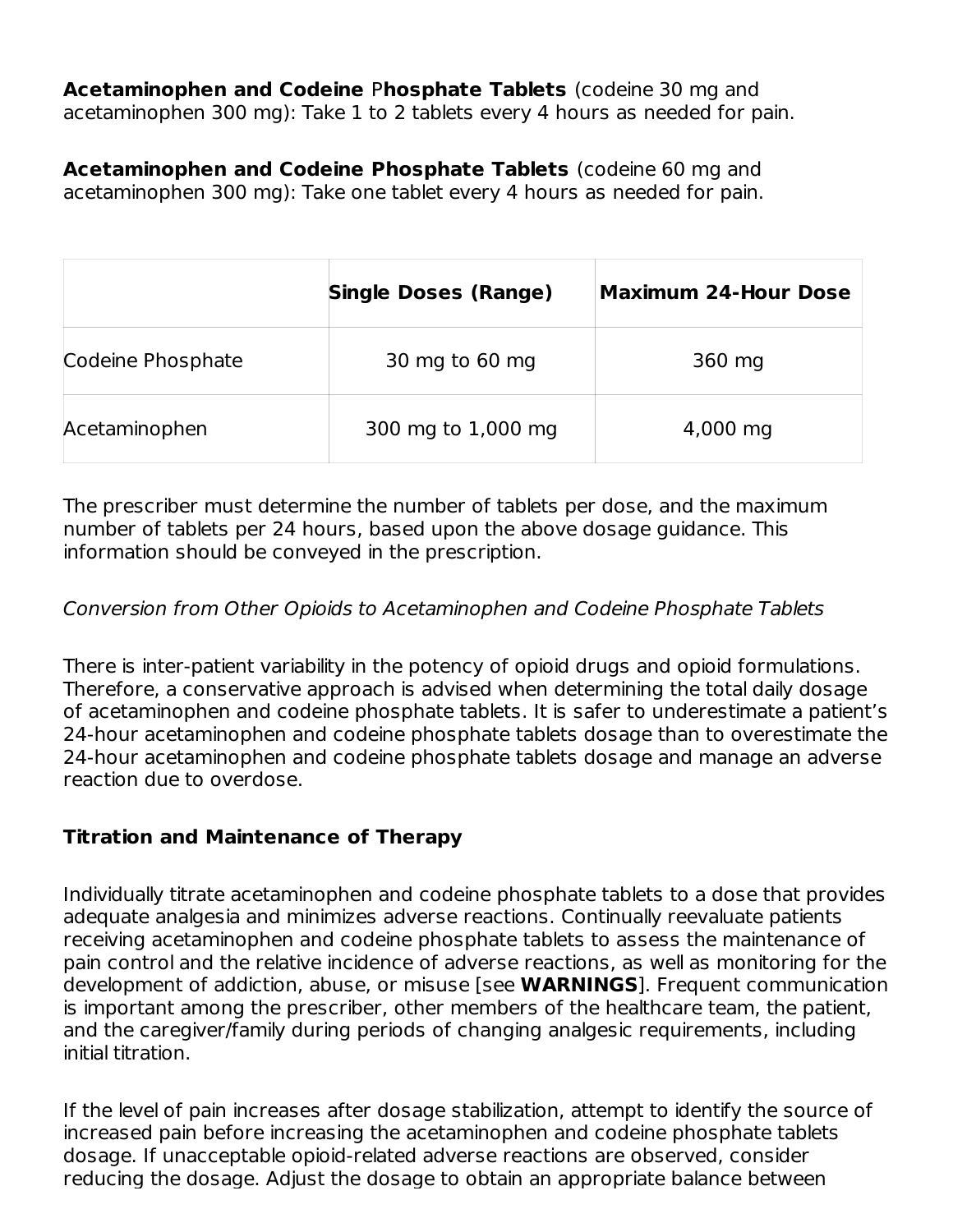reducing the dosage. Adjust the dosage to obtain an appropriate balance between management of pain and opioid-related adverse reactions.

#### **Safe Reduction or Discontinuation of acetaminophen and codeine phosphate tablets**

Do not abruptly discontinue acetaminophen and codeine phosphate tablets in patients who may be physically dependent on opioids. Rapid discontinuation of opioid analgesics in patients who are physically dependent on opioids has resulted in serious withdrawal symptoms, uncontrolled pain, and suicide. Rapid discontinuation has also been associated with attempts to find other sources of opioid analgesics, which may be confused with drug-seeking for abuse. Patients may also attempt to treat their pain or withdrawal symptoms with illicit opioids, such as heroin, and other substances.

When a decision has been made to decrease the dose or discontinue therapy in an opioid-dependent patient taking acetaminophen and codeine phosphate tablets there are a variety of factors that should be considered, including the dose of acetaminophen and codeine phosphate tablets the patient has been taking, the duration of treatment, the type of pain being treated, and the physical and psychological attributes of the patient. It is important to ensure ongoing care of the patient and to agree on an appropriate tapering schedule and follow-up plan so that patient and provider goals and expectations are clear and realistic. When opioid analgesics are being discontinued due to a suspected substance use disorder, evaluate and treat the patient, or refer for evaluation and treatment of the substance use disorder. Treatment should include evidence-based approaches, such as medication assisted treatment of opioid use disorder. Complex patients with co-morbid pain and substance use disorders may benefit from referral to a specialist.

There are no standard opioid tapering schedules that are suitable for all patients. Good clinical practice dictates a patient-specific plan to taper the dose of the opioid gradually. For patients on acetaminophen and codeine phosphate tablets who are physically opioiddependent, initiate the taper by a small enough increment (e.g., no greater than 10% to 25% of the total daily dose) to avoid withdrawal symptoms, and proceed with dose lowering at an interval of every 2 to 4 weeks. Patients who have been taking opioids for briefer periods of time may tolerate a more rapid taper.

It may be necessary to provide the patient with lower dosage strengths to accomplish a successful taper. Reassess the patient frequently to manage pain and withdrawal symptoms, should they emerge. Common withdrawal symptoms include restlessness, lacrimation, rhinorrhea, yawning, perspiration, chills, myalgia, and mydriasis. Other signs and symptoms also may develop, including irritability, anxiety, backache, joint pain, weakness, abdominal cramps, insomnia, nausea, anorexia, vomiting, diarrhea, or increased blood pressure, respiratory rate, or heart rate. If withdrawal symptoms arise, it may be necessary to pause the taper for a period of time or raise the dose of the opioid analgesic to the previous dose, and then proceed with a slower taper. In addition, monitor patients for any changes in mood, emergence of suicidal thoughts, or use of other substances.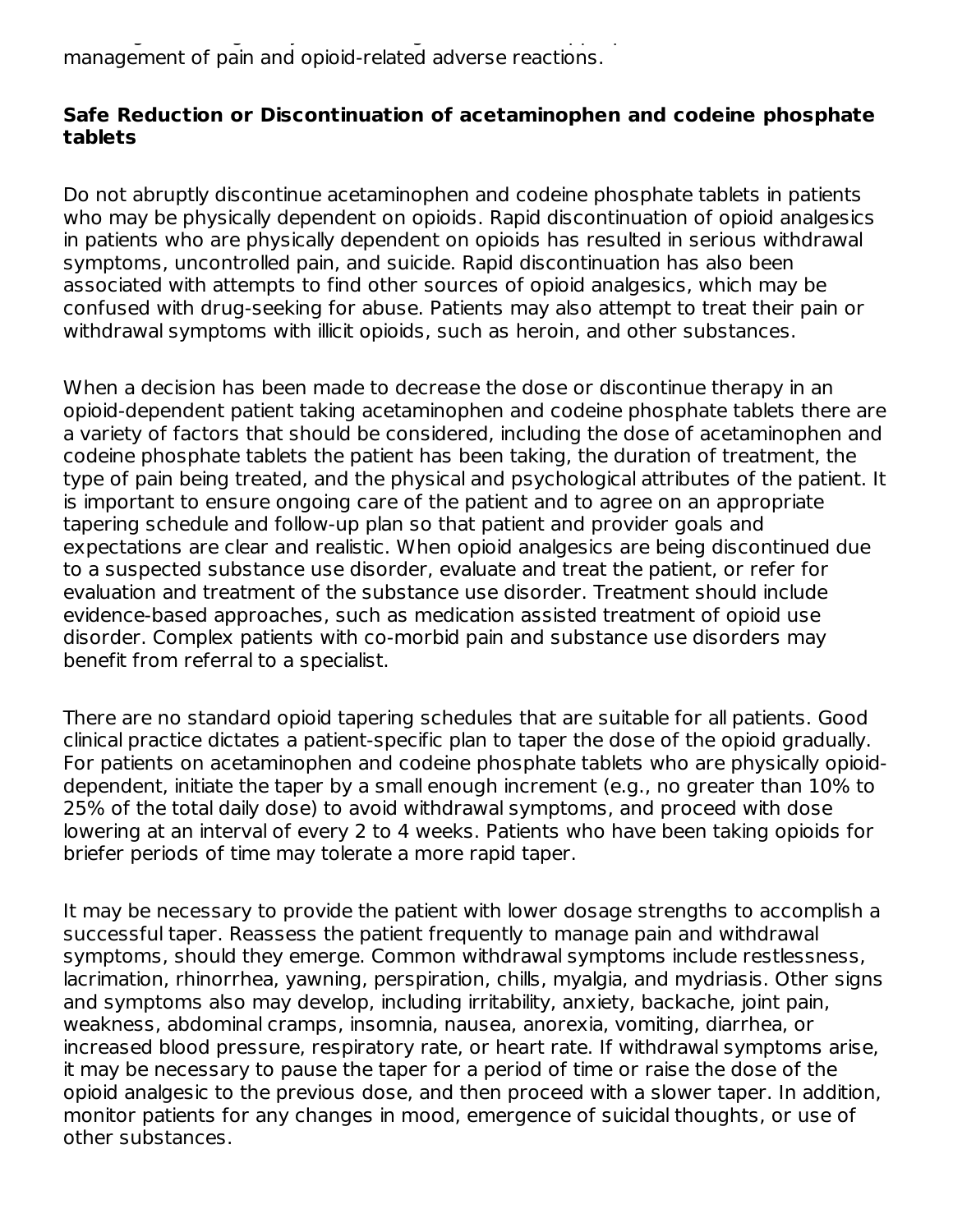When managing patients taking opioid analgesics, particularly those who have been treated for a long duration and/or with high doses for chronic pain, ensure that a multimodal approach to pain management, including mental health support (if needed), is in place prior to initiating an opioid analgesic taper. A multimodal approach to pain management may optimize the treatment of chronic pain, as well as assist with the successful tapering of the opioid analgesic [see**WARNINGS/ Withdrawal, DRUG ABUSE AND DEPENDENCE**].

#### **HOW SUPPLIED**

NDC: 71335-0256-1: 6 Tablets in a BOTTLE

NDC: 71335-0256-2: 20 Tablets in a BOTTLE

NDC: 71335-0256-3: 30 Tablets in a BOTTLE

NDC: 71335-0256-4: 84 Tablets in a BOTTLE

NDC: 71335-0256-5: 15 Tablets in a BOTTLE

NDC: 71335-0256-6: 120 Tablets in a BOTTLE

NDC: 71335-0256-7: 100 Tablets in a BOTTLE

NDC: 71335-0256-8: 60 Tablets in a BOTTLE

NDC: 71335-0256-9: 90 Tablets in a BOTTLE

NDC: 71335-0256-0: 40 Tablets in a BOTTLE

# **Medication Guide**

#### **MEDICATION GUIDE**

#### **Acetaminophen and Codeine Phosphate Tablets(ass-cet-ah-MEE-noe-fen with KOE-deen FOSS-fate), USP CIII**

#### **Acetaminophen and Codeine Phosphate Tablets are:**

- A strong prescription pain medicine that contains an opioid (narcotic) that is used to manage mild to moderate pain, when other pain treatments such as non-opioid pain medicines do not treat your pain well enough or you cannot tolerate them.
- An opioid pain medicine that can put you at risk for overdose and death. Even if you take your dose correctly as prescribed you are at risk for opioid addiction, abuse, and misuse that can lead to death.

**Important information about Acetaminophen and Codeine Phosphate Tablets:**

- **Get emergency help or call 911 right away if you take too much acetaminophen and codeine phosphate tablets (overdose).** When you first start taking acetaminophen and codeine tablets, when your dose is changed, or if you take too much (overdose), serious or life-threatening breathing problems that can lead to death may occur. Talk to your healthcare provider about naloxone, a medicine for the emergency treatment of an opioid overdose.
- Taking acetaminophen and codeine tablets with other opioid medicines, benzodiazepines, alcohol, or other central nervous system depressants (including street drugs) can cause severe drowsiness, decreased awareness, breathing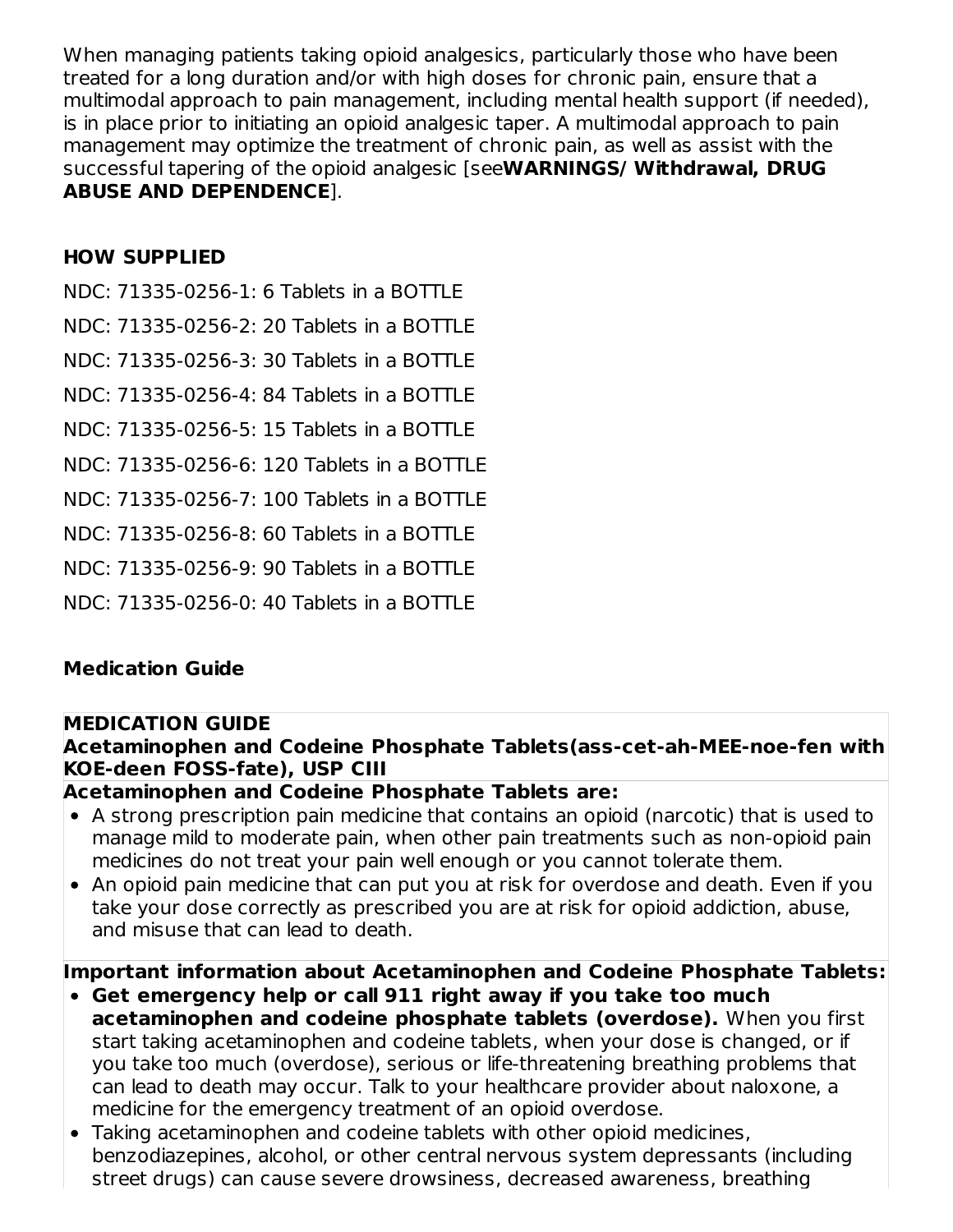street drugs) can cause severe drowsiness, decreased awareness, breathing problems coma and death

- Never give anyone else your acetaminophen and codeine phosphate tablets. They could die from taking it. Selling or giving away acetaminophen and codeine phosphate tablets are against the law.
- Store acetaminophen and codeine phosphate tablets securely, out of sight and reach of children, and in a location not accessible by others, including visitors to the home.

#### **Important Information Guiding Use in Pediatric Patients:**

- Do not give acetaminophen and codeine phosphate tablets to a child younger than 12 years of age.
- Do not give acetaminophen and codeine phosphate tablets to a child younger than 18 years of age after surgery to remove the tonsils and/or adenoids.
- Avoid giving acetaminophen and codeine phosphate tablets to children between 12 to 18 years of age who have risk factors for breathing problems such as obstructive sleep apnea, obesity, or underlying lung problems.

#### **Do not take Acetaminophen and Codeine Phosphate Tablets if you have:**

- severe asthma, trouble breathing, or other lung problems.
- a bowel blockage or narrowing of the stomach or intestines.
- previously had an allergic reaction to codeine or acetaminophen.

#### **Before taking acetaminophen and codeine phosphate tablets, tell your healthcare provider if you have a history of:**

- head injury, seizures
- liver, kidney, thyroid problems
- problems urinating
- pancreas or gallbladder problems
- abuse of street or prescription drugs, alcohol addiction, opioid overdose, or mental health problems.
- Have been told by your healthcare provider that you are a "rapid metabolizer" of certain medicines.

#### **Tell your healthcare provider if you are:**

- **pregnant or planning to become pregnant.** Prolonged use of acetaminophen and codeine phosphate tablets during pregnancy can cause withdrawal symptoms in your newborn baby that could be life-threatening if not recognized and treated.
- **breastfeeding.** Not recommended; may harm your baby.
- living in a household where there are small children or someone who has abused street or prescription drugs
- Taking prescription or over-the-counter medicines, vitamins, or herbal supplements. Acetaminophen and codeine phosphate tablets with certain other medicines can cause serious side effects that could lead to death.

# **When taking Acetaminophen and Codeine Phosphate Tablets:**

- Do not change your dose. Take acetaminophen and Codeine Phosphate Tablets exactly as prescribed by your healthcare provider. Use the lowest dose possible for the shortest time needed.
- Take your prescribed dose every 4 hours as needed. Do not take more than your prescribed dose. If you miss a dose, take your next dose when needed.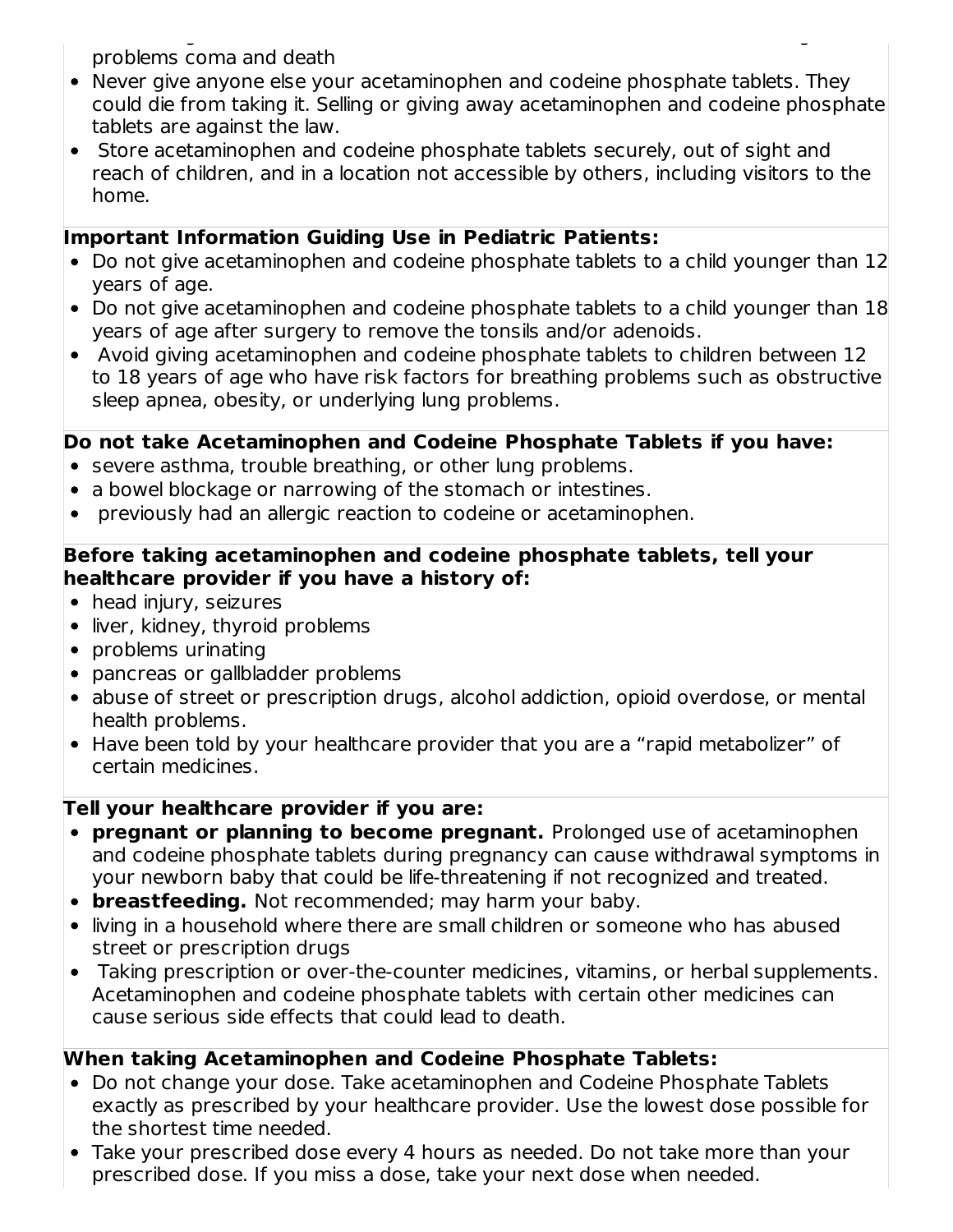- Call your healthcare provider if the dose you are taking does not control your pain.
- If you have been taking acetaminophen and codeine phosphate tablets regularly, do not stop taking acetaminophen and codeine Phosphate Tablets without talking to your healthcare provider.
- Dispose of expired, unwanted, or unused acetaminophen and codeine phosphate tablets by taking your drug to an authorized DEA-registered collector or drug takeback program. If one is not available, you can dispose of acetaminophen and codeine phosphate tablets by mixing the product with dirt, cat litter, or coffee grounds; placing the mixture in a sealed plastic bag, and throwing the bag in your trash.

#### **While taking Acetaminophen and Codeine phosphate Tablets DO NOT:**

- Drive or operate heavy machinery, until you know how acetaminophen and codeine phosphate tablets affect you. Acetaminophen and codeine phosphate tablets can make you sleepy, dizzy, or lightheaded.
- Drink alcohol or use prescription or over-the-counter medicines that contain alcohol. Using products containing alcohol during treatment with acetaminophen and codeine phosphate tablets may cause you to overdose and die.

#### **The possible side effects of Acetaminophen and Codeine Tablets:**

Constipation, nausea, sleepiness, vomiting, tiredness, headache, dizziness, abdominal pain. Call your healthcare provider if you have any of these symptoms and they are severe.

## **Get emergency medical help or call 911 right away if you have:**

· trouble breathing, shortness of breath, fast heartbeat, chest pain, swelling of your face, tongue, or throat, extreme drowsiness, light-headedness when changing positions, feeling faint, agitation, high body temperature, trouble walking, stiff muscles, or mental changes such as confusion.

These are not all the possible side effects of acetaminophen and codeine phosphate tablets. Call your doctor for medical advice about side effects. You may report side effects to FDA at 1-800-FDA-1088. For more information go to dailymed.nlm.nih.gov.

# **This Medication Guide has been approved by the U.S. Food and Drug Administration.**

**Dispense with Medication Guide available at https://www.aurobindousa.com/medication-guides/**

Distributed by: **Aurobindo Pharma USA, Inc.** 279 Princeton-Hightstown Road

East Windsor, NJ 08520

Revised: 08/2020

# **Apap/w Codeine 300/30mg(CIII) Tablet**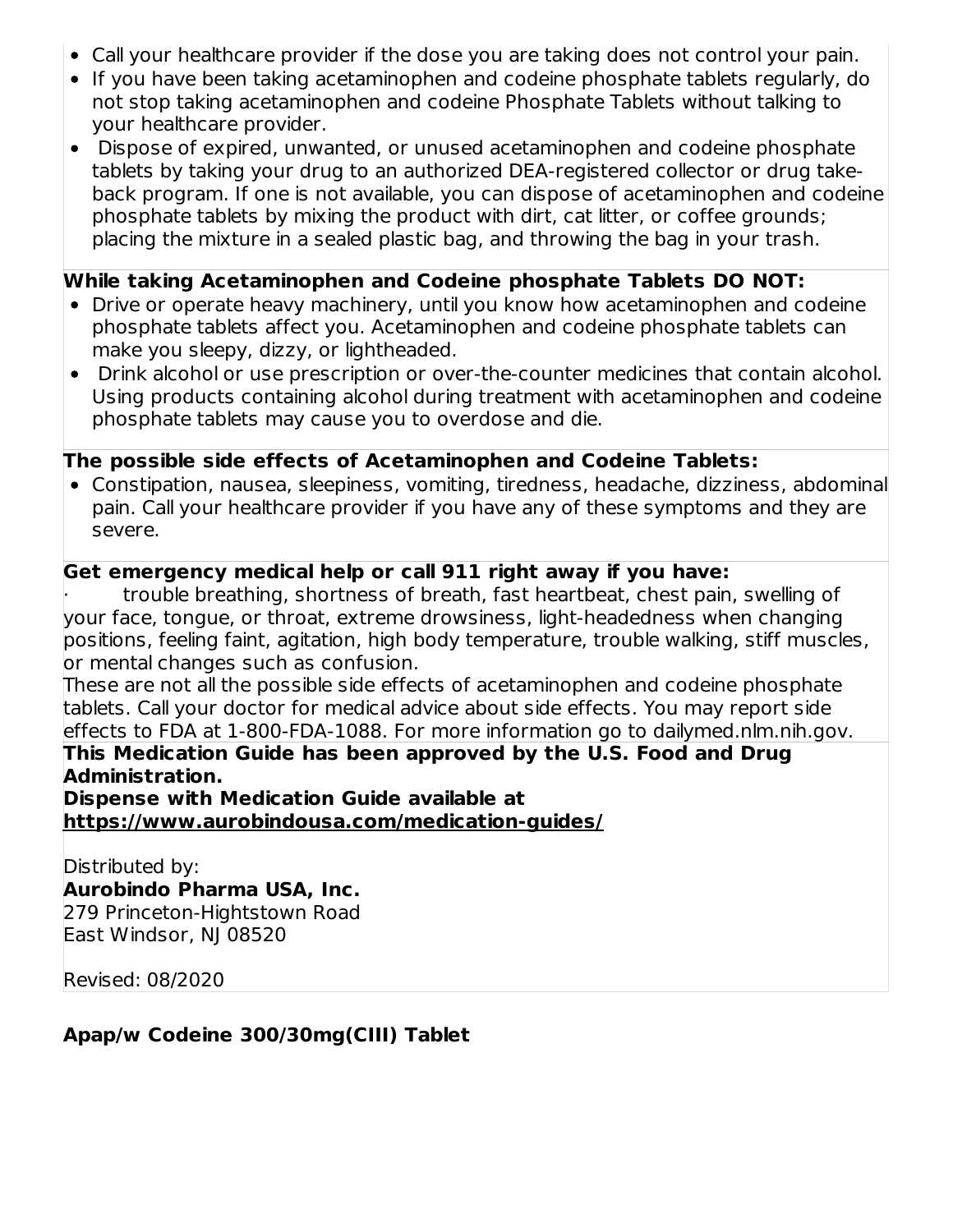

| <b>ACETAMINOPHEN AND CODEINE PHOSPHATE</b>                                            |                                                                                 |                     |                                    |                 |                 |
|---------------------------------------------------------------------------------------|---------------------------------------------------------------------------------|---------------------|------------------------------------|-----------------|-----------------|
| acetaminophen and codeine phosphate tablet                                            |                                                                                 |                     |                                    |                 |                 |
|                                                                                       |                                                                                 |                     |                                    |                 |                 |
| <b>Product Information</b>                                                            |                                                                                 |                     |                                    |                 |                 |
| <b>Product Type</b>                                                                   | <b>HUMAN</b><br><b>PRESCRIPTION</b><br><b>Item Code (Source)</b><br><b>DRUG</b> |                     | NDC: 71335-<br>0256(NDC:13107-059) |                 |                 |
| <b>Route of Administration</b>                                                        | ORAI                                                                            | <b>DEA Schedule</b> |                                    | CIII            |                 |
|                                                                                       |                                                                                 |                     |                                    |                 |                 |
| <b>Active Ingredient/Active Moiety</b>                                                |                                                                                 |                     |                                    |                 |                 |
| <b>Ingredient Name</b>                                                                |                                                                                 |                     | <b>Basis of</b><br><b>Strength</b> | <b>Strength</b> |                 |
| ACETAMINOPHEN (UNII: 36209ITL9D) (ACETAMINOPHEN - UNII: 36209ITL9D)                   |                                                                                 |                     | <b>ACETAMINOPHEN</b><br>300 mg     |                 |                 |
| <b>CODEINE PHOSPHATE (UNII: GSL05Y1MN6) (CODEINE ANHYDROUS -</b><br>UNII: UX6OWY2V7J) |                                                                                 |                     | CODEINE PHOSPHATE 30 mg            |                 |                 |
|                                                                                       |                                                                                 |                     |                                    |                 |                 |
| <b>Inactive Ingredients</b>                                                           |                                                                                 |                     |                                    |                 |                 |
|                                                                                       | <b>Ingredient Name</b>                                                          |                     |                                    |                 | <b>Strength</b> |
| <b>SILICON DIOXIDE (UNII: ETJ7Z6XBU4)</b>                                             |                                                                                 |                     |                                    |                 |                 |
| <b>CROSCARMELLOSE SODIUM (UNII: M280L1HH48)</b>                                       |                                                                                 |                     |                                    |                 |                 |
|                                                                                       |                                                                                 |                     |                                    |                 |                 |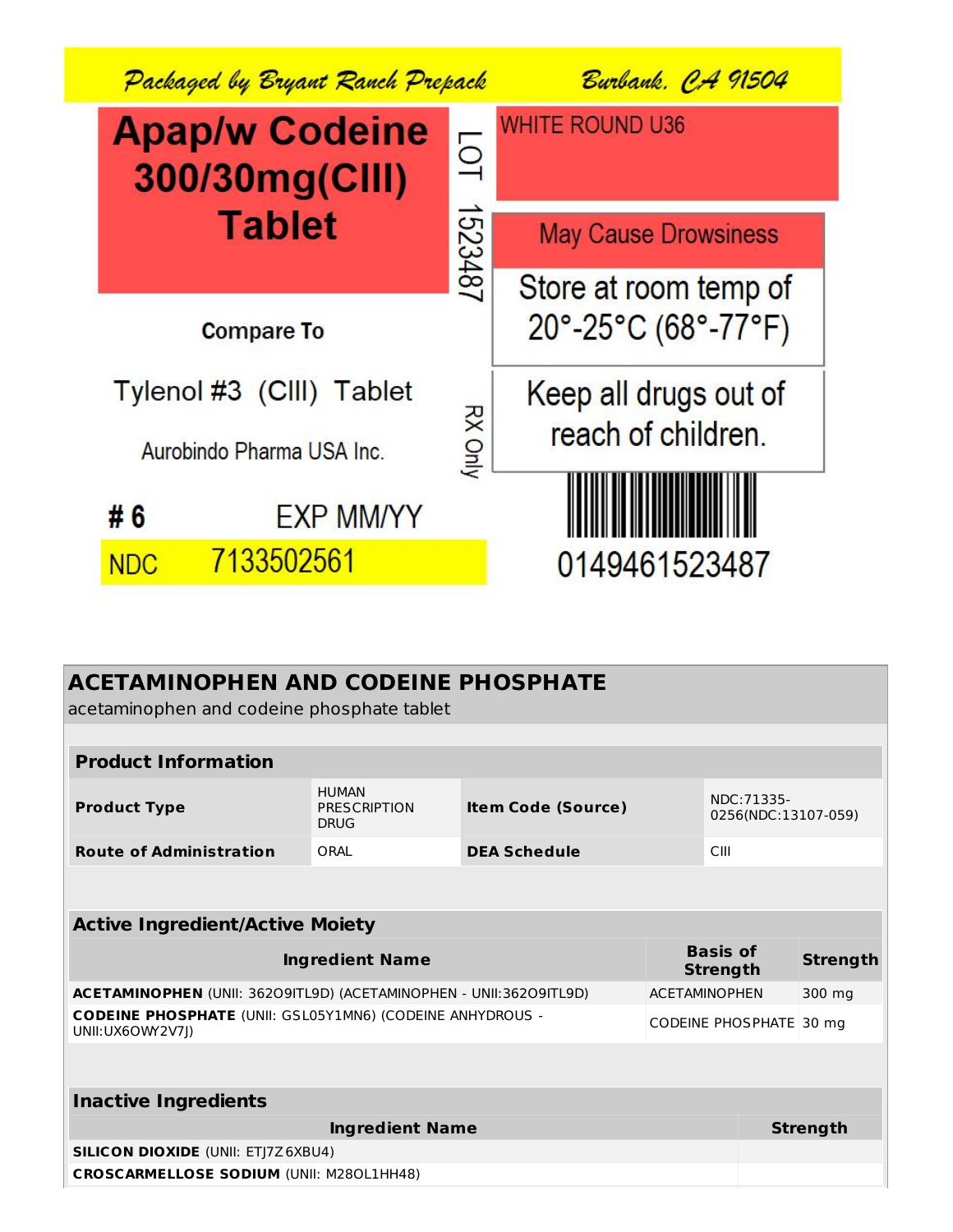| CROSPOVIDONE (120 .MU.M) (UNII: 68401960MK)          |  |
|------------------------------------------------------|--|
| <b>MAGNESIUM STEARATE (UNII: 70097M6I30)</b>         |  |
| <b>MICROCRYSTALLINE CELLULOSE (UNII: OP1R32D61U)</b> |  |
| <b>POVIDONE, UNSPECIFIED (UNII: FZ989GH94E)</b>      |  |
| <b>STARCH, CORN (UNII: 08232NY3SI)</b>               |  |
| <b>SODIUM LAURYL SULFATE (UNII: 368GB5141I)</b>      |  |
| <b>STEARIC ACID (UNII: 4ELV7Z65AP)</b>               |  |
|                                                      |  |

# **Product Characteristics**

| Color           | WHITE (White to Off White)       | <b>Score</b>        | no score |
|-----------------|----------------------------------|---------------------|----------|
| Shape           | ROUND (Flat-faced, Beveled Edge) | <b>Size</b>         | 11mm     |
| <b>Flavor</b>   |                                  | <b>Imprint Code</b> | U36      |
| <b>Contains</b> |                                  |                     |          |

| <b>Packaging</b> |                              |                                                       |                                       |                                     |  |
|------------------|------------------------------|-------------------------------------------------------|---------------------------------------|-------------------------------------|--|
| #                | <b>Item Code</b>             | <b>Package Description</b>                            | <b>Marketing Start</b><br><b>Date</b> | <b>Marketing End</b><br><b>Date</b> |  |
| 1                | NDC: 71335-<br>0256-1        | 6 in 1 BOTTLE; Type 0: Not a Combination<br>Product   | 01/31/2019                            |                                     |  |
| $\overline{2}$   | NDC:71335-<br>0256-2         | 20 in 1 BOTTLE; Type 0: Not a Combination<br>Product  | 04/06/2018                            |                                     |  |
| 3                | NDC: 71335-<br>0256-3        | 30 in 1 BOTTLE; Type 0: Not a Combination<br>Product  | 03/20/2018                            |                                     |  |
| 4                | NDC: 71335-<br>0256-4        | 84 in 1 BOTTLE; Type 0: Not a Combination<br>Product  | 12/27/2021                            |                                     |  |
| 5                | NDC: 71335-<br>0256-5        | 15 in 1 BOTTLE; Type 0: Not a Combination<br>Product  | 04/23/2018                            |                                     |  |
| 6                | NDC:71335-<br>0256-6         | 120 in 1 BOTTLE; Type 0: Not a Combination<br>Product | 03/06/2018                            |                                     |  |
| $\overline{7}$   | NDC:71335-<br>0256-7         | 100 in 1 BOTTLE; Type 0: Not a Combination<br>Product | 12/27/2021                            |                                     |  |
| 8                | NDC:71335-<br>0256-8         | 60 in 1 BOTTLE; Type 0: Not a Combination<br>Product  | 03/01/2018                            |                                     |  |
| $\mathbf{9}$     | NDC: 71335-<br>0256-9        | 90 in 1 BOTTLE; Type 0: Not a Combination<br>Product  | 02/28/2019                            |                                     |  |
| 10               | NDC:71335-<br>0256-0         | 40 in 1 BOTTLE; Type 0: Not a Combination<br>Product  | 12/27/2021                            |                                     |  |
|                  |                              |                                                       |                                       |                                     |  |
|                  | <b>Marketing Information</b> |                                                       |                                       |                                     |  |

| <b>Plannething Thirdinia Civil</b> |                                                           |                                |                              |  |
|------------------------------------|-----------------------------------------------------------|--------------------------------|------------------------------|--|
| <b>Marketing</b><br>Category       | <b>Application Number or Monograph</b><br><b>Citation</b> | <b>Marketing Start</b><br>Date | <b>Marketing End</b><br>Date |  |
| <b>ANDA</b>                        | ANDA202800                                                | 04/15/2013                     |                              |  |

**Labeler -** Bryant Ranch Prepack (171714327)

**Registrant -** Bryant Ranch Prepack (171714327)